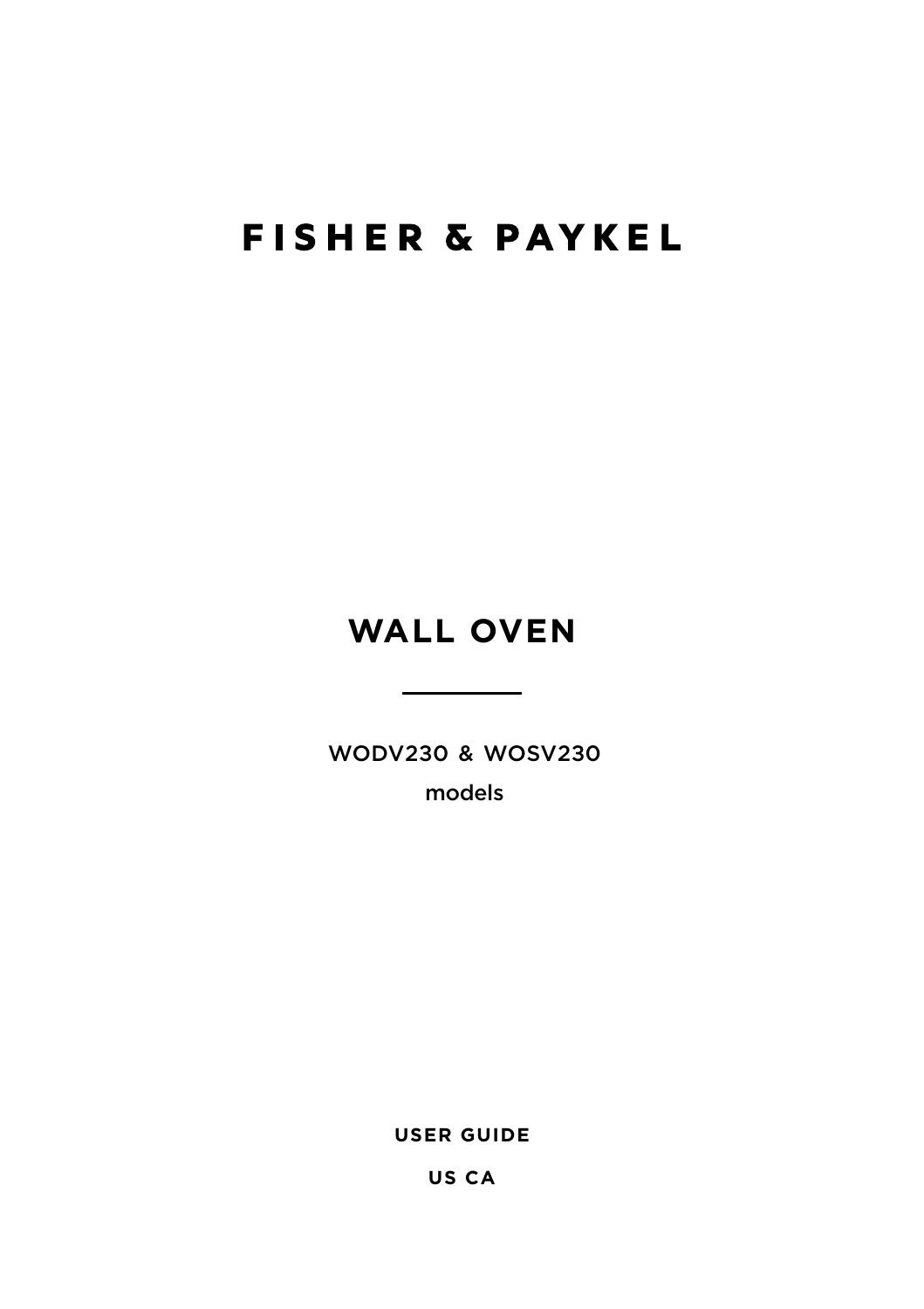This user guide is an accompaniment to your 'Quick start guide' which is included with your oven.

For operating instructions, see your 'Quick start guide'. If you no longer have your 'Quick start guide', you can download it from our website, listed on the back cover.

#### Refer to your 'Quick start guide' for information on:

- Setting the clock
- Controls
- Positioning the shelves
- Conditioning the oven before first use
- Using the timer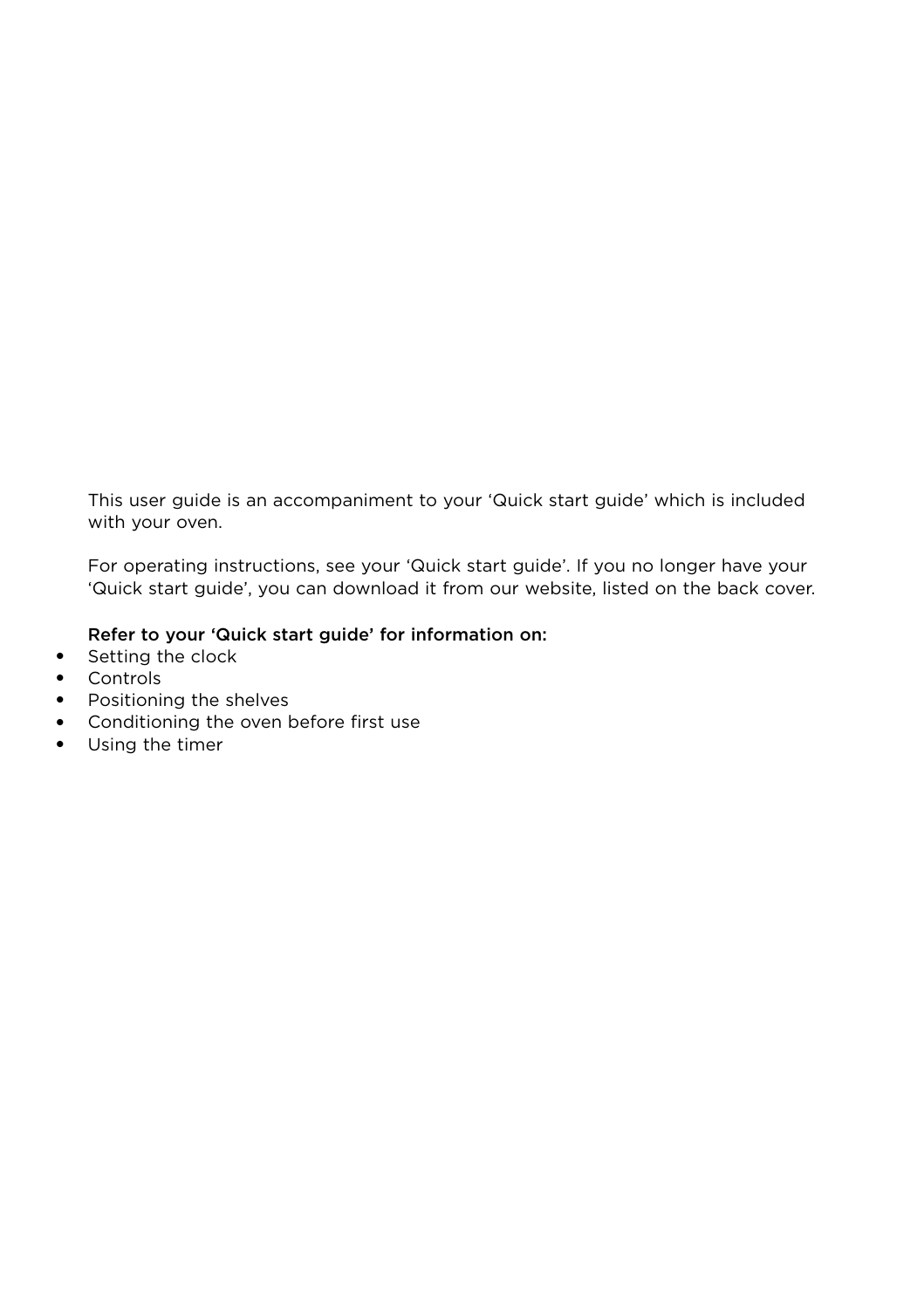### **CONTENTS**

| Safety and warnings           | 2  |
|-------------------------------|----|
| Cooking guide                 | 6  |
| Oven functions                | 9  |
| Cooking charts                | 14 |
| Automatic cooking             | 20 |
| Using the meat probe          | 25 |
| User preference settings      | 28 |
| Sabbath mode                  | 30 |
| Care and cleaning             | 32 |
| Using the Self Clean function | 38 |
| Troubleshooting               | 41 |
| Alert codes                   | 45 |
| Warranty and service          | 47 |

### IMPORTANT! SAVE THESE INSTRUCTIONS

The models shown in this user guide may not be available in all markets and are subject to change at any time. For current details about model and specification availability in your country, please go to our website fisherpaykel.com or contact your local Fisher & Paykel dealer.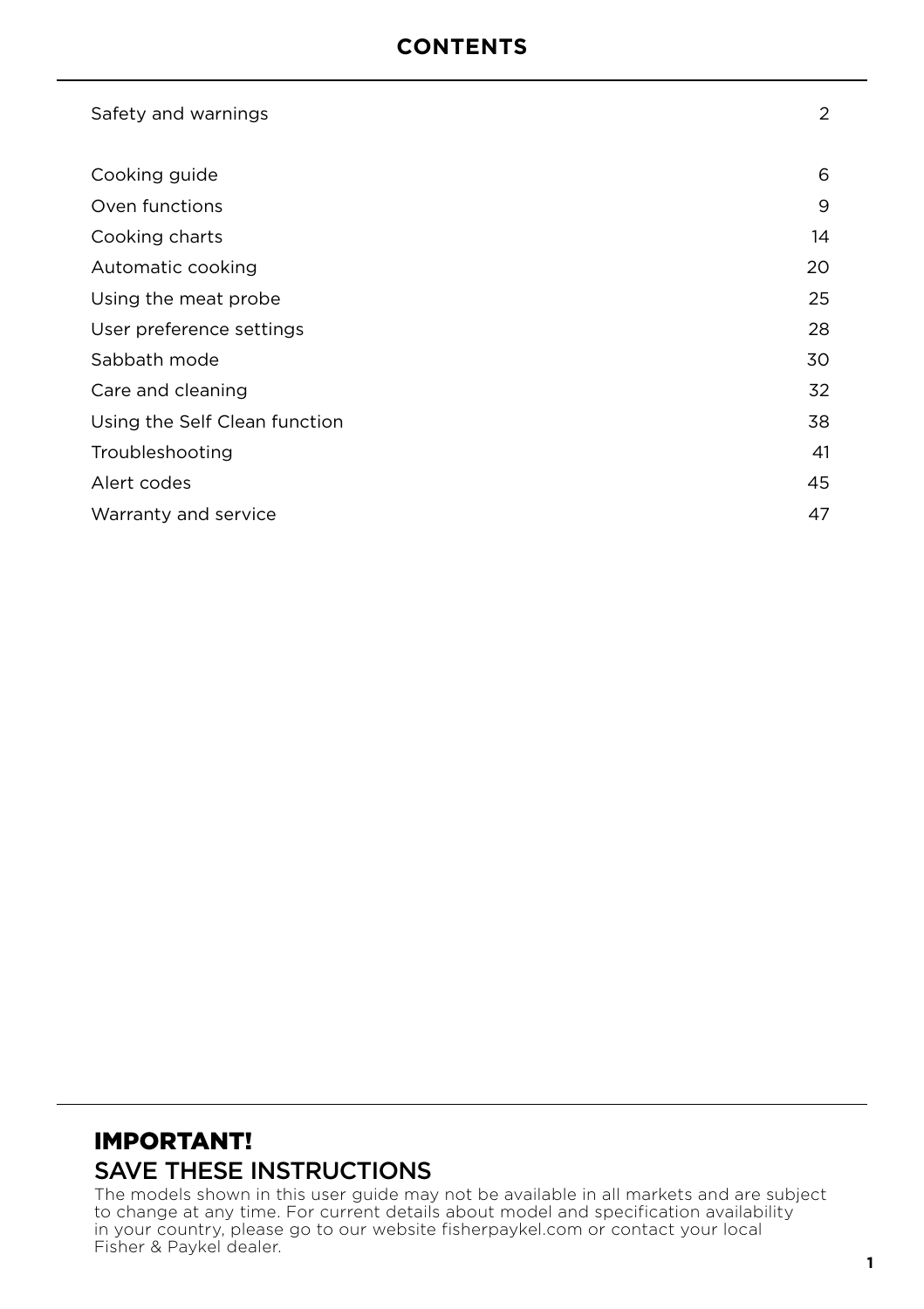Your oven has been carefully designed to operate safely during normal cooking procedures. Keep the following safety instructions in mind when you are using it:

## **WARNING!**



#### **ELECTRICAL SHOCK HAZARD**

**Turn the oven off at the wall before replacing the oven lamp. Failure to follow this advice may result in electrical shock or death.**

### **WARNING!**



#### **FIRE HAZARD**

**Follow the instructions on starting a Self Clean cycle carefully. Items made from combustible materials (eg wood, fabric, plastic) may catch fire if left in the oven during a Self Clean cycle. Do not place aluminium foil, dishes, trays, water or ice on the oven floor during cooking, as doing so will irreversibly damage the enamel; lining the oven with aluminium foil may even cause fire. Never use your appliance for warming or heating the room. Persons could be burned or injured or a fire could start. Storage in or on appliance: flammable materials should not be stored in an oven or near its surface. Failure to follow this advice may result in death or serious injury.**

## **WARNING!**

#### **HOT SURFACE HAZARD**

**Accessible parts may become hot when in use. To avoid burns and scalds, keep children away. Use oven mitts or other protection when handling hot surfaces such as oven shelves or dishes. Use care when opening the oven door. Let hot air or steam escape before removing or replacing food.**



**Do not touch heating elements or interior surfaces of the oven. Heating elements may be hot even though they are dark in colour. Interior surfaces of an oven become hot enough to cause burns.** 

**During and after use, do not touch, or let clothing or other flammable materials contact heating elements or interior surfaces of the oven until they have had sufficient time to cool.**

**Other surfaces of the appliance may become hot enough to cause burns – among these surfaces are the oven vent,**

**the surface near the oven vent, and the oven door.**

**Failure to follow this advice could result in burns and scalds.**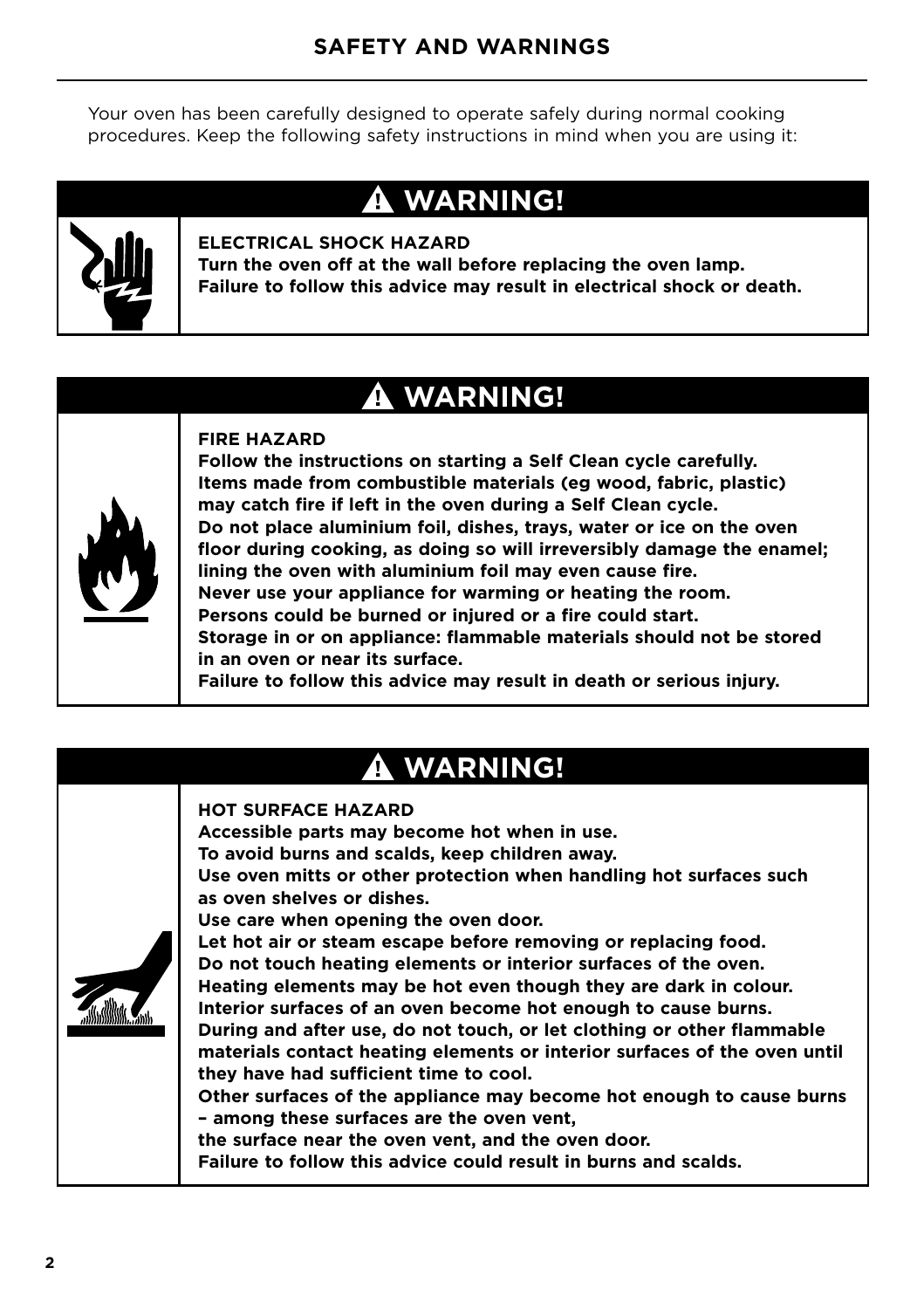### **WARNING!**



**CUT HAZARD Take care – some edges are sharp. Failure to use caution could result in injury or cuts.**

# **IMPORTANT SAFETY INSTRUCTIONS**

To reduce the risk of fire, electrical shock, injury to persons or damage when using the oven, follow the important safety instructions listed below:

- **Read all the instructions before using the oven. Use the oven only for its intended purpose as described in these instructions.**
- **Proper installation: be sure your appliance is properly installed and grounded by a qualified technician.**
- **Isolating switch: make sure this oven is connected to a circuit which incorporates an isolating switch providing full disconnection from the power supply.**
- **Household appliances are not intended to be played with by children.**
- **Do not leave children alone. Children should not be left alone or unattended in the area where the appliance is in use. They should never be allowed to sit or stand on any part of the appliance.**
- **Children of less than 8 years old must be kept away from the appliance unless continuously supervised. This appliance can be used by children aged from 8 years and above, and persons with reduced physical, sensory or mental capabilities or lack of experience and knowledge, if they have been given supervision or instruction concerning the use of the appliance in a safe way and they understand the hazards involved. Cleaning and user maintenance shall not be done by children without supervision.**
- Do not place heavy objects on the oven door.
- Wear proper apparel. Do not wear loose fitting or hanging garments when using **the appliance. They could ignite or melt if they touch an element or hot surface and you could be burned.**
- **User servicing: do not repair or replace any part of the appliance unless specifically recommended in the manual. All other servicing should be referred to a qualified technician.**
- Do not use water on grease fires. Smother the fire or flame or use a dry chemical **or foam type extinguisher.**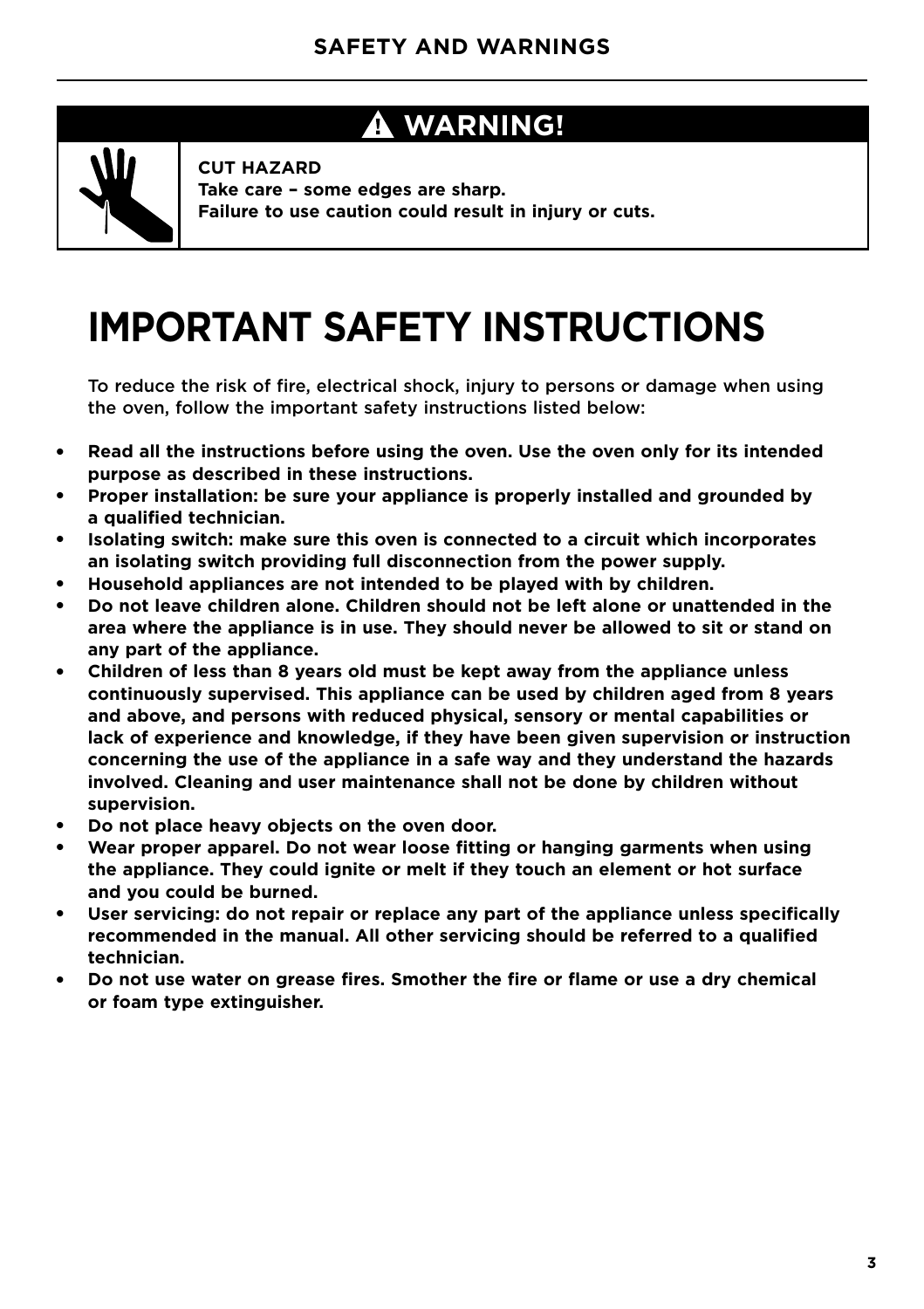## **IMPORTANT SAFETY INSTRUCTIONS**

- **Use only dry oven mitts or potholders. Moist or damp potholders on hot surfaces could result in burns from steam. Do not let potholders touch hot areas or heating elements. Do not use a towel or a bulky cloth for a potholder. It could catch fire.**
- **Do not heat unopened food containers. They can build up pressure that may cause the container to burst and result in injury.**
- **Safe food handling: leave food in the oven for as short a time as possible before and after cooking. This is to avoid contamination by organisms which may cause food poisoning. Take particular care during warm weather.**
- **Always keep oven vents unobstructed.**
- **Do not operate your appliance by means of an external timer or separate remote-control system.**
- Caution: Hot air can blow from the vent at the base of the oven as part of the **oven's cooling system.**
- **Placement of oven shelves: always position shelves in the desired location while the oven is cool (before preheating). If a shelf must be removed while the oven is hot, do not let the oven mitts or potholder contact hot heating elements in the oven or the base of the oven.**
- **Do not clean the oven seal or use any oven-cleaning products on it. It is essential for a good seal, which ensures that the oven operates efficiently. Care should be taken not to rub, damage or move it.**
- **Do not use oven cleaners, harsh/abrasive cleaning agents, waxes, or polishes. No commercial oven cleaner, oven liner, or protective coating of any kind should be used in or around any part of the oven. Do not use harsh/abrasive cleaners, scourers or sharp metal scrapers to clean the oven door glass since they scratch the surface, which may result in the glass shattering.**
- Clean only the parts listed in this manual.
- Do not use a steam cleaner to clean any part of the oven.
- **Double oven models only:**
- **You can only Self Clean one oven at a time, and whilst in a Self Clean cycle, the other oven cannot be used.**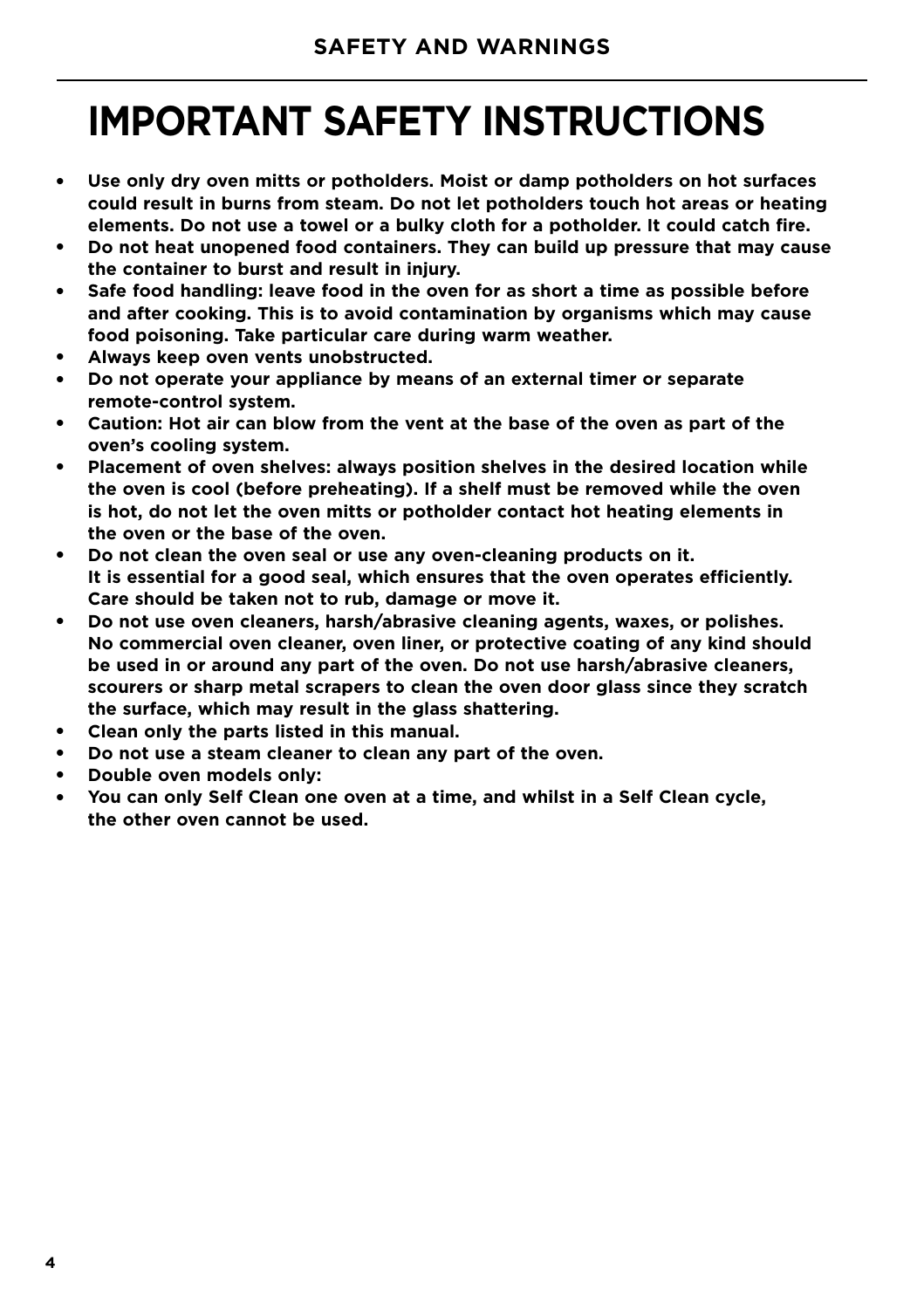# **IMPORTANT SAFETY INSTRUCTIONS**

- **Before starting a Self Clean cycle, remove oven shelves, side racks, and all other cookware/utensils, and wipe up large food spills or grease deposits.**
- **Before starting a Self Clean cycle, make sure you move any pet birds to another, closed and well-ventilated room. Some pet birds are extremely sensitive to the fumes given off during a Self Clean cycle and may die if left in the same room as the oven during such a cycle.**
- **During a Self Clean cycle, the oven reaches higher temperatures than it does for cooking. Under such conditions, the surfaces may get hotter than usual and children should be kept away.**
- Do not store things children might want above the oven. Children could be burned **or injured while climbing on the oven to retrieve items.**
- **Do not install or operate the appliance if it is damaged or not working properly. If you receive a damaged product, contact your dealer or installer immediately.**
- Use only bakeware approved for oven use. Follow the bakeware manufacturer's **instructions.**
- **The California Safe Drinking Water and Toxic Enforcement Act requires businesses to warn customers of potential exposure to substances which are known by the State of California to cause cancer or reproductive harm. Small amounts of harmful chemicals are given off in the oven's self-cleaning cycle from insulation and food decomposition. Significant exposure to these substances can cause cancer and reproductive harm. Venting with a hood or open window, and wiping out excess food spills prior to self-cleaning the oven reduces exposure.**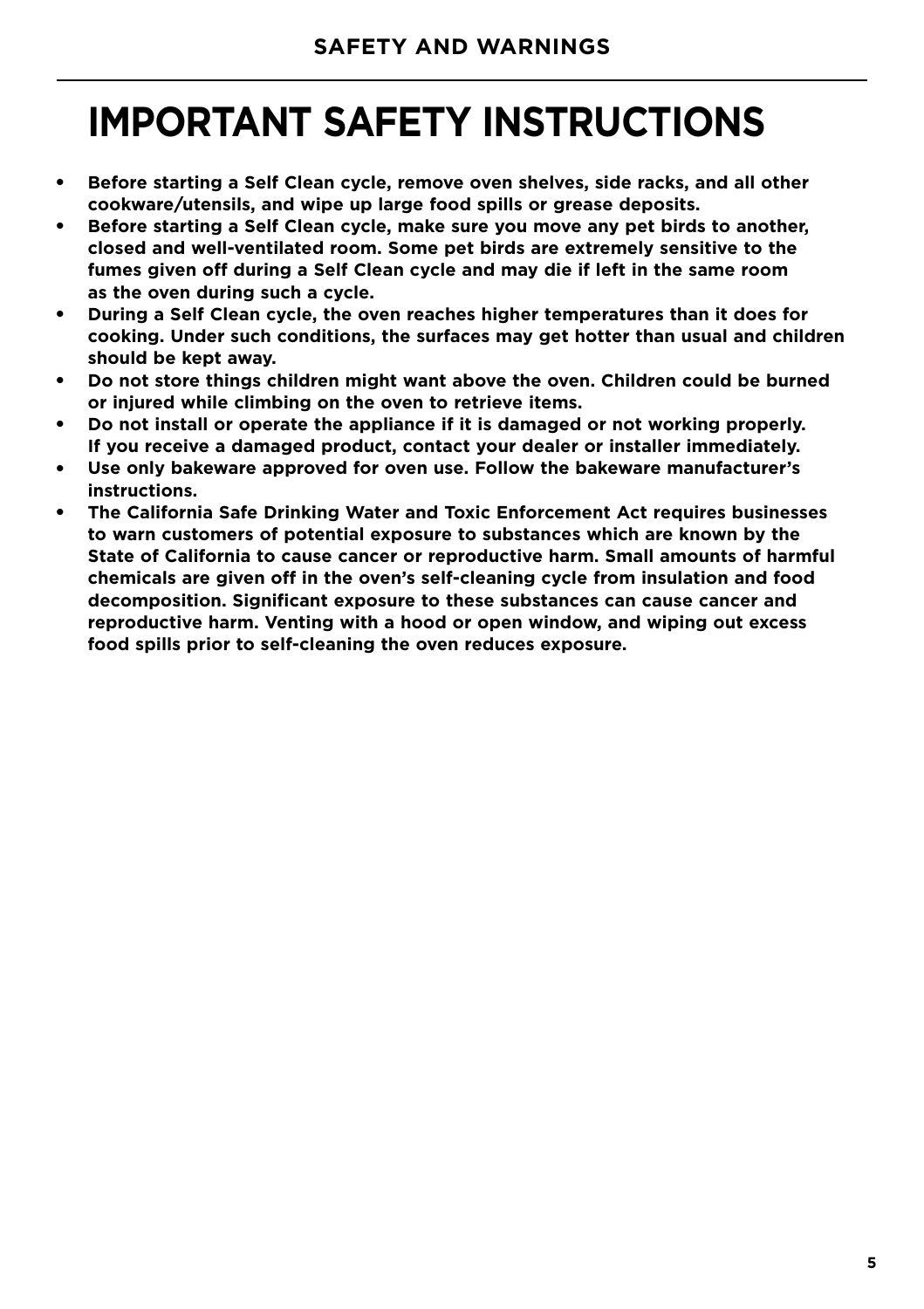### **COOKING GUIDE**

Congratulations on your new purchase. Your Fisher & Paykel oven has a number of features to make cooking a great experience for you:

- a wide choice of oven functions
- a convenient Self-Clean function see 'Using the Self Clean function'
- intuitive controls and displays
- illuminated halos around the knobs for visual feedback

#### **Before you start**

- Make sure the installer has completed the 'Final checklist' in the Installation instructions.
- Read this guide, taking special note of the 'Safety and warnings' section.
- Remove all packaging and dispose of it responsibly. Make sure all cable ties used to
- secure the shelves during shipping have been removed. Recycle items that you can.
- Check that you have all the accessories listed in the separate 'Quick start guide'.
- Make sure you follow the instructions under 'Setting the clock and first use' in the separate 'Quick start guide' before using your oven.

#### **General guidelines**

This oven has been designed to utilise its four elements and rear fan in differing combinations to provide you with enhanced performance and a wide range of functions, allowing you to cook all types of food to perfection.





#### **Setting an oven function**

Turn the function knob to the right to select a function. Turning the knob to the following positions will select the corresponding function, which appears in the display:

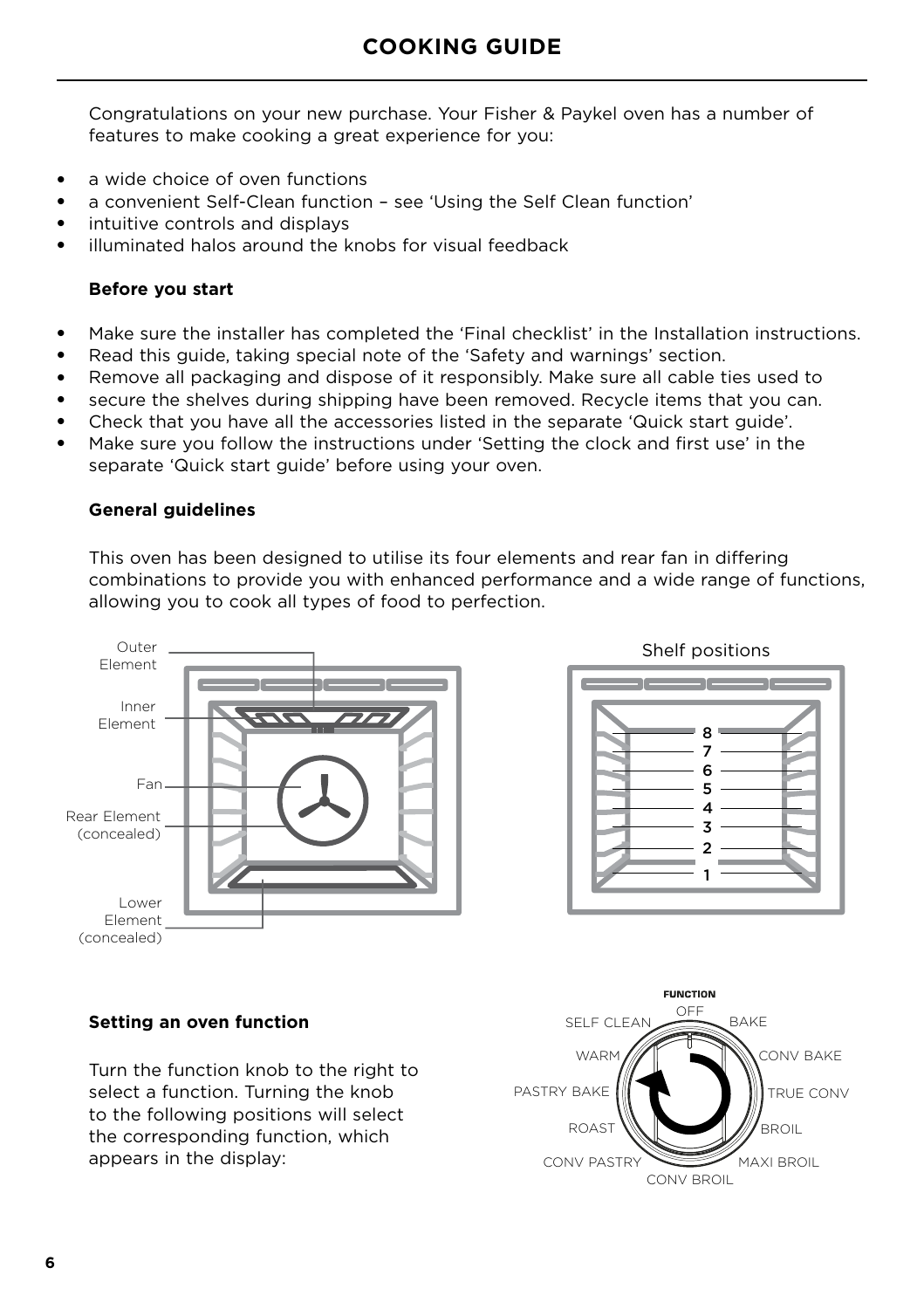#### BAKING

- For best results when baking, always pre heat your oven. The broil element may come on for a short time while the oven is heating up. The temperature knob halo will turn from white to orange when the preset temperature is reached.
- Do not open the door until at least 3/4 of the way through cooking.
- Make sure cake pans do not touch each other or the sides of the oven.
- When baking double the recipe (especially cookies) you may need to increase the time.
- Your cookware will influence baking times. Dark pans absorb the heat more quickly than reflective pans; glass cookware may require a lower temperature.
- Multi-shelf baking may also require a slight increase in cooking time.
- Always leave a space between shelves when multi-shelf cooking to allow the air to circulate.

#### Shelf Position Guide

Place your baking on a shelf that will have the top of your pan near the center of the oven cavity.

#### ROASTING

- Your oven has a dedicated ROAST function. This is designed to brown the outside of the meat but still keep the inside moist and juicy.
- Use the meat probe for perfect results. See 'Using the Meat Probe'.
- Boneless, rolled or stuffed roasts take longer than roasts containing bones.
- Poultry should be well cooked with the juices running clear and an internal temperature of 165°F / 75°C.
- If using a roasting bag, do not use the ROAST function. The initial searing stage is too hot for roasting bags. Use CONV BAKE or TRUE CONV and follow the manufacturer's instructions.
- When using the ROAST function, do not cover your roast, as this will stop the searing process browning the outside of the meat. If you prefer to roast in a covered pan, use the CONV BAKE function instead and increase the temperature by 70°F / 20°C.
- Cook larger cuts of meat at a lower temperature for a longer time. The meat will cook more evenly.
- Always roast meat fat side up. That way, basting may not be required.
- Always rest the meat for at least 10 minutes after roasting to allow the juices to settle. Remember the meat will continue to cook for a few minutes after removing it from the oven.

#### Shelf Position Guide

Place the meat on a shelf so that the meat is in the center of the oven or lower.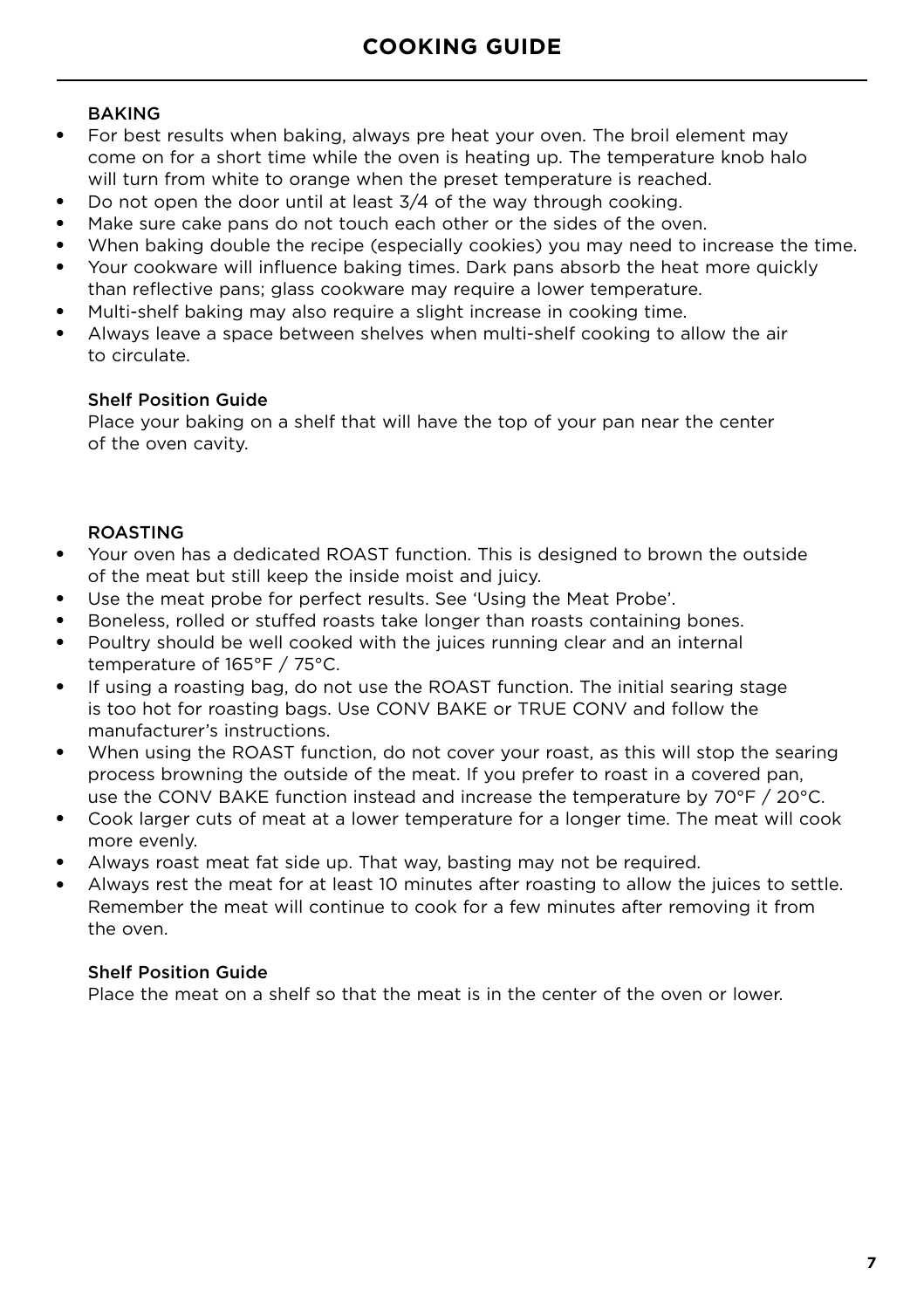#### BROILING

- This is a healthier alternative to frying.
- Always broil with the oven door completely shut.
- If you use glass or ceramic pans, be sure they can withstand the high temperatures of broiling.
- To avoid piercing the meat and letting juices escape, use tongs or a spatula to turn the meat halfway through cooking.
- Brush meat with a little oil to help keep the meat moist during cooking. Alternatively marinate the meat before broiling (but be aware that some marinades may burn easily).
- Where possible broil cuts of meat of a similar thickness at the same time. This will ensure even cooking.
- Always keep a close watch on your food while broiling to avoid charring or burning.
- The three-piece broil/roast system provided with your oven (consisting of the pan, grid and rack) has been designed to reduce splatter and smoke, and is therefore ideal for broiling and roasting. We suggest you place meat on the broil/roast rack (on top of the pan and grid) to allow hot air to circulate around it. This gives more even browning and a result similar to a rotisserie.
- On occasions, you may want to use only two pieces of the system. For example, when roasting a large turkey, use only the pan and grid for greater stability.

#### Shelf Position Guide

- For thinner cuts of meat, toasting or browning foods, use a higher shelf position.
- Thicker cuts of meats should be broiled on lower shelves or at a lower broil setting to ensure even cooking.

#### REHEATING

- Use BAKE or CONV BAKE to reheat food.
- BAKE function is particularly good for reheating pastry based items, as the base heat will help re-crisp the pastry case.
- Always reheat food to piping hot. This reduces the risk of contamination by harmful bacteria.
- Once hot, use the WARM function to keep the food warm.
- Never reheat food more than once.

#### If you wish to finish cooking using the residual heat in the oven

Leave the oven on and reduce the heat to the lowest temperature. Leaving the oven on will decrease the risk of condensation forming (condensation may cause damage to the oven cavity and surrounding cabinetry).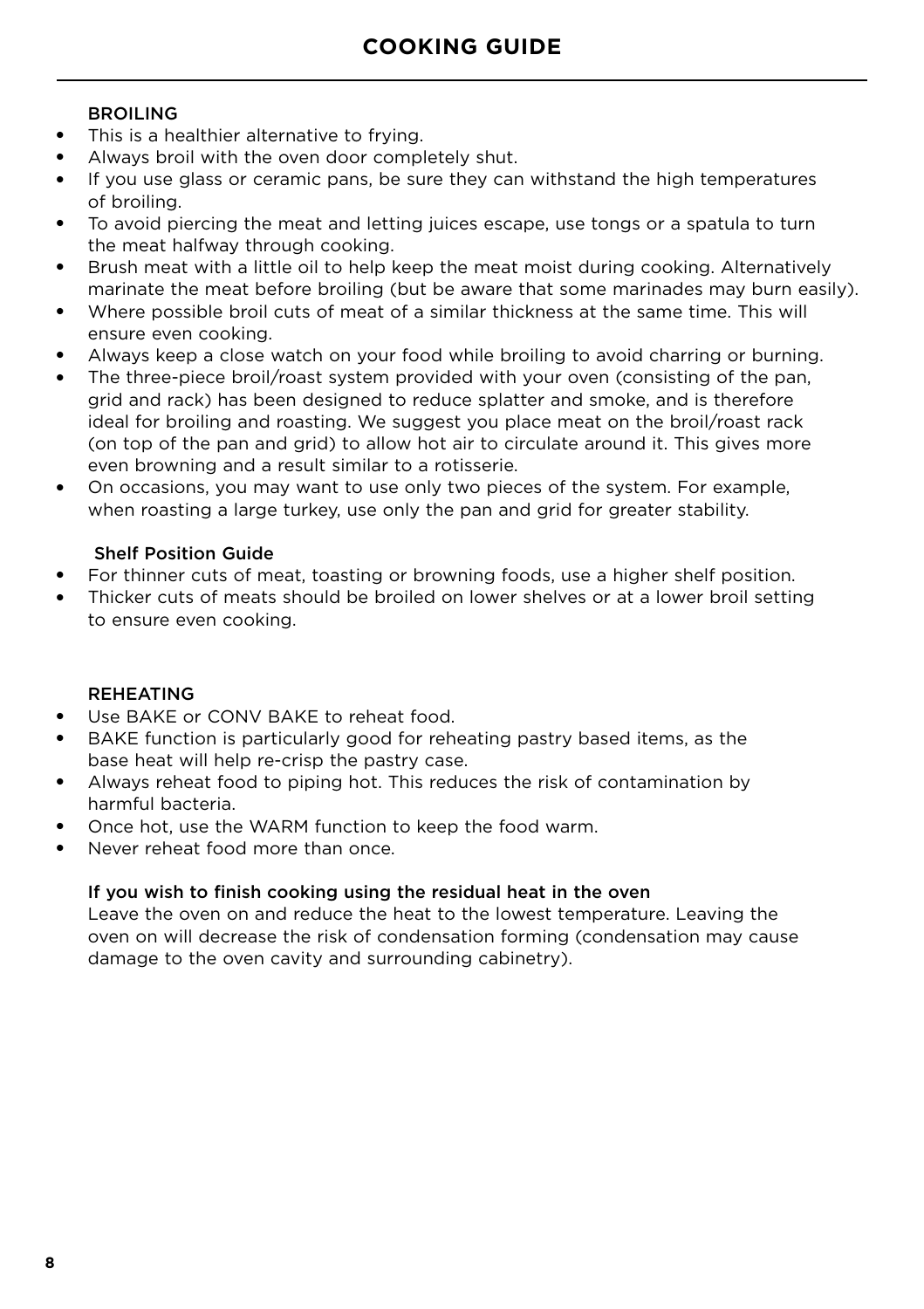### IMPORTANT!

Use all the functions with the oven door closed.

**BAKE** 



#### upper outer and lower elements

- Heat comes from both the upper and lower elements. The fan is not used in this function.
- Ideal for cakes and foods that require baking for a long time or at low temperatures.
- This function is not suitable for multi-shelf cooking.

*Ideal for moist foods that take a longer time to cook eg rich fruit cake.*

CONV BAKE



#### fan plus upper outer and lower elements

- The oven fan circulates hot air from the top outer and the lower elements and distributes it around the oven cavity.
- Food cooked tends to brown more quickly than foods cooked on the traditional Bake function.
- You may need to decrease the time from that recommended in traditional recipes.
- Use CONV BAKE at a low temperature: 120°F / 50°C for drying fruit, vegetables and herbs.

*Ideal for single shelf baking that takes less than an hour to cook – foods such as muffins, English scones and cupcakes or things like enchiladas.*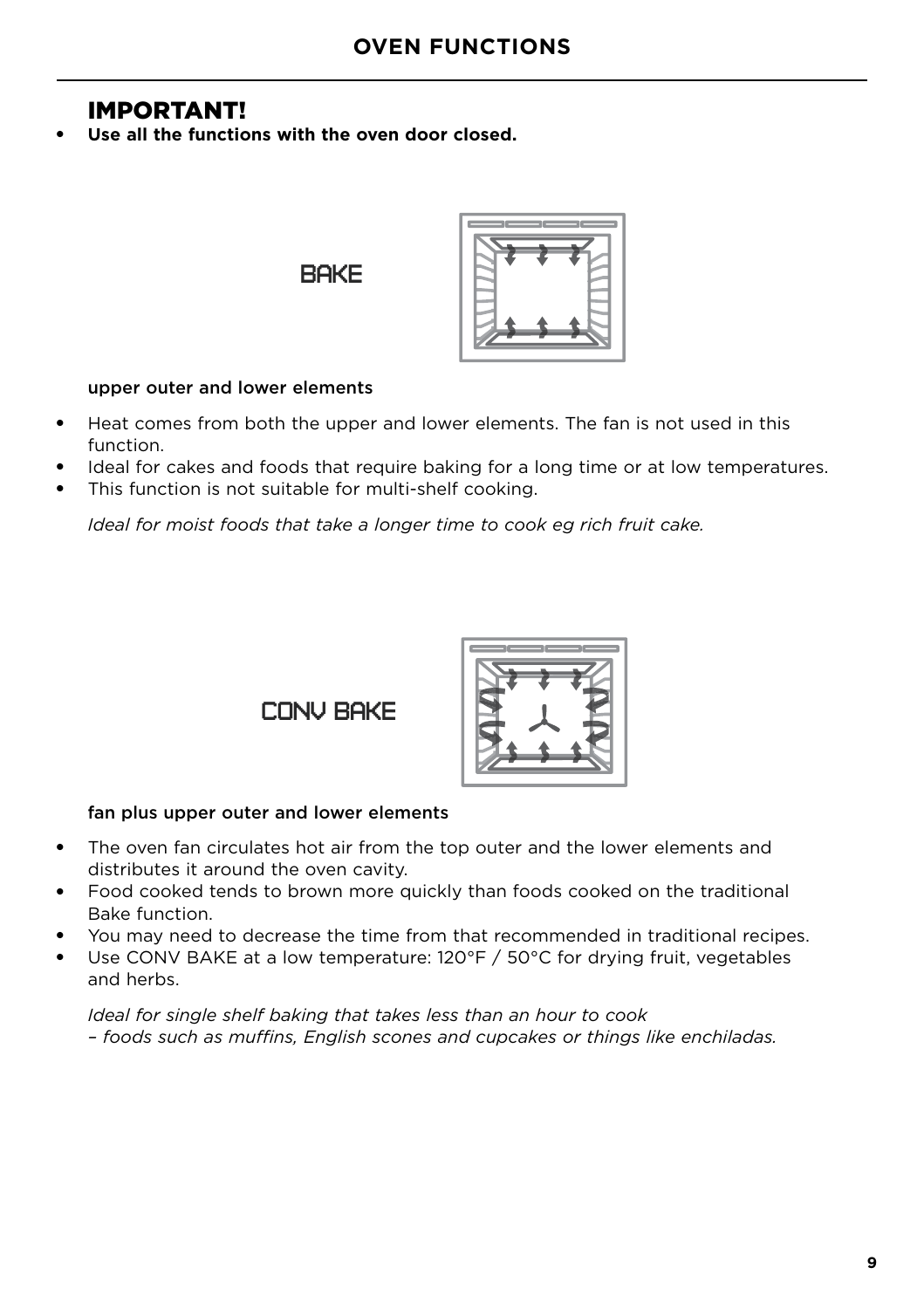### **OVEN FUNCTIONS**

### TRUE CONV



#### fan and rear element

- By using the central rear heating element and fan, hot air is blown into the cavity, providing a consistent temperature at all levels, making it perfect for multi-shelf cooking.
- Trays of cookies cooked on different shelves are crisp on the outside and chewy in the middle.
- Meat and poultry are deliciously browned and sizzling while remaining juicy and tender.
- Casseroles are cooked to perfection and reheating is quick and efficient.
- When multi-shelf cooking it is important to leave a gap between trays (eg use shelves 3 & 5) to allow the air to move freely. This enables the browning of foods on the lower tray.
- If converting a recipe from BAKE to TRUE CONV, we recommend that you decrease the bake time or decrease the temperature by approximately 70°F / 20°C.
- For items with longer bake times (eg over an hour) it may be necessary to decrease both time and temperature.

*Ideal for multi-shelf cooking, cookies, English scones, muffins and cupcakes.*

BROIL



#### upper inner element

- Intense radiant heat is delivered from the inner top element.
- Preheating is not essential although some people prefer to allow the element to heat for a few minutes before they place food under the broil element.
- The most suitable function for 'finishing off' many meals, for example browning the top of potato gratin and frittata.

*Ideal for toasting bread or for top browning to 'finish off dishes'.*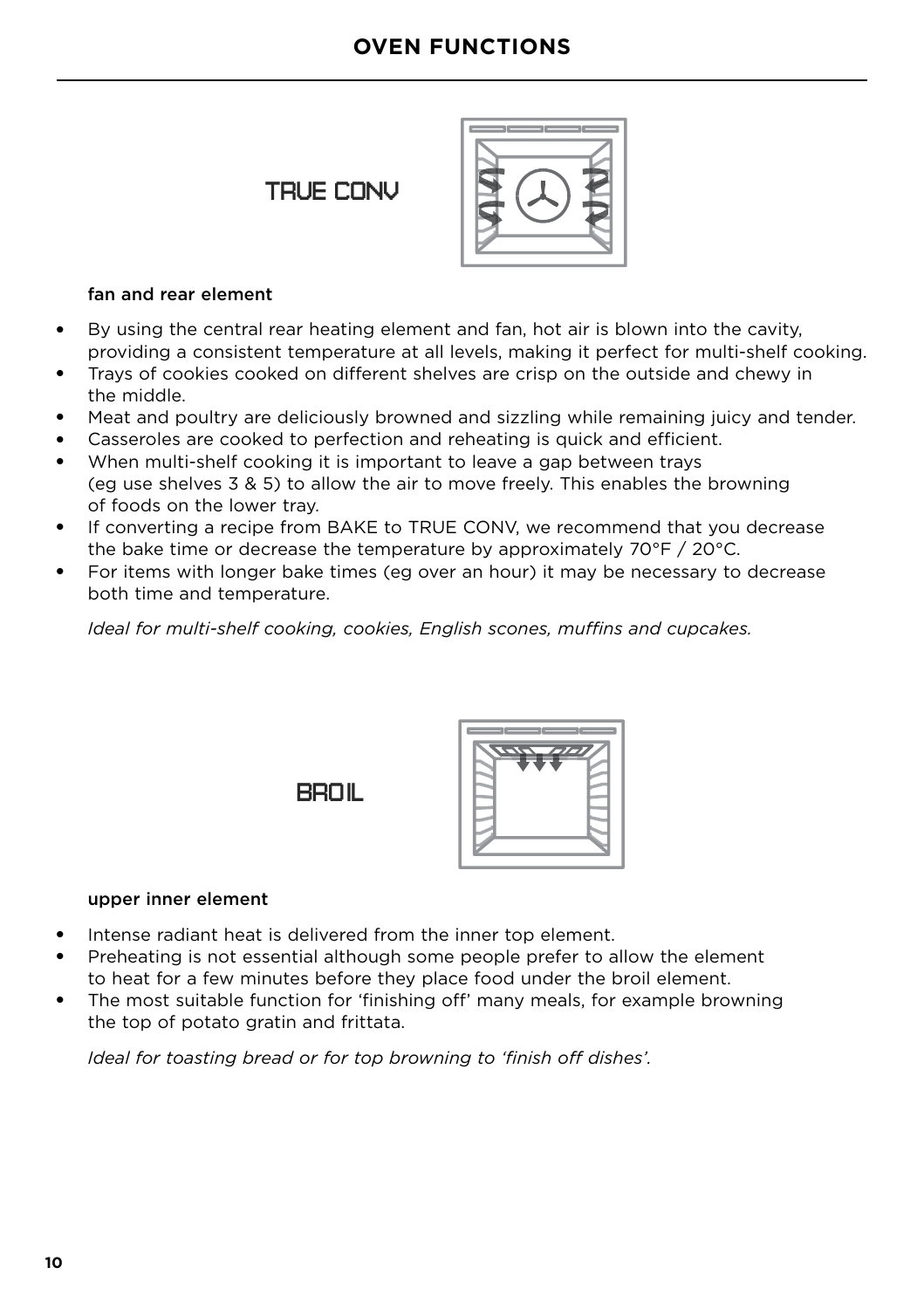### **OVEN FUNCTIONS**

### MAXI BROIL



#### upper inner and outer elements

- Intense radiant heat is delivered from both top elements.
- Preheating is not essential although some people prefer to allow the element to heat for a few minutes before they place food under the broil element.
- The most suitable function for 'finishing off' many meals, for example browning the top of potato gratin and frittata.

*Ideal for toasting bread or for top browning to 'finish off dishes'.*

CONV BROIL



#### fan plus upper inner and outer elements

- This function uses the intense heat from the elements for top browning and the fan to ensure even cooking of foods.
- Meat, poultry and vegetables cook beautifully; food is crisp and brown on the outside while the inside remains moist and tender.

*Ideal for whole chicken, tenderloin of beef or broiling your favorite chicken, fish or steak.*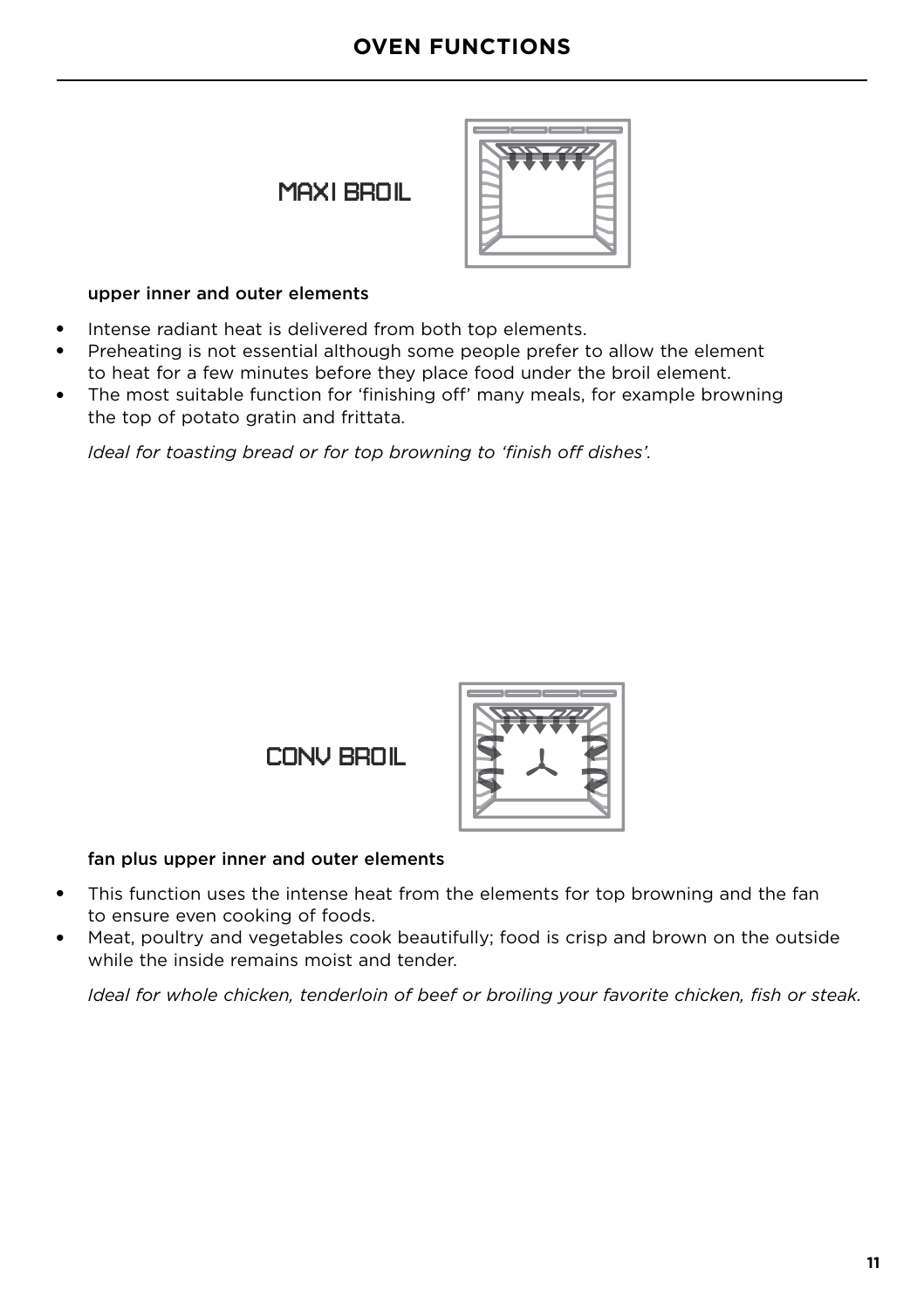### **OVEN FUNCTIONS**

### **CONV PASTRY**



#### fan plus lower element

- The fan circulates heat from the lower element throughout the oven.
- Excellent for cooking pizza as it crisps the base beautifully without overcooking the topping.

*Ideal for foods such as sweet and savory pastry foods and delicate foods that require some top browning eg frittata, quiche.* 

**ROAST** 



#### fan plus upper and lower elements

- A two-step program. An initial 20 minute searing stage crisps and browns the roast and caramelises the outside of the meat, then the temperature drops to the level you have preset for the remainder of the cooking period, producing a tender and juicy roast that is full of flavour.
- Oven does not require preheating.
- If desired, use the broil rack, grid or place vegetables under the roast to allow the juices to drain away from your meat. This will allow the hot air to circulate under the meat as well.

*Ideal for Roasting meat, chicken and vegetables.* 

PASTRY BAKE



#### lower element only

- Heat comes from the lower element only, the fan is not used.
- This is the traditional baking function, suitable for recipes that were developed in older ovens.
- Bake on only one shelf at a time.
- The oven will be hotter at the top.

*Ideal for foods that require delicate baking and have a pastry base, like custard tarts, pies, quiches and cheesecake or anything that does not require direct heat and browning on the top.*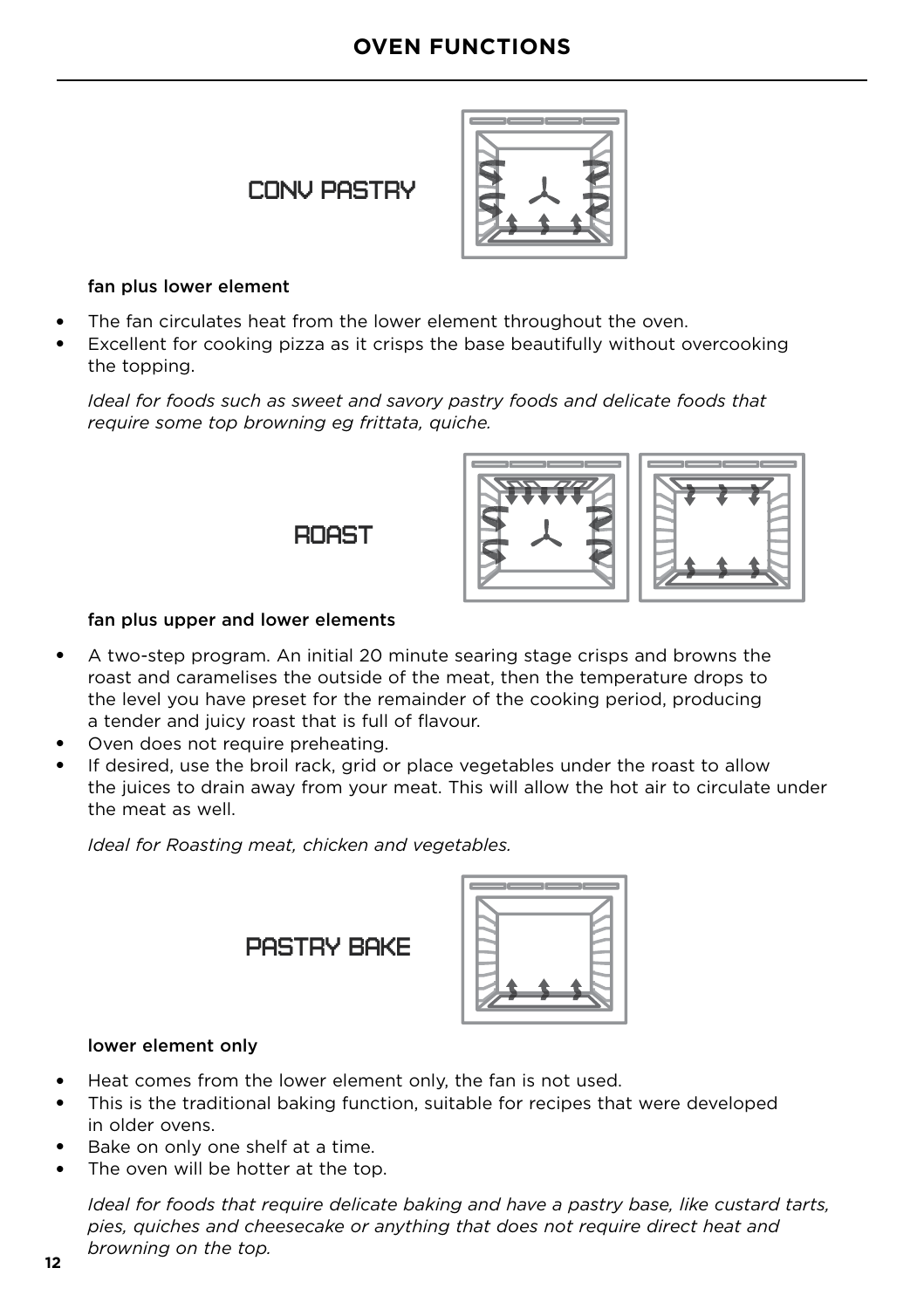### WARM

#### this is not a cooking function

- Provides a constant low heat of less than 195°F / 90°C.
- Use to keep cooked food hot, or to warm plates and serving dishes. To reheat food from cold, use another oven function to heat the food piping hot and only then change to Warm, as this function alone will not bring cold food up to a high enough temperature to kill any harmful bacteria.
- Use the WARM function to prove bread. See 'Tips for proving bread'.

### SELF CLEAN.

#### this is not a cooking function

- The Self Clean cycle takes care of the mess and grime that is traditionally associated with oven cleaning.
- There are two Self-Clean cycles available:
	- Self clean (which takes 5 hours) for normal cleaning and
	- Light self-clean (which takes 4 hours) for lightly soiled ovens.
- See 'Using the Self Clean function' in the User guide for details.

#### **Tips for dehydrating fruit**

- To obtain high quality dried fruit, select only unblemished, ripe fruit.
- Wash fruit thoroughly and pat dry. Peel if desired. Fruit that is not peeled will take longer to dry. Remove pits, stems or seeds if necessary. Place fruit on a baking tray on a shelf in the oven.
- We recommend using TRUE CONV or CONV BAKE at 120°F / 50°C.

#### **Tips for proofing bread**

- Your oven provides an ideal sealed environment for proofing bread.
- 1 Select the WARM function.
- 2 Adjust the temperature down until the display shows `Lo' .
- 3 Place dough in a lightly oiled bowl and cover with plastic wrap and/or a clean damp cloth.
- 4 Place the bowl into the warmed oven on shelf position 1.

Note: some recipes recommend putting water or ice in the oven with the bread dough during baking. The additional moisture improves the bread crust. You must place the water or ice in a heat resistant dish and on an oven shelf in positions 1 or 2. Do not put it directly onto the oven floor. Placing water, ice or any dish or tray directly on the oven floor will irreversibly damage the enamel.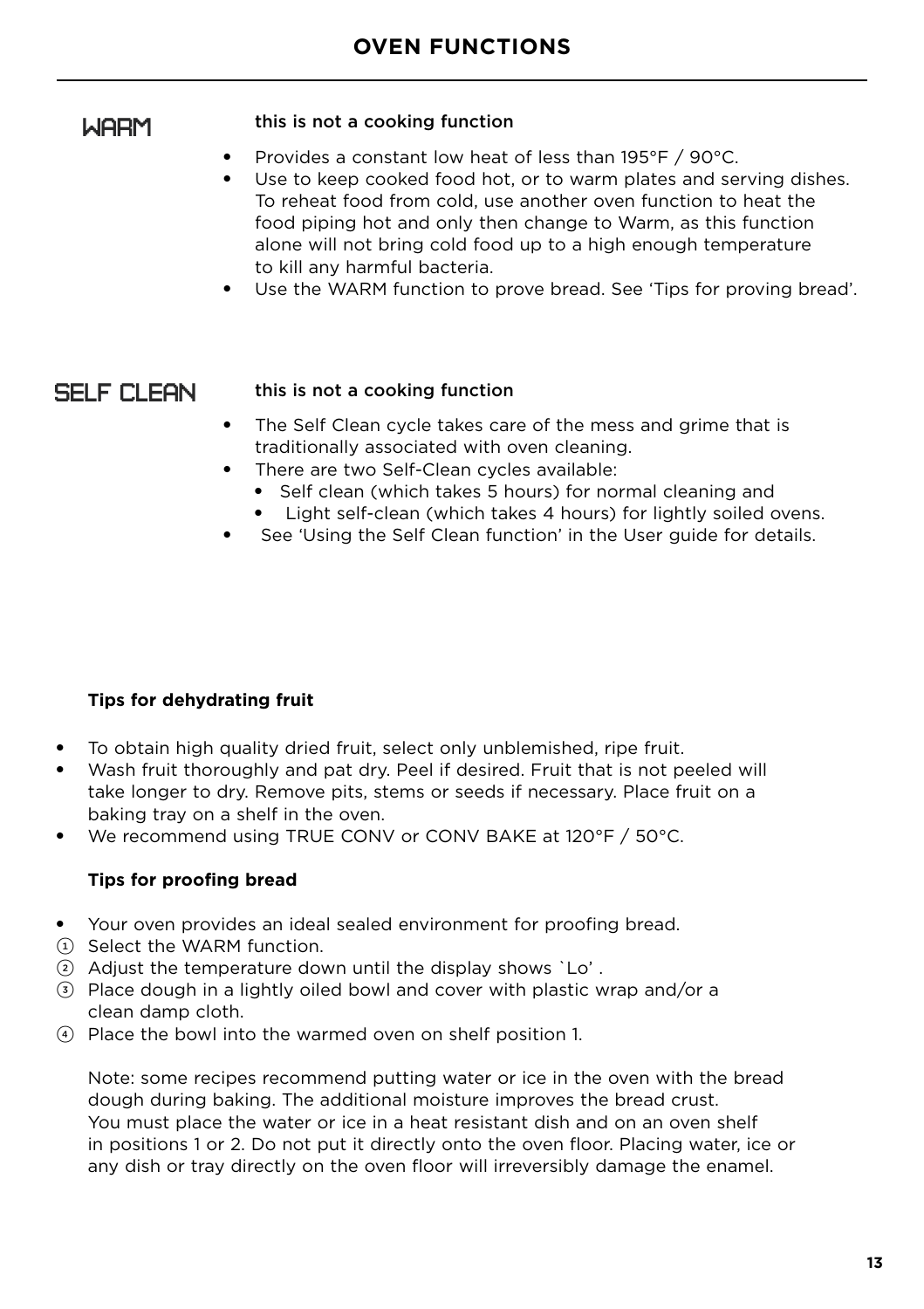- Shelf positions are counted from the base up (1 is the lowest, 8 is the highest). Position shelves before you turn the oven on.
- For best results preheat the oven to the required temperature.
- The broil element may come on while the oven is heating up.
- The halo on the temperature knob will change from white to orange when the oven has reached the selected temperature. The halo may change between white and orange as the oven maintains its set temperature.

#### **BAKING**

| <b>FOOD</b>              |                                                               | <b>SHELVES</b> |
|--------------------------|---------------------------------------------------------------|----------------|
| <b>Biscuits</b>          | Plain                                                         | Single         |
|                          |                                                               | Multi          |
|                          | Chewy Choc Chip                                               | Single         |
|                          |                                                               | Multi          |
|                          | <b>Sugar Cookies</b>                                          | Single         |
|                          |                                                               | Multi          |
| Cakes                    | Pound Cake                                                    | Single         |
|                          | Chocolate Brownie<br>(8"x8"/20x20cm pan)                      | Single         |
|                          | Angel Food Cake<br>(10"x4"/25x10cm tube pan)                  | Single         |
|                          | <b>Rich Fruit Cake</b>                                        | Single         |
|                          | Sponge (single large)                                         | Single         |
|                          | Sponge (2x20cm)                                               | Single         |
| Muffins / Cupcakes       | Cupcakes                                                      | Single         |
|                          |                                                               | Multi          |
|                          | <b>Muffins</b>                                                | Single         |
|                          |                                                               | Multi          |
| <b>Scones</b>            | <b>English Scones</b>                                         | Multi          |
| <b>Meringues</b>         | Meringues                                                     | Single         |
| <b>Bread/Bread rolls</b> | Sandwich Loaf<br>(9"x5"/23x13cm Loaf Pan)                     | Multi          |
|                          | <b>Wholewheat Loaf</b><br>(9"x5"/23x13cm Loaf Pan)            | Single         |
|                          | Soft Dinner Rolls                                             | Single         |
|                          | Dough Proof                                                   | Single         |
| Pastry                   | Pastry Shell (baked blind)                                    | Single         |
| <b>Pies</b>              | Fruit Pie (2 crust)                                           | Single         |
|                          | Baked Cheesecake (in water bath)                              | Single         |
|                          | Pumpkin Pie (blind bake, add filling)                         | Single         |
|                          | <b>English Custard Tart</b><br>(blind bake, then add filling) | Single         |
| <b>Dessert</b>           | Crème Brulee (in water bath)                                  | Single         |
|                          | Crème Caramel (in water bath)                                 | Single         |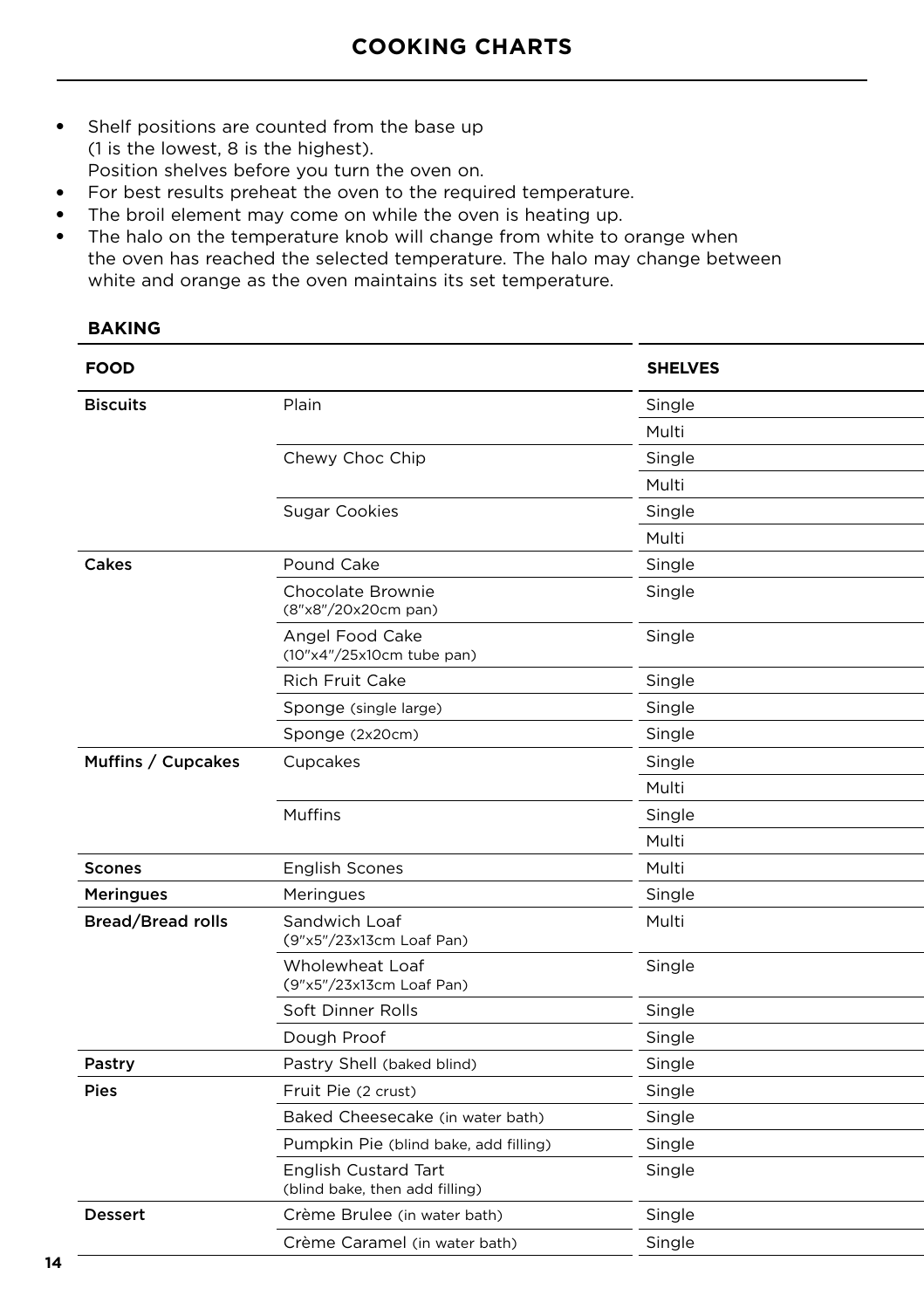*The information in these charts are guidelines only. Refer to your recipe or the packaging and be prepared to adjust the cooking times and settings accordingly.*

| <b>RECOMMENDED</b><br><b>FUNCTION</b> | <b>SHELF</b><br><b>POSITIONS</b> | TEMP (°F) | TEMP (°C) | TIME (MINS) |
|---------------------------------------|----------------------------------|-----------|-----------|-------------|
| Conv Bake                             | 4                                | 400-425   | 210-220   | $8 - 10$    |
| <b>True Conv</b>                      | 2 & 5                            | 425-450   | 215-230   | $10 - 12$   |
| Conv Bake                             | $\overline{4}$                   | 355-375   | 180-190   | $10 - 15$   |
| <b>True Conv</b>                      | 2 & 5                            | 325-340   | 160-170   | $10 - 15$   |
| Conv Bake                             | $\overline{4}$                   | 350-375   | 175-190   | $7 - 15$    |
| True Conv                             | 2 & 5                            | 325-350   | 160-175   | $7 - 15$    |
| <b>Bake</b>                           | $\overline{4}$                   | 325       | 160       | $70 - 80$   |
| <b>Bake</b>                           | $\overline{4}$                   | 350       | 175       | $20 - 25$   |
| <b>Bake</b>                           | $\overline{4}$                   | 325-350   | 160-175   | $50 - 60$   |
| <b>Bake</b>                           | 4                                | 275-300   | 135-150   | $3-6$ hrs   |
| <b>Bake</b>                           | 4                                | 350       | 175       | $30 - 40$   |
| <b>Bake</b>                           | 4                                | 350       | 175       | $15 - 25$   |
| <b>Bake</b>                           | $\overline{4}$                   | 365       | 185       | $13 - 18$   |
| True Conv                             | 2 & 5                            | 345       | 170       | $13 - 18$   |
| Conv Bake                             | 4                                | 345       | 170       | $23 - 30$   |
| True Conv                             | 2 & 5                            | 345       | 170       | 23-30       |
| <b>True Conv</b>                      | 4                                | 425-450   | 215-230   | $10 - 12$   |
| Conv Bake                             | 4                                | 250-270   | 120-130   | 60-70       |
| True Conv                             | $\overline{4}$                   | 350       | 175       | $40 - 50$   |
| <b>Bake</b>                           | $\overline{4}$                   | 375       | 190       | $35 - 45$   |
| <b>Bake</b>                           | 4                                | 375       | 190       | $15 - 18$   |
| <b>Bake</b>                           | $\mathbf{1}$                     | LO        | LO        | 30          |
| <b>Bake</b>                           | 4                                | 350       | 175       | 15          |
| <b>Bake</b>                           | 4                                | 400-350   | 200-175   | $20 - 25$   |
| Warm                                  | 4                                | 325       | 160       | $50 - 60$   |
| Conv Pastry                           | 4                                | 350-375   | 175-190   | $15 - 30$   |
| Conv Bake                             | $\overline{4}$                   | 350-300   | 175-150   | $15 - 30$   |
| Pastry Bake                           | $\overline{4}$                   | 275       | 135       | $35 - 45$   |
| Pastry Bake                           | $\overline{4}$                   | 350       | 175       | $35 - 45$   |
|                                       |                                  |           |           |             |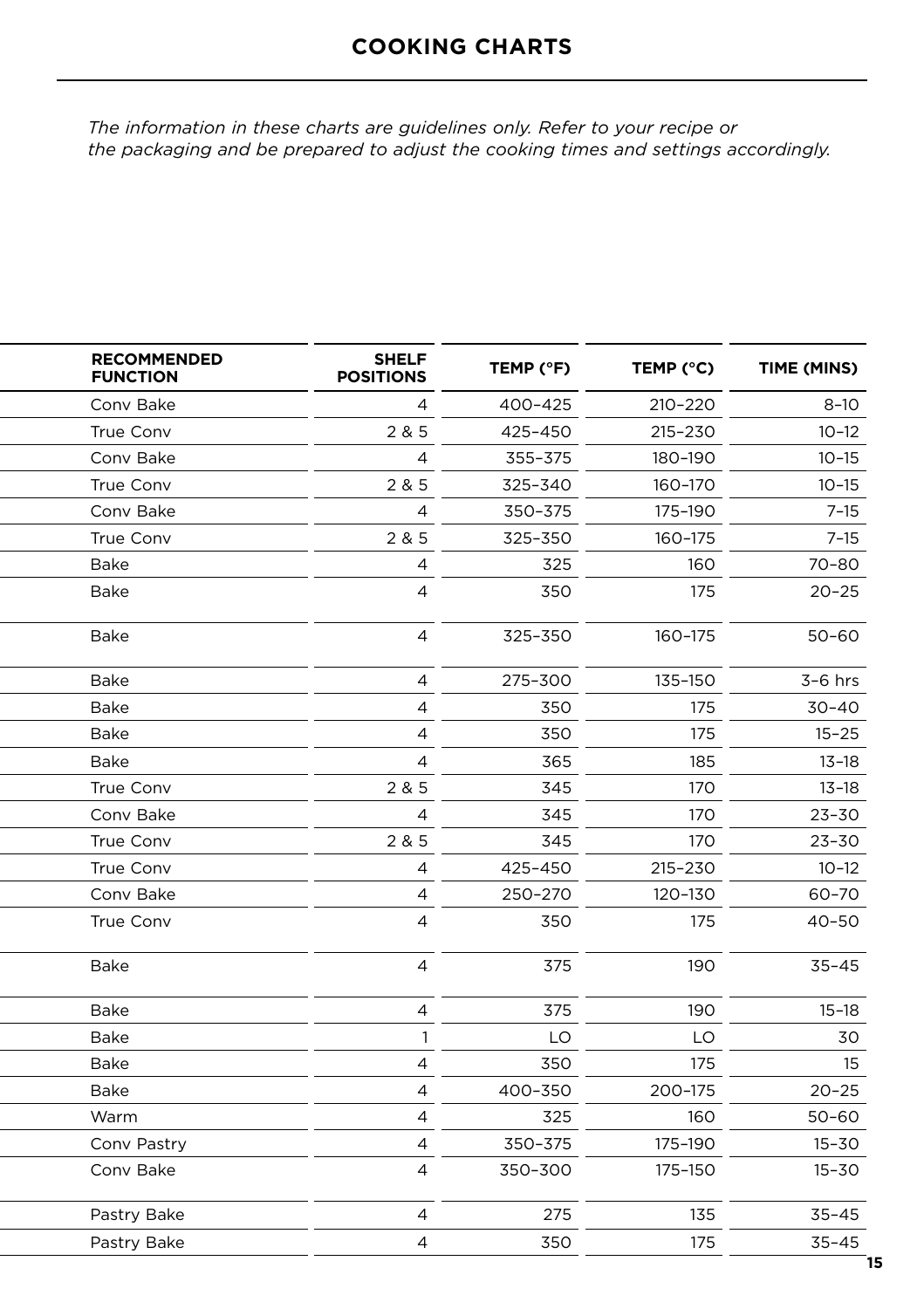### **COOKING CHARTS**

| <b>SHELVES</b> |
|----------------|
| Single         |
| Single         |
| Single         |
| Single         |
| Single         |
| Single         |
| Single         |
| Single         |
| Single         |
|                |

ROASTING

**16**

| <b>FOOD</b>            |                          |        | <b>SHELVES*</b> | <b>RECOMMENDED</b><br><b>FUNCTION</b> |
|------------------------|--------------------------|--------|-----------------|---------------------------------------|
| <b>Beef (Boneless)</b> | Rare                     |        | Single          | Roast                                 |
|                        | Medium                   |        |                 | Roast                                 |
|                        | Well Done                |        |                 | Roast                                 |
| <b>Prime Rib Roast</b> | Rare                     |        | Single          | Roast                                 |
|                        | Medium                   |        |                 | Roast                                 |
|                        | Well Done                |        |                 | Roast                                 |
| Lamb Rack              | Medium Rare              |        | Single          | Bake                                  |
| Lamb leg (Bone in)     | Medium                   |        | Single          | Roast                                 |
|                        | Well Done                |        |                 | Roast                                 |
| Lamb leg (Boneless)    | Medium                   |        | Single          | Roast                                 |
|                        | Well Done                |        |                 | Roast                                 |
| Veal                   | Medium                   |        | Single          | Roast                                 |
|                        | Well Done                |        |                 | Roast                                 |
| Chicken                | Whole Unstuffed          |        | Single          | Conv Broil                            |
|                        | <b>Whole Stuffed</b>     |        |                 | <b>Bake</b>                           |
|                        | <b>Whole Butterflied</b> |        |                 | Conv Broil                            |
| Turkey (Whole)         | Stuffed                  |        | Single          | <b>Bake</b>                           |
|                        | Unstuffed                |        |                 | <b>Bake</b>                           |
| Pork (Boneless)        | Medium                   |        | Single          | Roast                                 |
|                        | Well Done                |        |                 | Roast                                 |
| <b>Pork Crackling</b>  | Crisp (watch closely)    |        | Single          | Conv Broil                            |
| Venison                | Brown in<br>a pan first  | Rare   | Single          | Conv Broil                            |
|                        |                          | Medium |                 | Conv Broil                            |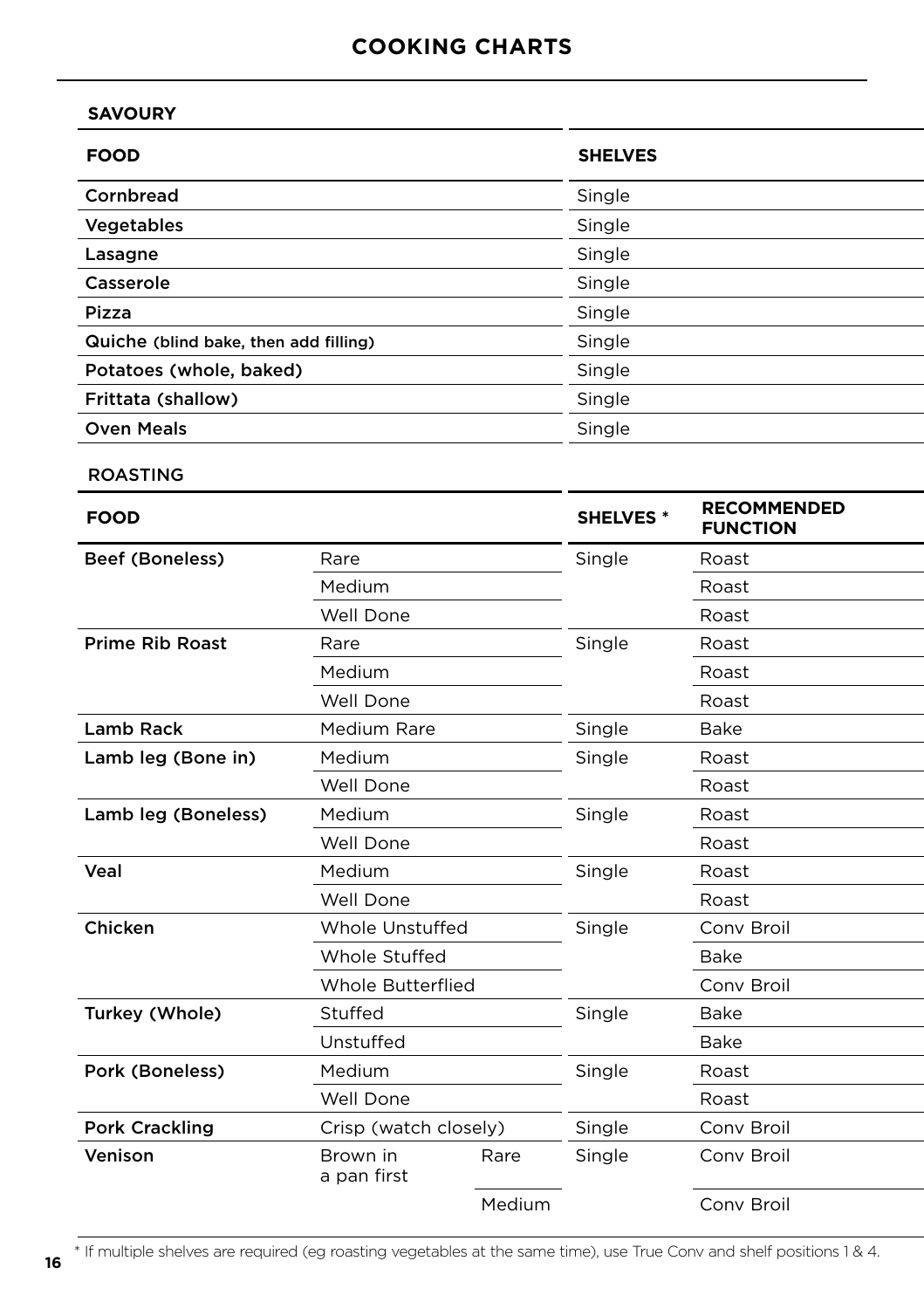### **COOKING CHARTS**

| <b>SHELF</b><br><b>POSITIONS</b> | TEMP (°F) | TEMP (°C)   | TIME (MINS) |
|----------------------------------|-----------|-------------|-------------|
| 4                                | 400-425   | $210 - 215$ | $20 - 25$   |
| 4                                | 350-375   | 175-190     | $30 - 50$   |
| 4                                | 350-375   | 175-190     | $35 - 40$   |
| 4                                | 300-350   | 150-175     | 1-2 hours   |
| 2                                | 425       | 220         | $10 - 15$   |
| 4                                | 350       | 175         | $15 - 30$   |
| 4                                | 390       | 200         | $50 - 60$   |
| 3                                | 340-360   | 170-180     | $15 - 20$   |
| 4                                | 340-375   | 170-190     | $30 - 40$   |
|                                  |           |             |             |

| <b>SHELF</b><br><b>POSITIONS</b> | TEMP (°F) | TEMP (°C) | TIME (MINS)                  | <b>MEAT PROBE</b><br>(°F) ** | <b>MEAT PROBE</b><br>$(^{\circ}C)$ ** |
|----------------------------------|-----------|-----------|------------------------------|------------------------------|---------------------------------------|
| 3                                | 320-340   | 160-170   | 18-32/450g                   | 130-138                      | 54-59                                 |
| 3                                | 320-340   | 160-170   | 25-40/450g                   | 140-165                      | $60 - 74$                             |
| 3                                | 320-340   | 160-170   | 30-55/450g                   | 165-174                      | 74-79                                 |
| 3                                | 320-340   | 160-170   | 15-30 /450g                  | 130-138                      | 54-59                                 |
| 3                                | 320-340   | 160-170   | 20-35/450g                   | 140-165                      | $60 - 74$                             |
| 3                                | 320-340   | 160-170   | 25-40/450g                   | 165-174                      | 74-79                                 |
| 3                                | 390       | 200       | 20                           | 122                          | 50                                    |
| 3                                | 320-340   | 160-170   | 18-28/450g                   | 149-158                      | 65-70                                 |
| 3                                | 320-340   | 160-170   | 20-33/450g                   | 165-174                      | 74-79                                 |
| 3                                | 320-340   | 160-170   | 20-35/450g                   | 149-158                      | 65-70                                 |
| 3                                | 320-340   | 160-170   | 25-45/450g                   | 170-174                      | $77 - 79$                             |
| 3                                | 320-340   | 160-170   | 20-40/450g                   | 160                          | 71                                    |
| 3                                | 320-340   | 160-170   | 25-45/450g                   | 170                          | 76                                    |
| 3                                | 350       | 175       | 15-20 /450g                  | 165                          | 75                                    |
| $\mathsf 3$                      | 350       | 175       | 17-22 /450g                  | 165                          | 75                                    |
| $\overline{4}$                   | 350       | 175       | $40 - 50$                    | 165                          | 75                                    |
| 2 or 3                           | 320-340   | 160-170   | 17-22 /450g                  | 165                          | 75                                    |
| 2 or 3                           | 300-330   | 150-165   | 15-20 /450g                  | 165                          | 75                                    |
| 3                                | 340-350   | 170-175   | 25-40 /450g                  | 145-154                      | 63-68                                 |
| 3                                | 340-350   | 170-175   | 30-45/450g                   | 165-174                      | 74-79                                 |
| 4                                | 430       | 220       | 5 to 10                      | na                           | na                                    |
| $\overline{a}$                   | 435       | 225       | $7/2.5$ cm meat<br>thickness | 120-129                      | $49 - 54$                             |
| 4                                | 435       | 225       | $9/2.5$ cm meat<br>thickness | 131-140                      | $55 - 60$                             |

\*\* The internal temperature will rise more on standing.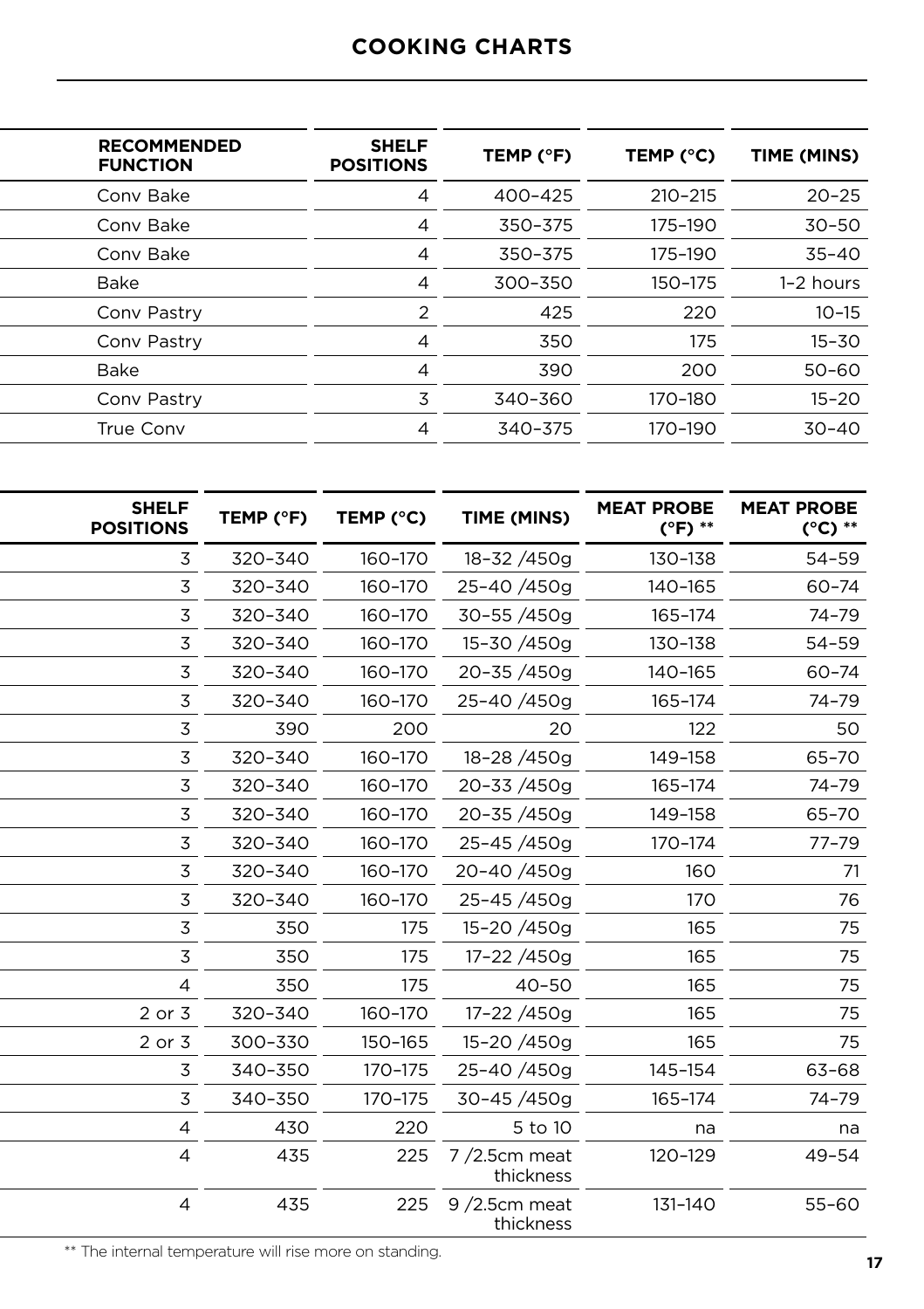#### **BROILING**

| <b>FOOD</b>     |                               |           | <b>SHELVES</b> |
|-----------------|-------------------------------|-----------|----------------|
| <b>Beef</b>     | <b>Steak</b>                  | Rare      | Single         |
|                 |                               | Medium    | Single         |
|                 | Hamburger<br>(ground-patties) |           | Single         |
|                 | Meatballs<br>(ground)         |           | Single         |
| Lamb Chops      |                               | Medium    | Single         |
|                 |                               | Well done | Single         |
| Pork            | Chops (well done)             |           | Single         |
|                 | Ham steak                     |           | Single         |
|                 | Bacon                         |           | Single         |
| Chicken         | Boneless pieces               |           | Single         |
|                 | Bone In Pieces                |           | Single         |
| <b>Sausages</b> | Sausages                      |           | Single         |
| Fish            | Fillets                       |           | Single         |
|                 | Whole                         |           | Single         |
| Vegetables      | Sliced                        |           | Single         |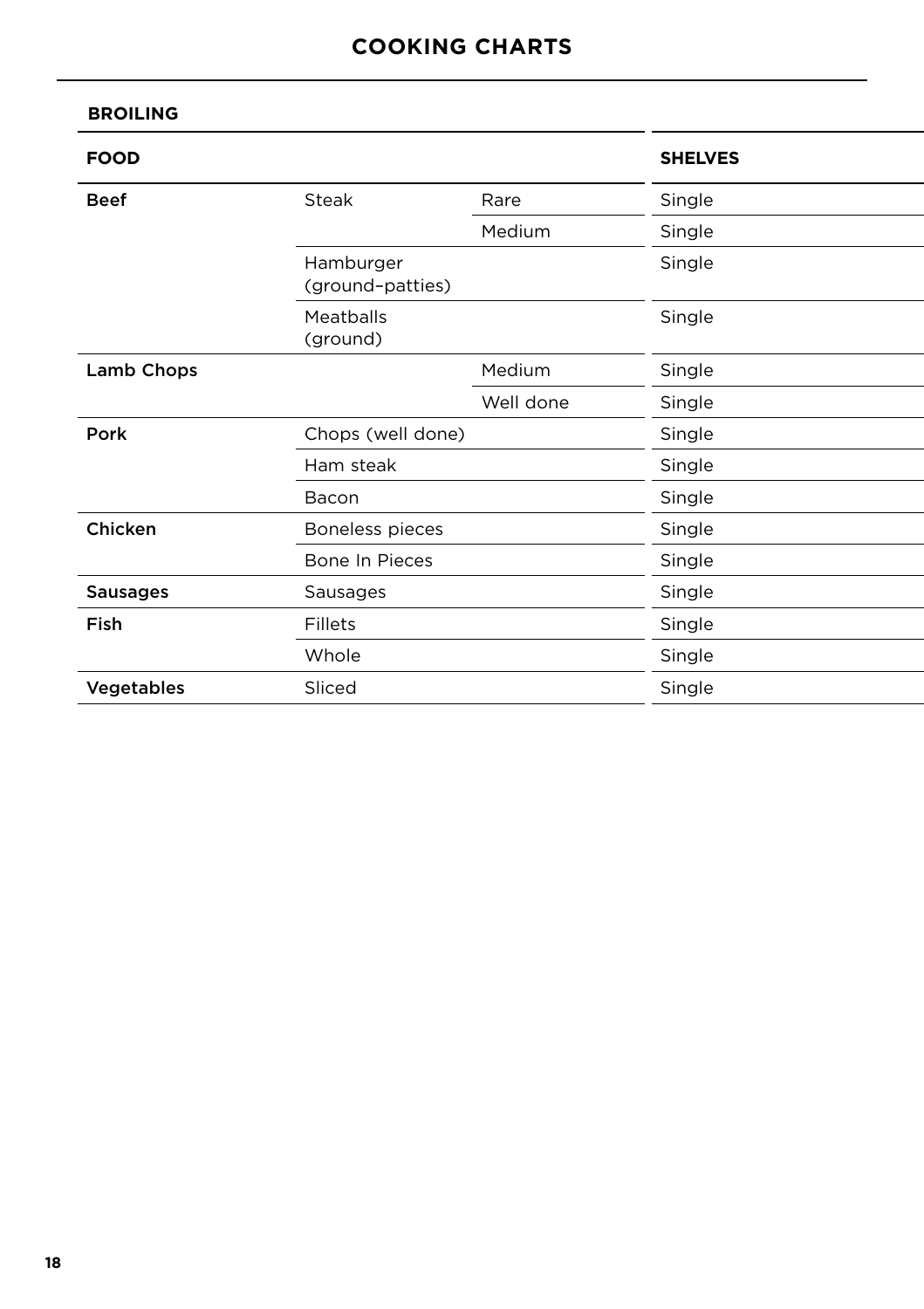### **COOKING CHARTS**

| <b>RECOMMENDED</b><br><b>FUNCTION</b> | <b>SHELF</b><br><b>POSITIONS</b> | TEMP (°F) | TEMP (°C)      | TIME (MINS) |
|---------------------------------------|----------------------------------|-----------|----------------|-------------|
| <b>Broil</b>                          | 6                                | HI        | HI             | $8 - 10$    |
| <b>Broil</b>                          | 6                                | HI        | HI             | $10 - 15$   |
| <b>Broil</b>                          | 6                                | HI        | HI             | $12 - 15$   |
| <b>Broil</b>                          | 6                                | HI        | H <sub>l</sub> | $12 - 15$   |
| <b>Broil</b>                          | 6                                | HI        | HI             | $15 - 20$   |
| <b>Broil</b>                          | 6                                | HI        | HI             | $20 - 25$   |
| <b>Broil</b>                          | 6                                | HI        | HI             | $15 - 20$   |
| <b>Broil</b>                          | 6                                | HI        | HI             | $15 - 20$   |
| <b>Broil</b>                          | 6                                | HI        | HI             | $4 - 7$     |
| Conv Broil                            | 4                                | 350       | 175            | $30 - 50$   |
| Conv Broil                            | 4                                | 350       | 175            | $40 - 50$   |
| <b>Broil</b>                          | 6                                | HI        | HI             | $10 - 15$   |
| Conv Broil                            | 5                                | 390-430   | 200-220        | $8 - 12$    |
| Conv Broil                            | 5                                | 390-430   | 200-220        | $15 - 20$   |
| <b>Broil</b>                          | 6                                | HI        | HI             | $8 - 12$    |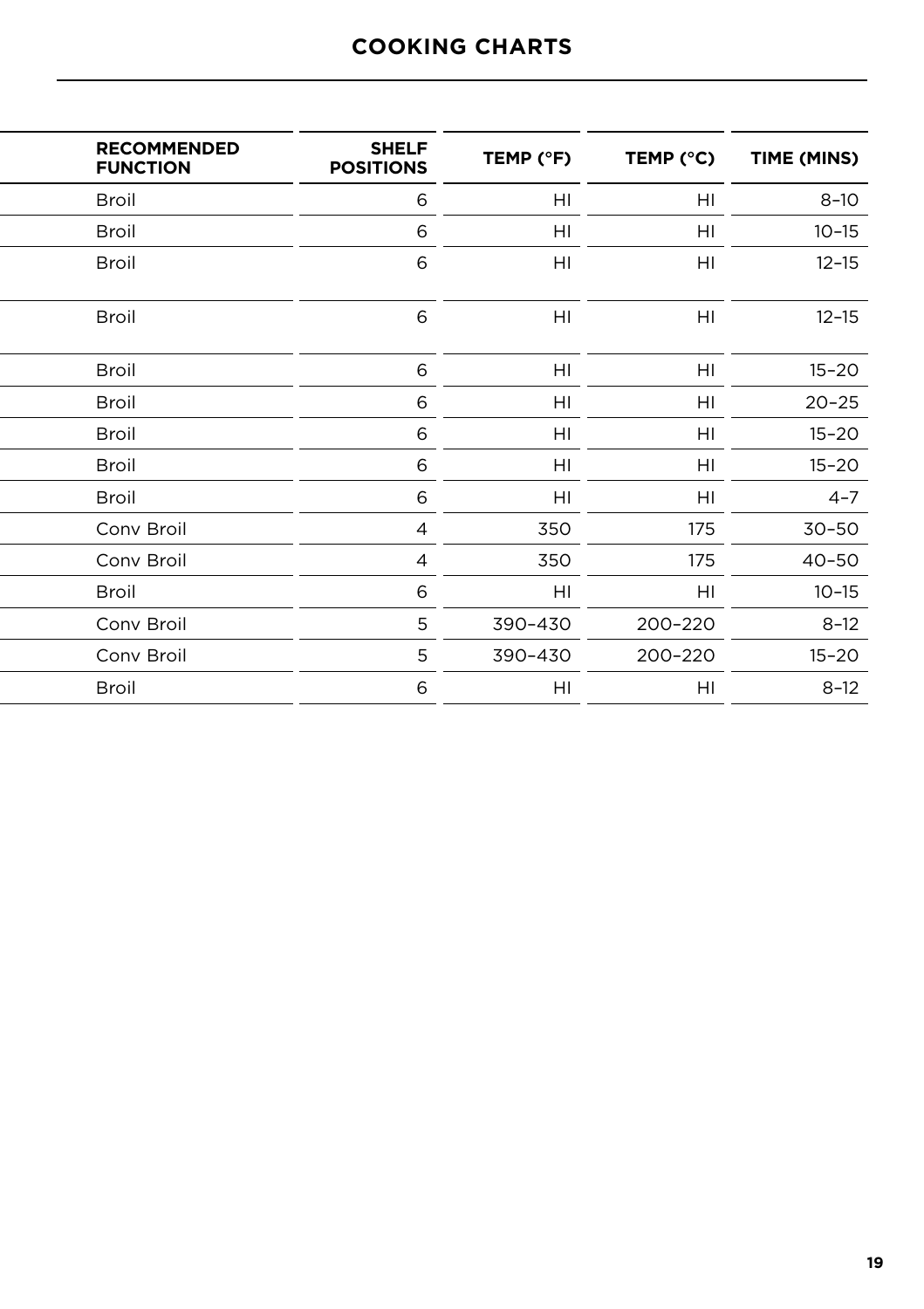#### **Delayed Cook**

- You can set the oven to automatically turn on later, cook for a preset time (cook length) and then automatically turn off at a preset time. See the example and instructions below.
- **Double oven models only:** you can set one or both ovens to cook automatically. If one oven is set for automatic cooking you can still use the other normally.

Note: before setting a delayed cook, make sure that your oven is displaying the correct time of day.

### IMPORTANT!

**Safe food handling: leave food in the oven for as short a time as possible before and after cooking or defrosting. This is to avoid contamination by organisms which may cause food poisoning. Take particular care during warmer weather.**

Example: It is 2:25 p.m. You want your food to cook for 2 hours, and you would like it to be ready by 6:30 p.m.



1 Press MENU once to enter the Automatic Cooking menu.



#### Double ovens only:

The display of the oven that is active will flash. *Select which cavity you wish to set delayed cook for:* 1APress PLUS or MINUS to scroll between ovens.

1BPress ACCEPT to confirm.



- 2 Press PLUS to edit DELAYED COOK.
	- Below set cook time, **DH DD**m will flash.



- 3 Press PLUS and MINUS to set the cooking time. Make sure you allow for preheat time in your calculation.
- 4 Press ACCEPT to confirm.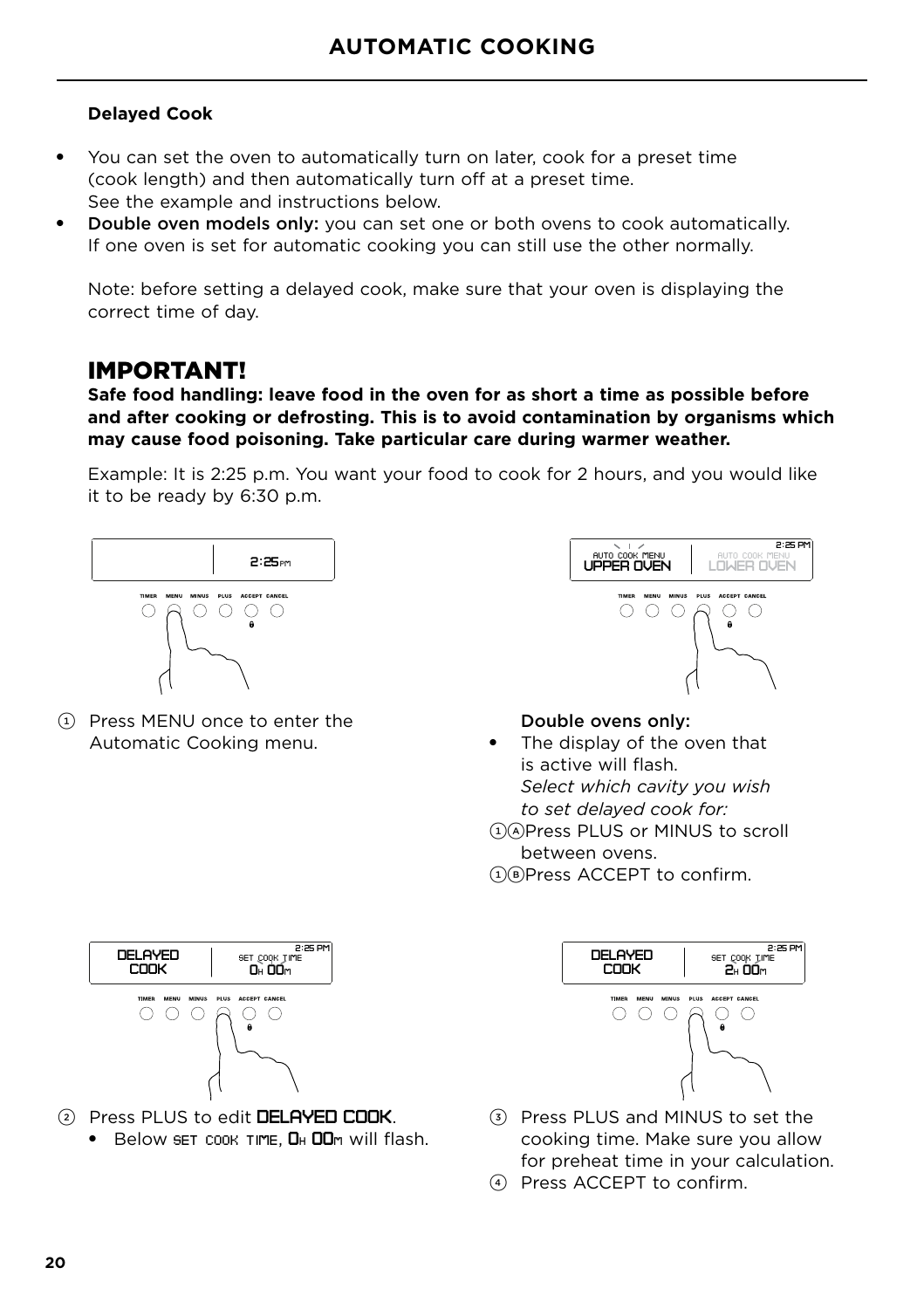

- <sup>5</sup> set end time will appear in the right hand display.
- The end time will flash.



- 6 Press PLUS and MINUS to set the time you would like your food to be ready by.
- 7 Press ACCEPT to confirm.



If you have not already set a function and temperature:

- set function will appear in the display.
- The function knob halo will blink orange.
- 8 Select a function and adjust the temperature using the function and temperature knobs.

| <b>BOAST</b> |      |              |      | 300F<br>STARTS AT: 4:30 PM | 2:25 PM |
|--------------|------|--------------|------|----------------------------|---------|
| <b>TIMER</b> | MENU | <b>MINUS</b> | PLUS | ACCEPT CANCEL              |         |
|              |      |              |      |                            |         |
|              |      |              |      |                            |         |

- 9 Your oven is now set for delayed cook
- The function and temperature will show in the display.
- While the oven is waiting to start cooking, starts at and the time that the oven is set to start cooking will show in the display.
- When the oven has begun cooking, ends in and the cooking time left will show in the display.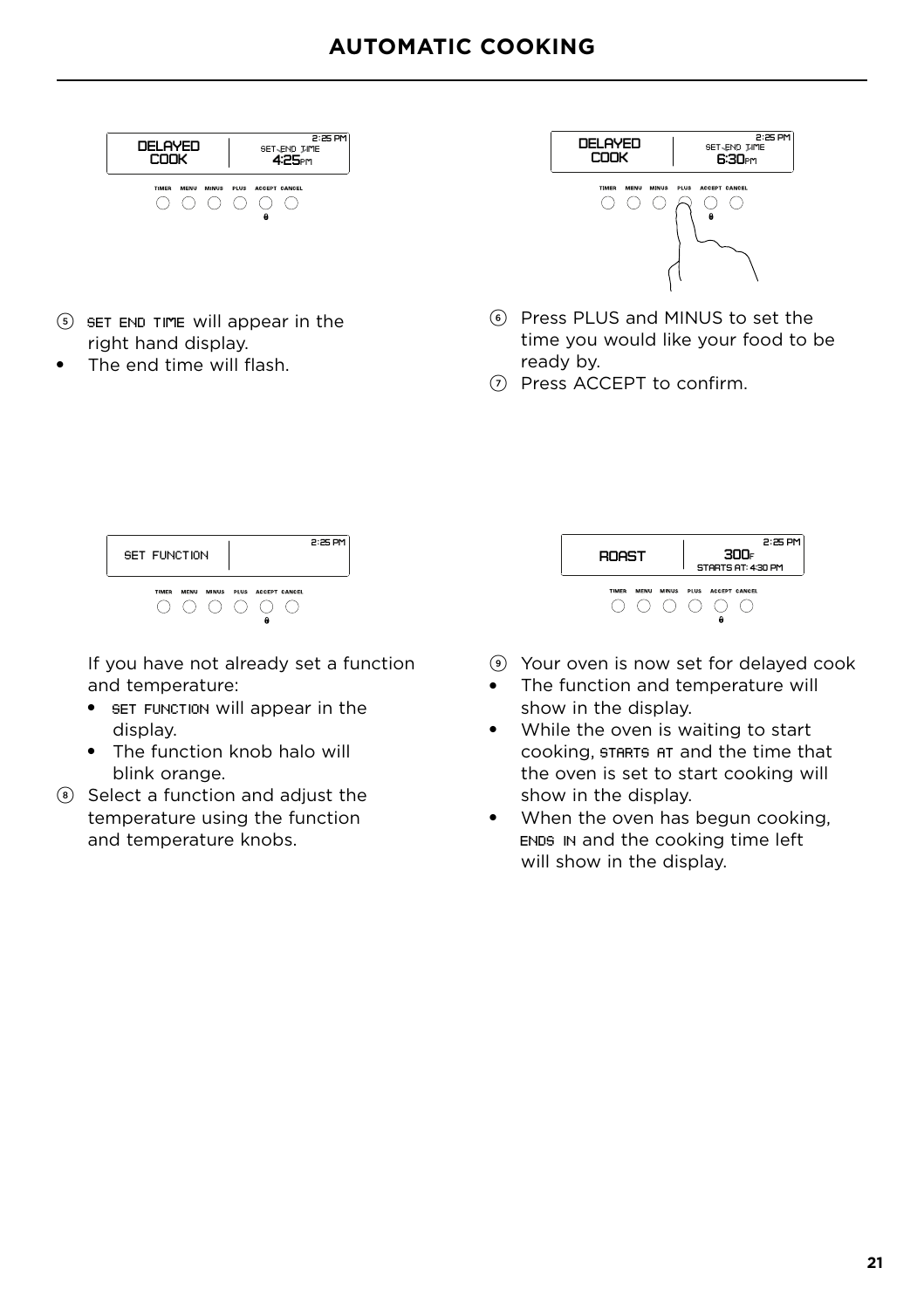#### **If you have started cooking manually and want to set the oven to turn off automatically**

You can set your oven either to cook for a set length of time:



1 Press MENU once to enter the Automatic Cooking menu.



#### Double ovens only:

● The display of the oven that is active will flash. *Select which cavity you wish to set* 

*delayed cook for:* 1APress PLUS or MINUS to scroll between ovens.



1BPress ACCEPT to confirm.



- 4 Press PLUS and MINUS to set the time you would like your food to cook for.
- 5 Press ACCEPT to confirm.



- 2 Press MENU to scroll through the Automatic Cooking settings to SET COOK TIME.
- 3 Press PLUS to accept.
	- oven stops in will appear in the display.
	- DH DDm will flash.



- 6 The oven is now set to automatically turn off after a set length of time.
- The function and temperature will show in the display.
- ENDS IN and the time that the oven is set to cook for will show in the display.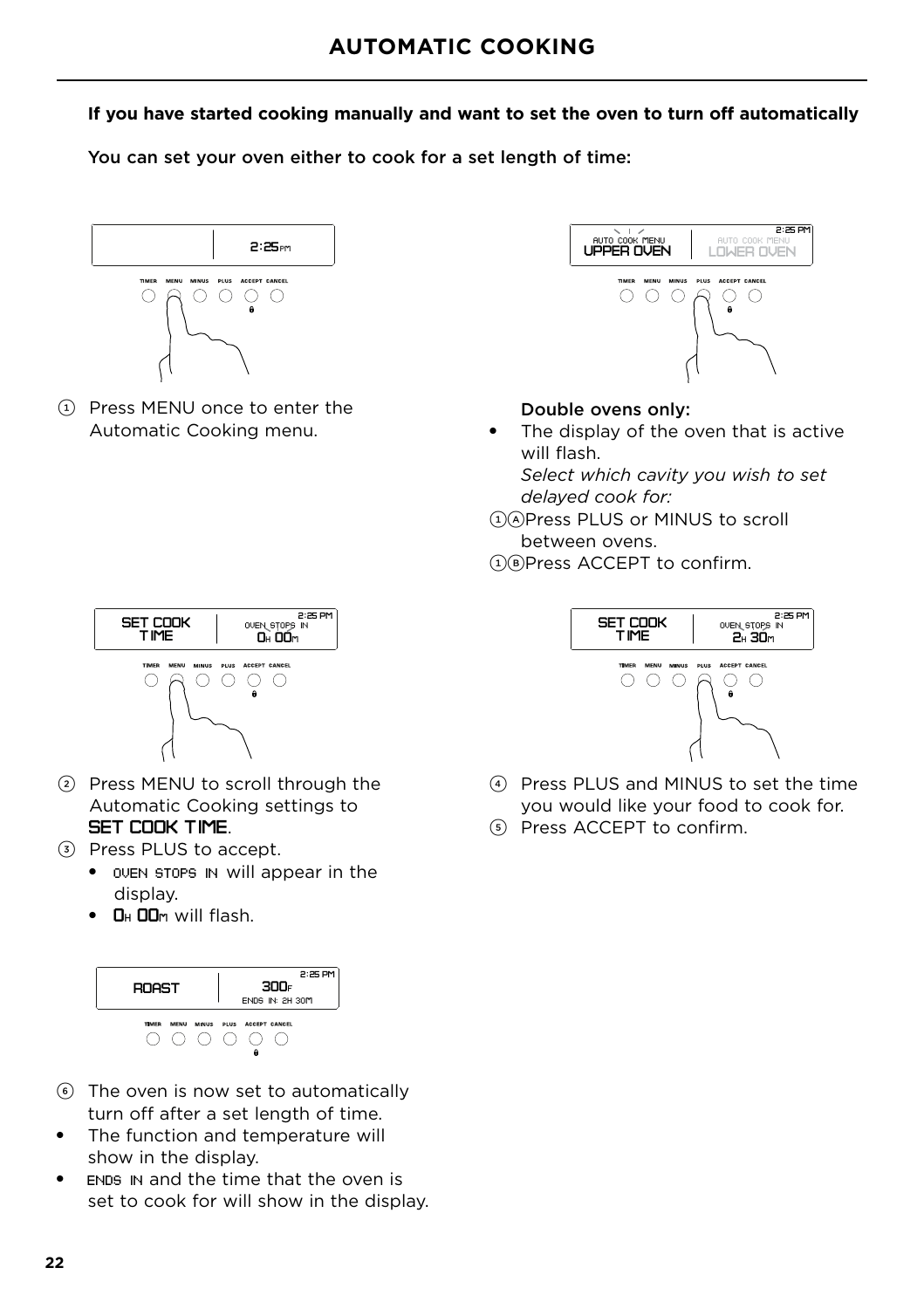#### **If you have started cooking manually and want to set the oven to turn off automatically**

Alternatively, you can set your oven to turn off at a set time of day:



1 Press MENU once to enter the Automatic Cooking menu.



#### Double ovens only:

- The display of the oven that is active will flash. *Select which cavity you wish to set delayed cook for:*
- 1APress PLUS or MINUS to scroll between ovens. 1BPress ACCEPT to confirm.



- 2 Press MENU to scroll through the Automatic Cooking settings to SET END TIME.
- 3 Press PLUS to accept.
	- oven stops at will appear in the display.
	- The current time will flash.



- 6 The oven is now set to automatically turn off after a set length of time.
- The function and temperature will show in the display.
- ENDS IN and the time that the oven is set to cook for will show in the display.



- 4 Press PLUS and MINUS to set the time of day you would like your oven to turn off.
- 5 Press ACCEPT to confirm.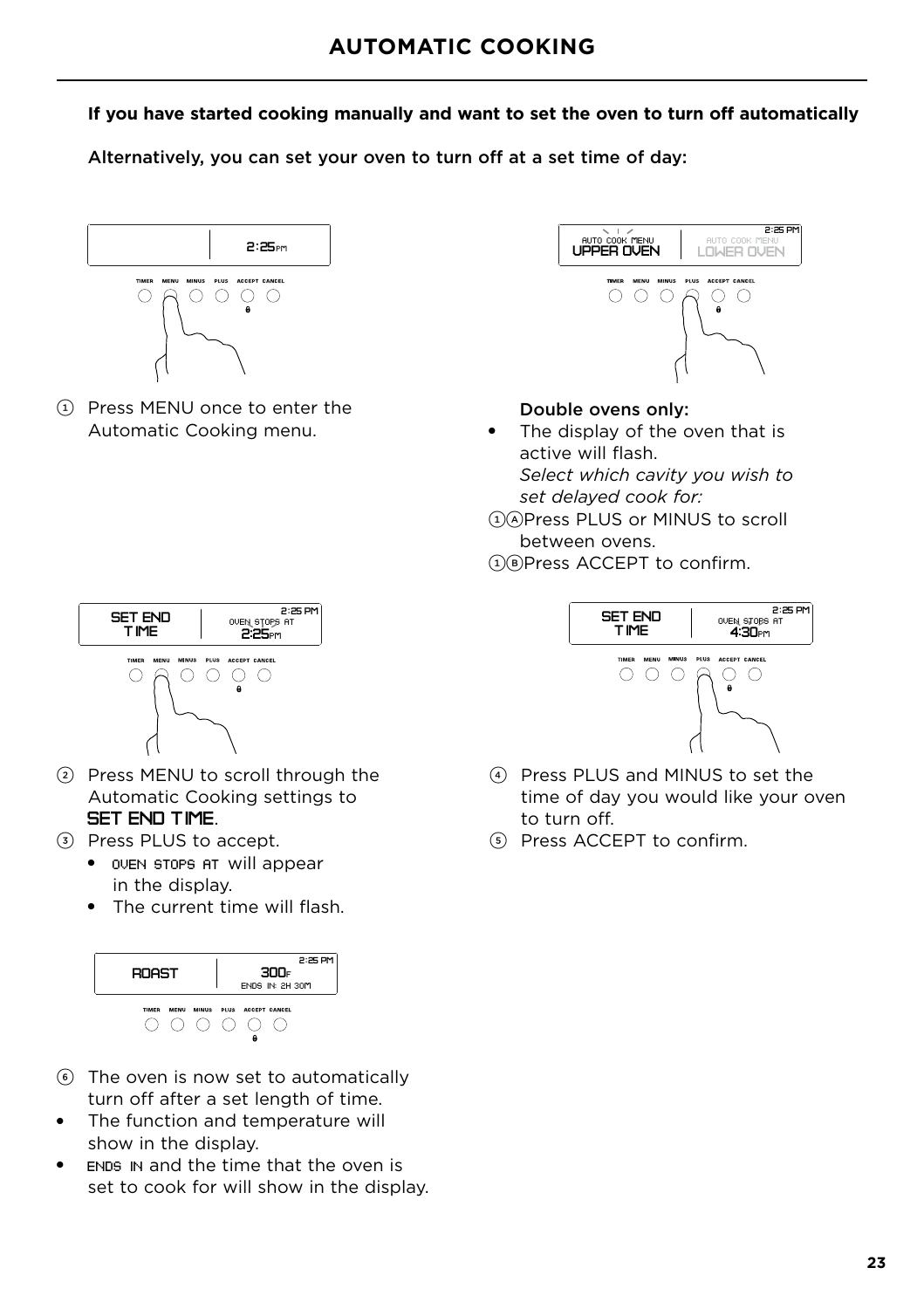#### Double oven models only:

To set automatic cooking for the second oven, follow the steps above, selecting the second oven at step 2.

#### When automatic cooking is set

The oven and the lights will stay off, the halos will be unlit, but your oven is now set for automatic cooking. It will automatically turn on at the required time.

Note: you can modify the function and temperature while the oven is waiting to start cooking.

While the oven is heating up

### IMPORTANT!

- **During automatic cooking the broil element will come on while the oven is heating up. Food placed into a cold oven could be prone to burning as the oven heats up.**
- **Large items and foods with a high fat or sugar content are especially prone to burning. Take particular care with foods such as macaroni cheese, large poultry, and enchiladas.**
- **Ideal foods for automatic cooking include stews, casseroles, braised meat and potato top pie.**
- **Position food on a lower shelf to prevent burning.**
- Where possible cook food in a pan with a lid, or cover food with foil.

#### To change the cook length or end time

● Follow the steps previously to enter the Automatic Cooking menu and adjust as desired.

#### To exit the Automatic Cooking menu

Press and hold CANCEL to clear the selection at any point while adjusting Automatic Cooking and exit the menu.

#### To cancel automatic cooking

When automatic cooking has been set, turn the function knob to Off at any point to cancel.

#### When the stop time is reached

The temperature will turn off and a long tone will sound. Turn the function knob to the off position.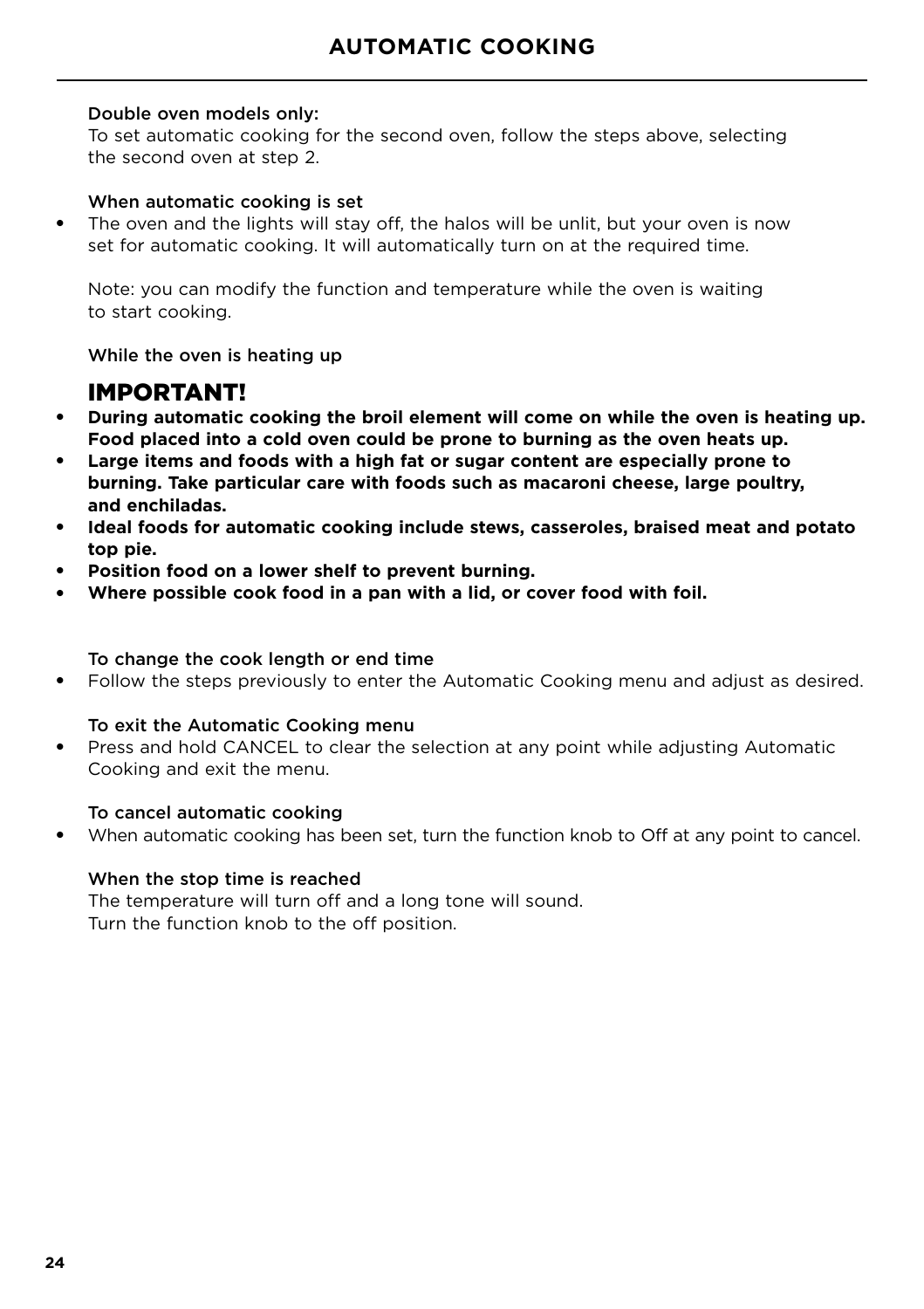#### **Using the meat probe**

Use the meat probe to accurately judge when your meat is perfectly cooked, and to automatically turn off your oven when the desired temperature is reached.

- You can use the meat probe with any function.
- **Double ovens only:** you can use the meat probe with either oven. If you are using the meat probe in one oven, you can still use the other oven normally.



 $\Omega$  Select the oven function and temperature. Preheat the oven if appropriate. Remember ROAST and CONV BROIL do not require preheating.



- 2 Insert the metal probe horizontally into the center of the thickest part of the fully defrosted meat. The thicker the meat, the longer it will take to cook, so it is important that the probe is measuring the temperature of the meat at its thickest point. Make sure the probe does not touch bone, fat or gristle, as these will heat up more quickly than the lean meat.
- 3 Place the meat in the broil pan (or other suitable uncovered dish).
- 4 When the oven has preheated (if required) to the set temperature, place the dish in the oven and insert the plug end of the meat probe into the probe socket, using an oven mitt if the oven is hot. The probe socket is on the left hand side of the oven, between shelf positions 4 and 5. Make sure the probe is pushed completely into the socket, then close the oven door.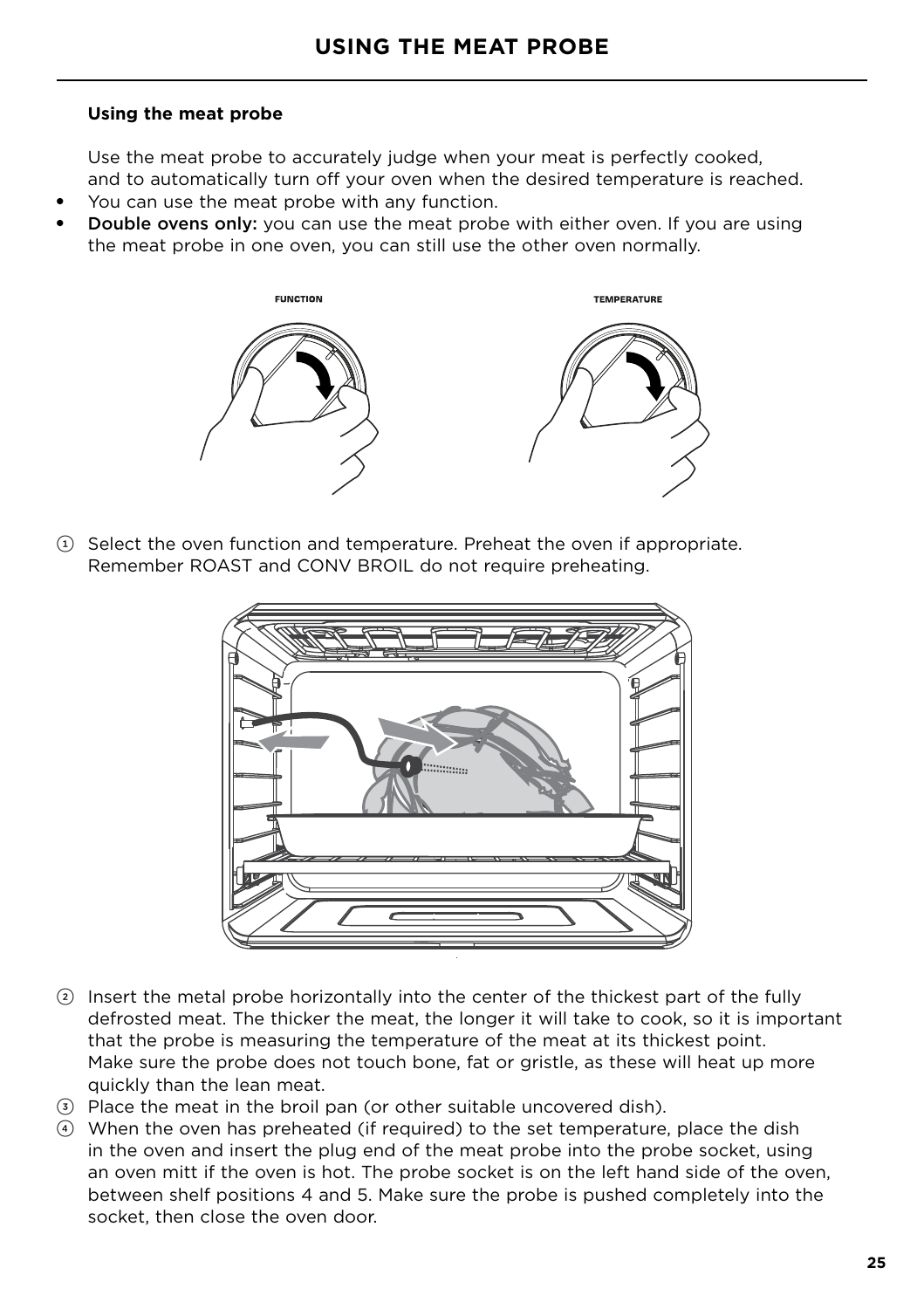

5 Press MENU once to enter the Automatic Cooking menu.



### Double ovens only:

The display of the oven that is active will flash.

*Select which cavity you wish to set delayed cook for:*

6APress PLUS or MINUS to scroll between ovens.

6BPress ACCEPT to confirm.



- 7 Press MENU again to scroll through the Automatic Cooking settings to SET PROBE.
	- oven stops at and the preset probe temperature of 150<sub>F</sub> will show in the display.
	- If this temperature is acceptable, press ACCEPT to confirm.



If you have not already set a function and temperature:

- set function will appear in the display.
- The function knob halo will blink orange.
- $(1)$  Select a function and adjust the temperature using the function and temperature knobs



*If you would like to adjust the probe temperature:*

- 8 Press PLUS to edit the probe temperature.
	- 150<sub>F</sub> will flash.
- 9 Press PLUS and MINUS to set the desired probe temperature.
- !0 Press ACCEPT to confirm.

#### Single models



Double models



- (12) Your oven is now set to automatically turn off when meat probe reaches the set temperature.
- The function and the temperature will show in the display, as well as the current and set temperature of the meat probe.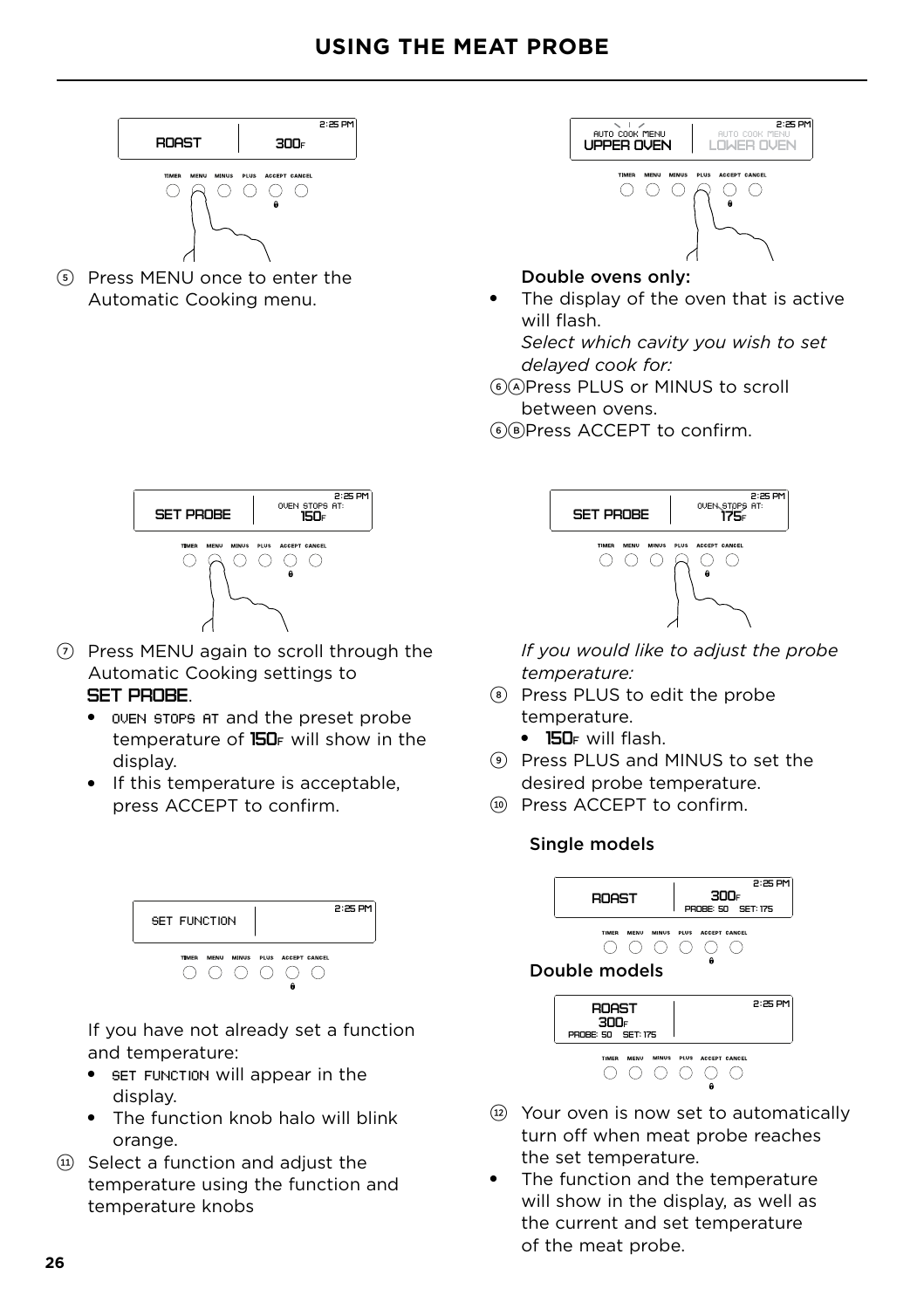#### To cancel the meat probe at any time

 $(i)$  Press MENU once to enter the Automatic Cooking menu.

#### Double ovens only:

- The display of the oven that is active will flash. *Select which cavity you wish to cancel the meat probe for:* 1APress PLUS or MINUS to scroll between ovens. 1BPress ACCEPT to confirm.
- The **SET PROBE** menu appears.
- 2 Press and hold CANCEL until the set temperature for the probe disappears. The oven will remain on.

#### To cancel the meat probe and turn off the oven at any time Turn the function knob to OFF.

#### When the probe preset temperature is reached

- A beep will sound.
- Press any button to stop the beeping.
- The set function and temperature will go out in the display and the oven will stop heating
- Turn the function knob to the Off position to turn the oven off.

#### Tips for using the meat probe

- You can still use the timer when the meat probe is in use.
- You cannot use the meat probe with Automatic cooking.
- The internal temperature of the meat will continue to rise by  $35-45^{\circ}F / 2-8^{\circ}C$ after you have removed it from the oven, so allow for this in your calculations. Cover with foil and let it rest for 15 to 20 minutes.
- If you wish to remove the meat from the oven (eg basting), unplug the meat probe from the socket but do not remove it from the meat. The display will show PROBE: --. When you are ready to resume cooking, re-insert the probe plug into the socket and the display will again show the internal temperature of the meat.

### IMPORTANT!

- **Use only the meat probe supplied with your oven, purchased from your Fisher & Paykel dealer or replaced under warranty by your nearest Fisher & Paykel Authorized Repairer.**
- **Hold the meat probe at the handle when inserting and removing it from food and the meat probe socket.**
- Remember to remove the meat probe from the oven before you start a self-clean cycle.
- Do not store the probe in the oven.
- **Only use the probe with fully defrosted food.**
- Wash the meat probe in mild soapy water but do not immerse. It is NOT dishwasher safe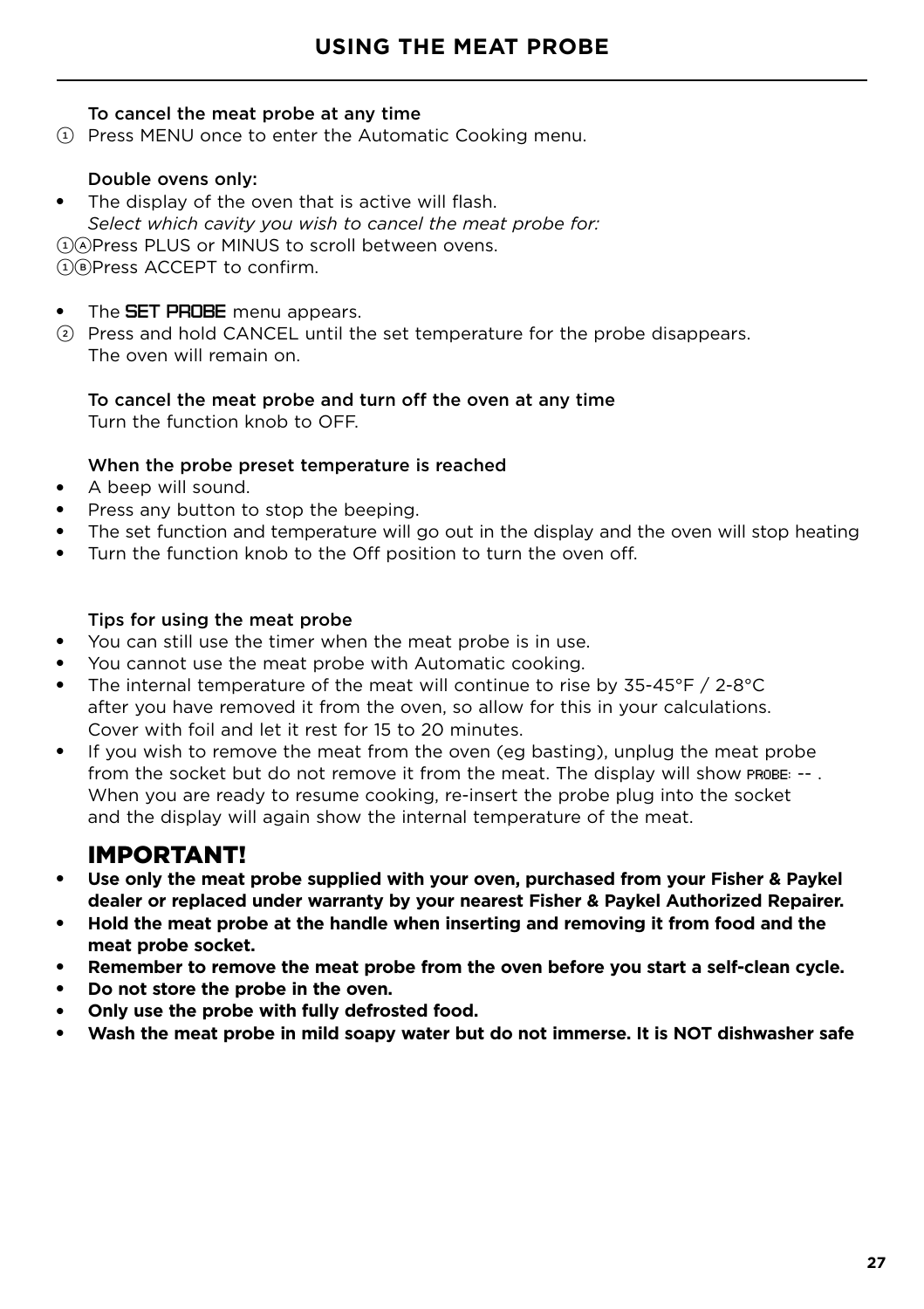You can set your oven to:

- Display time as 12 hr or 24 hr or power save when the oven is not in use
- Display the temperature in degrees Celsius or Fahrenheit
- Operate with sounds on (tones and beeps) or operate quietly
- Operate with oven lights on or off during cooking
- Operate in Sabbath mode (see the following section 'Sabbath Mode')
- Display in the following languages: US English, UK English, CA French and Spanish.

You can also use the User Preference menu to:

- Set the time (see the section 'Setting the Clock' in your Quick Start guide)
- Reset all settings to factory settings

Note: You cannot change the user preference settings when your oven is operating or set for automatic cooking.

#### **How to change preference settings**



 $(1)$  Check the oven function knob(s) are set to OFF and that the display shows the time of day.



3 Press MENU again to scroll through the different settings.



- 5 Press PLUS or MINUS to scroll through the options for that particular setting.
- Refer to the table below for which options are available for each setting.



- 2 Press and hold MENU for a few seconds to enter the user preference menu.
	- **SET TIME** will be displayed.



- 4 Press PLUS to select the setting you wish to change.
	- The right hand display will flash.



- 6 Press ACCEPT to confirm the new option and exit the user preference setting.
- Press CANCEL to quit the user preference menu.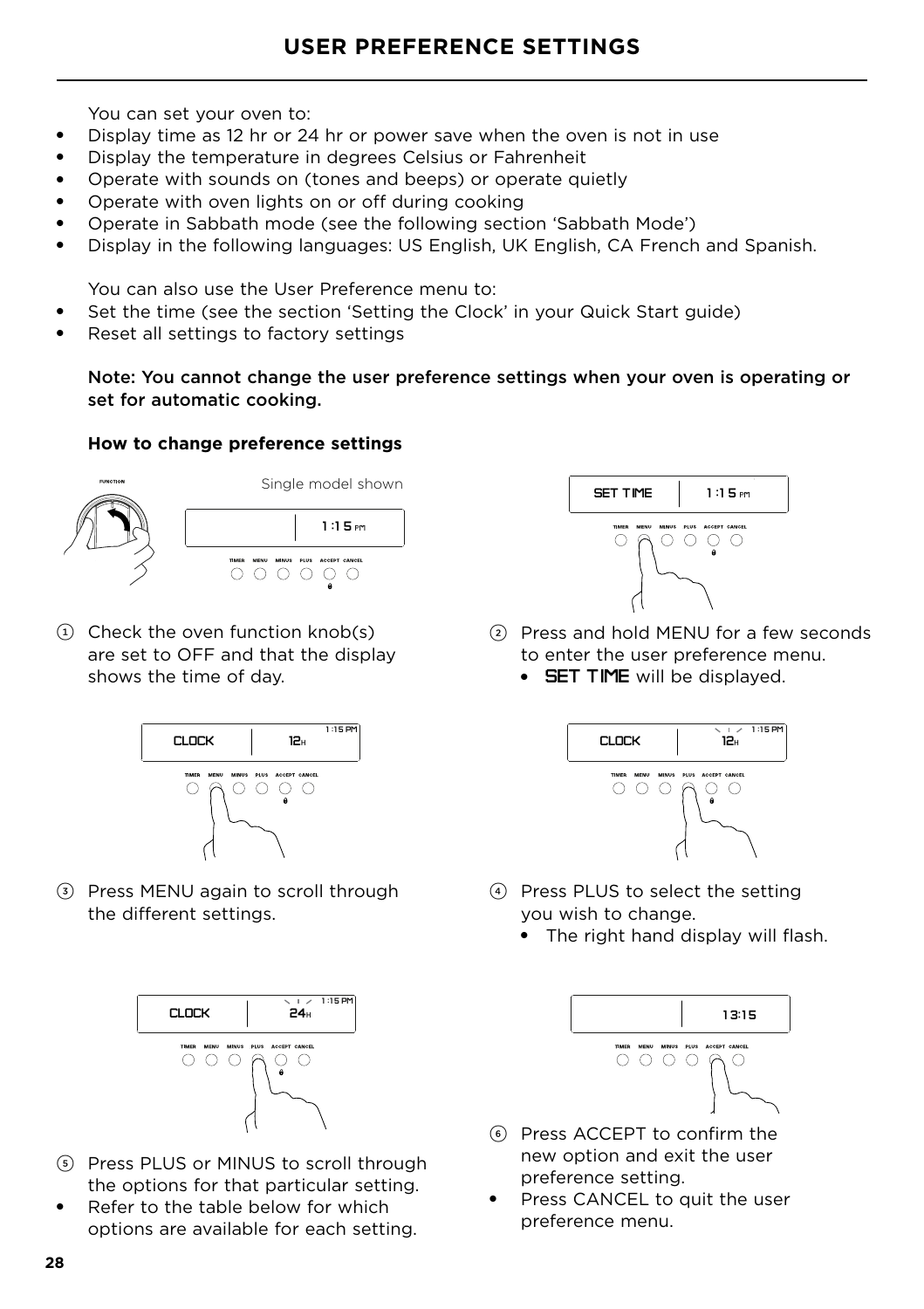**SETTING DEFAULT OPTION ALTERNATIVE OPTION(S)** 

#### SET TIME

The current time will show in the display. See your Quick Start guide for instructions on setting the time.

| <b>CLOCK</b>                                                                                                                   | 24 H                                         | 12H                                                          |
|--------------------------------------------------------------------------------------------------------------------------------|----------------------------------------------|--------------------------------------------------------------|
| Select between 24-hour<br>or 12-hour clock display.                                                                            | 24 <sub>H</sub>                              | 12н                                                          |
| <b>POWER SAVE MODE**</b>                                                                                                       | <b>POWERSAVE</b><br>MODE ON                  | <b>POWERSAVE</b><br>MODE OFF                                 |
| Set the display to turn<br>off when the oven is not<br>in use.                                                                 | OΝ                                           | OFF                                                          |
| <b>DEGREE SCALE</b>                                                                                                            | <b>FAHRENHEIT</b>                            | <b>CELSIUS</b>                                               |
| Select between degrees<br><b>Celsius or Fahrenheit.</b>                                                                        | FAHRENHEIT                                   | <b>CELSIUS</b>                                               |
| <b>SOUNDS</b>                                                                                                                  | BEEPS/TONES ON                               | <b>BEEPS/TONES OFF</b>                                       |
| Turn audio feedback<br>(beeps and tones)<br>on and off).*                                                                      | OΝ                                           | OFF                                                          |
| <b>OVEN LIGHTS</b>                                                                                                             | LIGHTS ON                                    | LIGHTS OFF                                                   |
| Have the light off during<br>cooking if you want to<br>save power or want the<br>food you cook to be a<br>surprise for others. | <b>DURING COOKING</b><br>OΝ                  | <b>DURING COOKING</b><br>OFF                                 |
| <b>SABBATH MODE</b>                                                                                                            | SABBATH OFF                                  | See 'Sabbath Mode' for                                       |
|                                                                                                                                | OFF                                          | instructions.                                                |
| <b>LANGUAGE</b>                                                                                                                | US ENGLISH<br>UK ENGLISH                     | <b>SPANISH</b><br><b>FRENCH</b>                              |
| Choose the language you<br>would like the oven to<br>display in.                                                               | US<br>UK<br><b>ENGLISH</b><br><b>ENGLISH</b> | ESPANOL<br><b>FRANCAISE</b>                                  |
| USER SETTINGS RESET                                                                                                            | RESET                                        |                                                              |
| Use this to clear all<br>changes to settings<br>and reset to the factory<br>settings                                           | RESET                                        | Select this option and accept<br>to reset all user settings. |

\* The timer tone and alert beeps will sound even if you save the BEEPS/TONES OFF option.

\*\* With this option on, when the oven is not in use, the display will go into power save mode and turn off. The display will remain on whenever the oven is in use.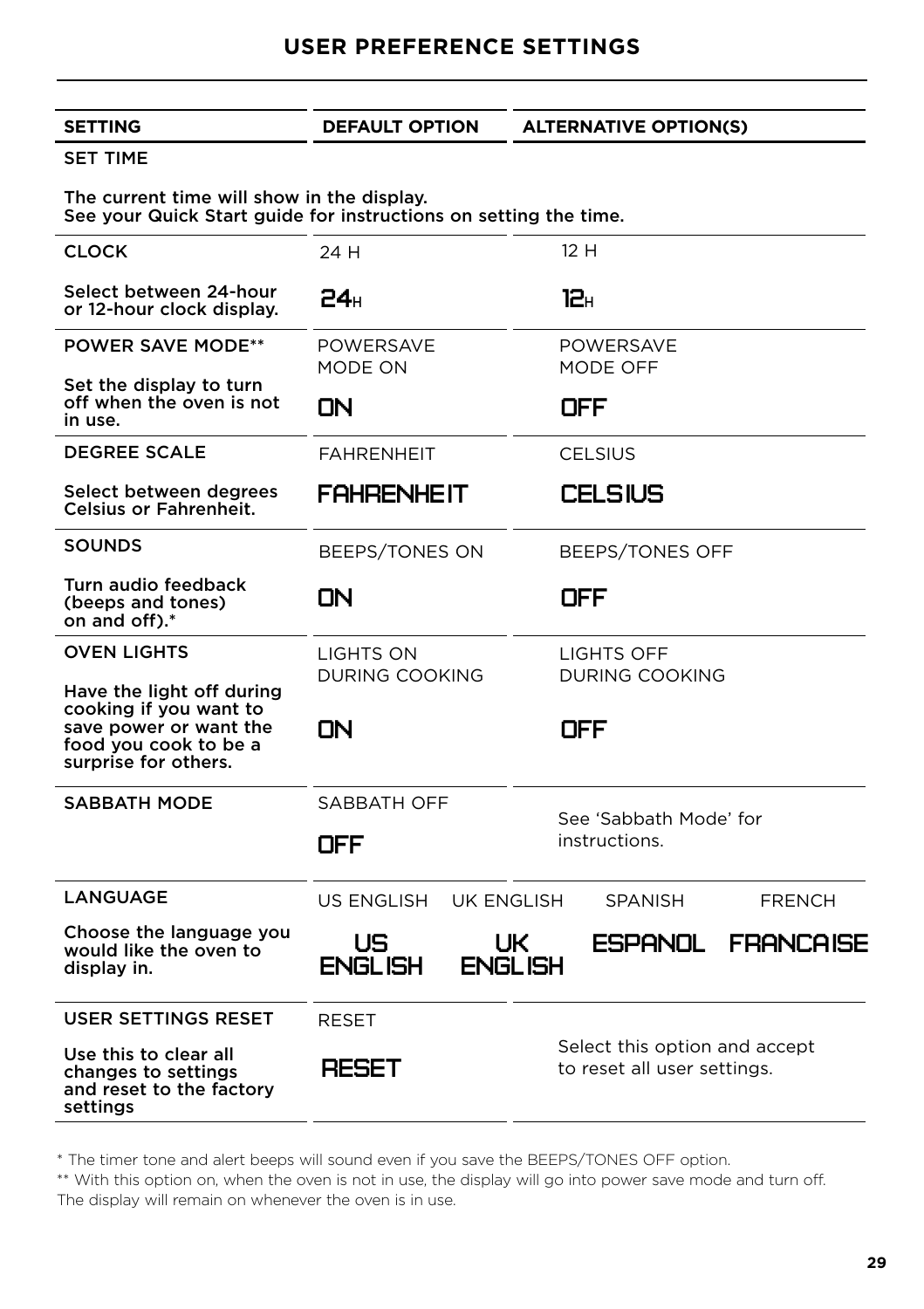This setting is designed for religious faiths that observe a 'no work' requirement on the Sabbath.

#### **While your oven is in Sabbath mode**

- The display, knob halos and indicators will be unlit, the buttons will be unresponsive.
- No tones or beeps will sound.
- No alert codes or temperature changes will be displayed.
- The oven lights will stay on. If you want the oven lights to be off during Sabbath mode, first select the 'Lights off' option as described in 'User preference settings', and only then set Sabbath mode.
- BAKE is the only function available in Sabbath mode.

#### **How to set Sabbath mode**



1 Press and hold MENU for a few seconds to enter the user preference menu.



- 2 Press MENU again to scroll through the different options to **SABBATH MODE.**
- The default option is SABBATH MODE **OFF**



- 3 Press PLUS or MINUS to set SABBATH MODE **NN**
- 4 Press ACCEPT to confirm.



- oven stops in; will appear in the display.
- **D<sub>H</sub>** DD<sub>M</sub> will flash.
- 5 Press PLUS or MINUS to select the length of time the oven will remain in Sabbath Mode.
	- This can be set for up to 48 hours.
- 6 Press ACCEPT to confirm.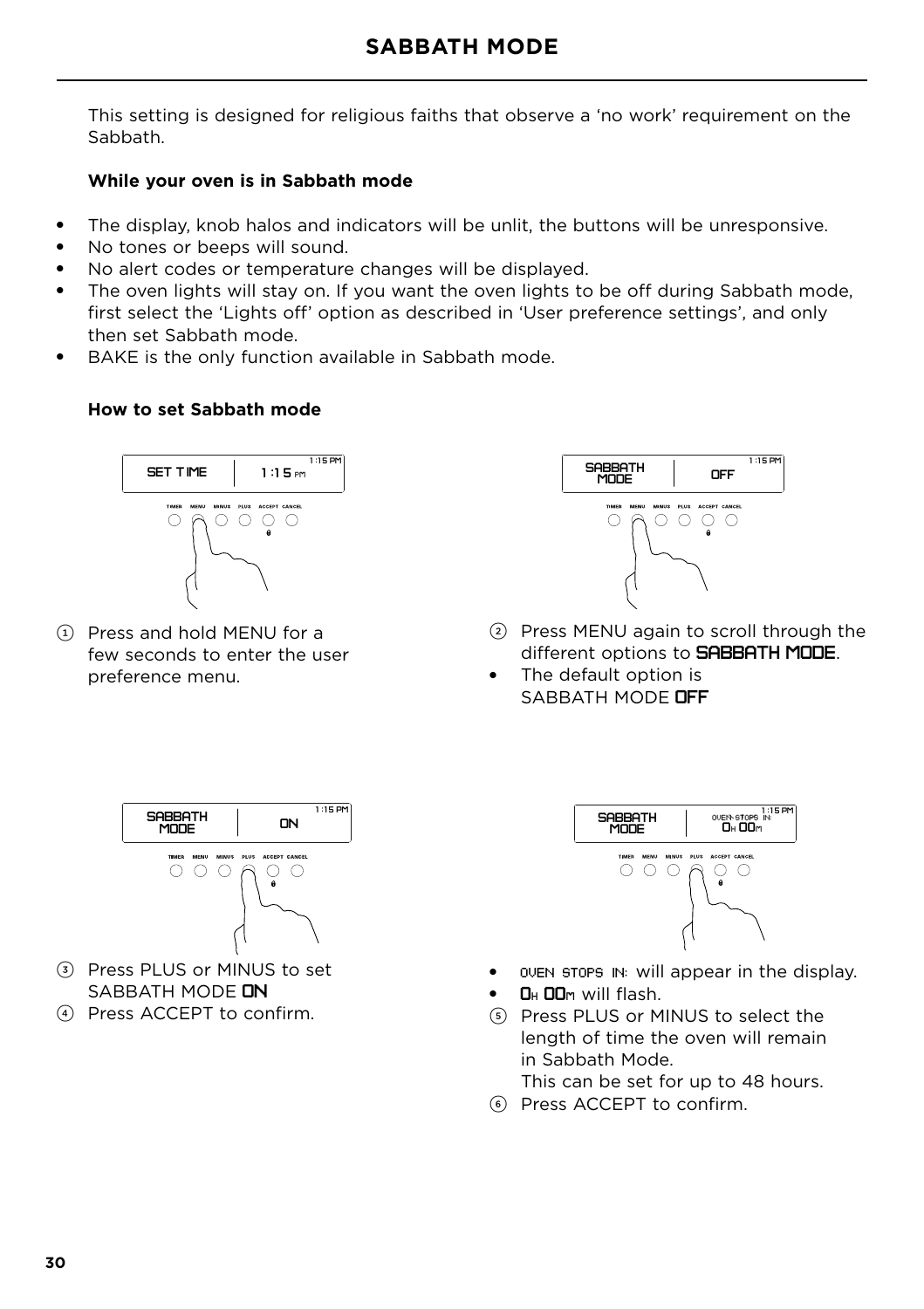

If you have not already set a function and temperature:

- SET SABBATH FUNCTION will appear in the display.
- the function knob halo will blink orange.
- NOTE: BAKE function is the only function available while in Sabbath Mode.



- $(7)$  Turn the function knob to BAKE.
- 8 Adjust the temperature if necessary.

#### Double ovens only:

Set one or both of the cavities to BAKE now, and adjust the temperature if necessary.



- 9 Press ACCEPT to confirm, or wait 30 seconds.
- **SABBATH MODE** will display.

#### Double ovens only:

● NOTE: If you want to use both cavities in Sabbath Mode, set function and temperature for both cavities before pressing ACCEPT.

The clock, indicators and knob halos will be unlit and unresponsive, but the oven will be on until the time set elapses or you quit Sabbath mode.

#### **To quit Sabbath mode**

Either press and hold the CANCEL until the time of day appears in the display, or turn the function knob to Off and the oven(s) will turn off.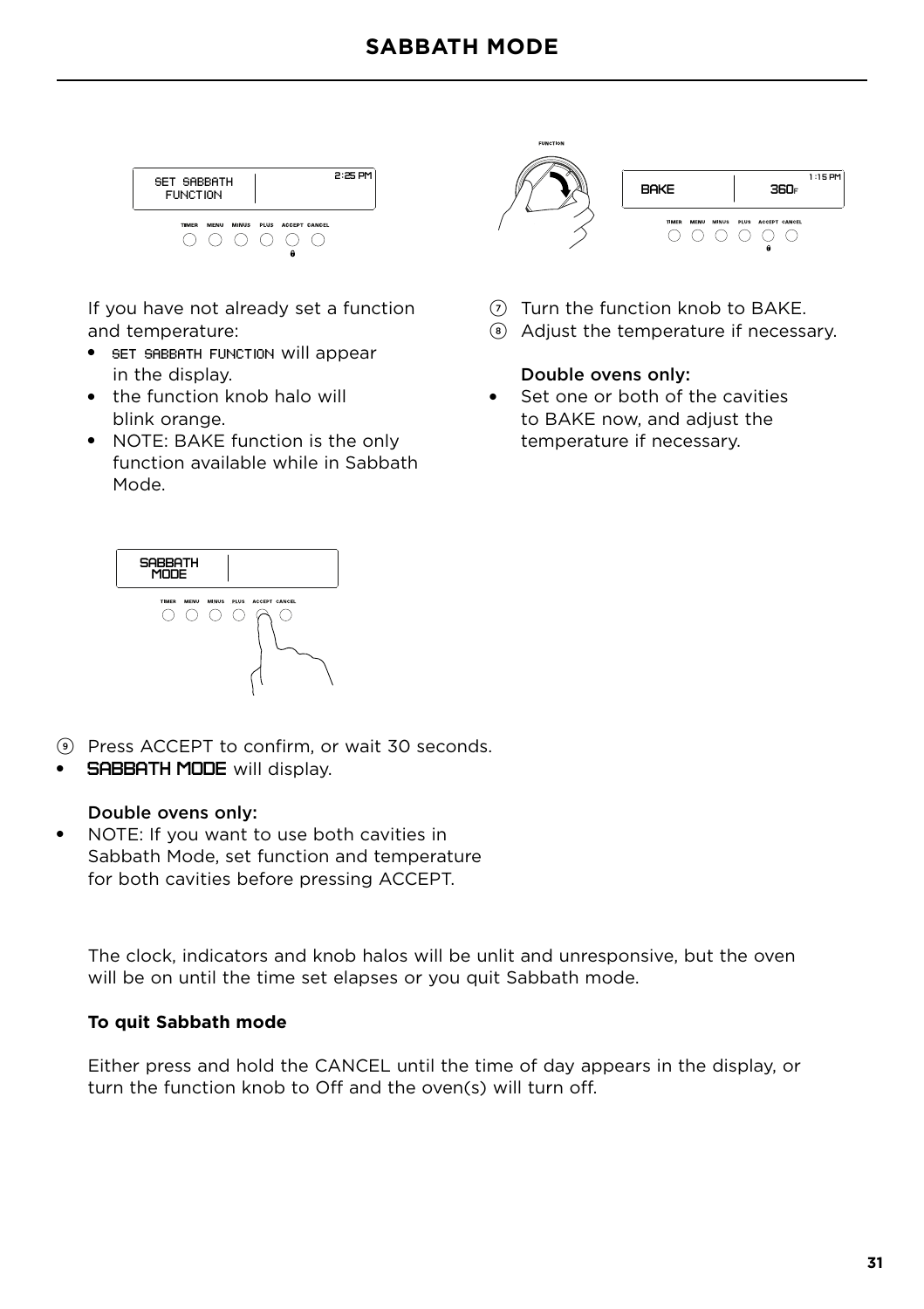**Removing and replacing the oven door**

### IMPORTANT!

- **Do not lift the oven door by its handle. Doing so may damage the door.**
- Make sure the oven and the door are cool before you begin to remove the door.
- Before removing the door, make sure there is a large enough clear, protected surface **in the kitchen to rest the door on.**
- Take care, the oven door is heavy!

To remove the oven door





1 Open the door fully.

2 Open the hinge locks fully on both sides.



3 Holding the door firmly on both sides, gently close it about halfway.



4 Disengage the hinges and remove the door. Place on a protected surface.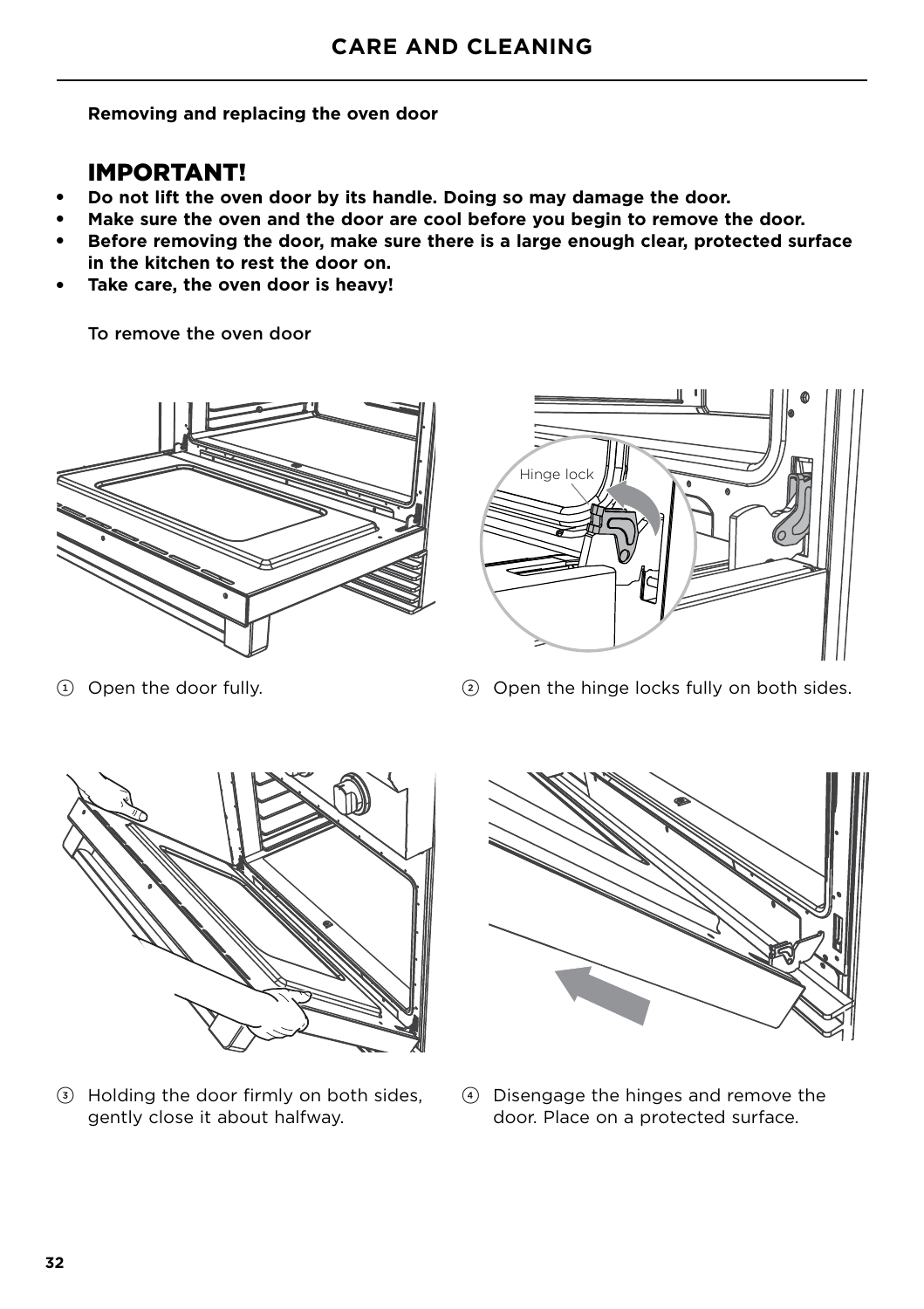#### **To replace the oven door**



1 Hold the door firmly in an approximately halfway open position.



2 Align the hinge tongue with the hinge slots and push the door until you feel the latches locate into position on each side.





- 4 Open the door completely and check that the hinges are both secured by the correct notches as shown.
- 5 Rotate the locks into the closed position.
- 6 Close the oven door.

### IMPORTANT!

**Hinge locks should rest inside the slots. Incorrect installation will prevent door from correctly sealing.**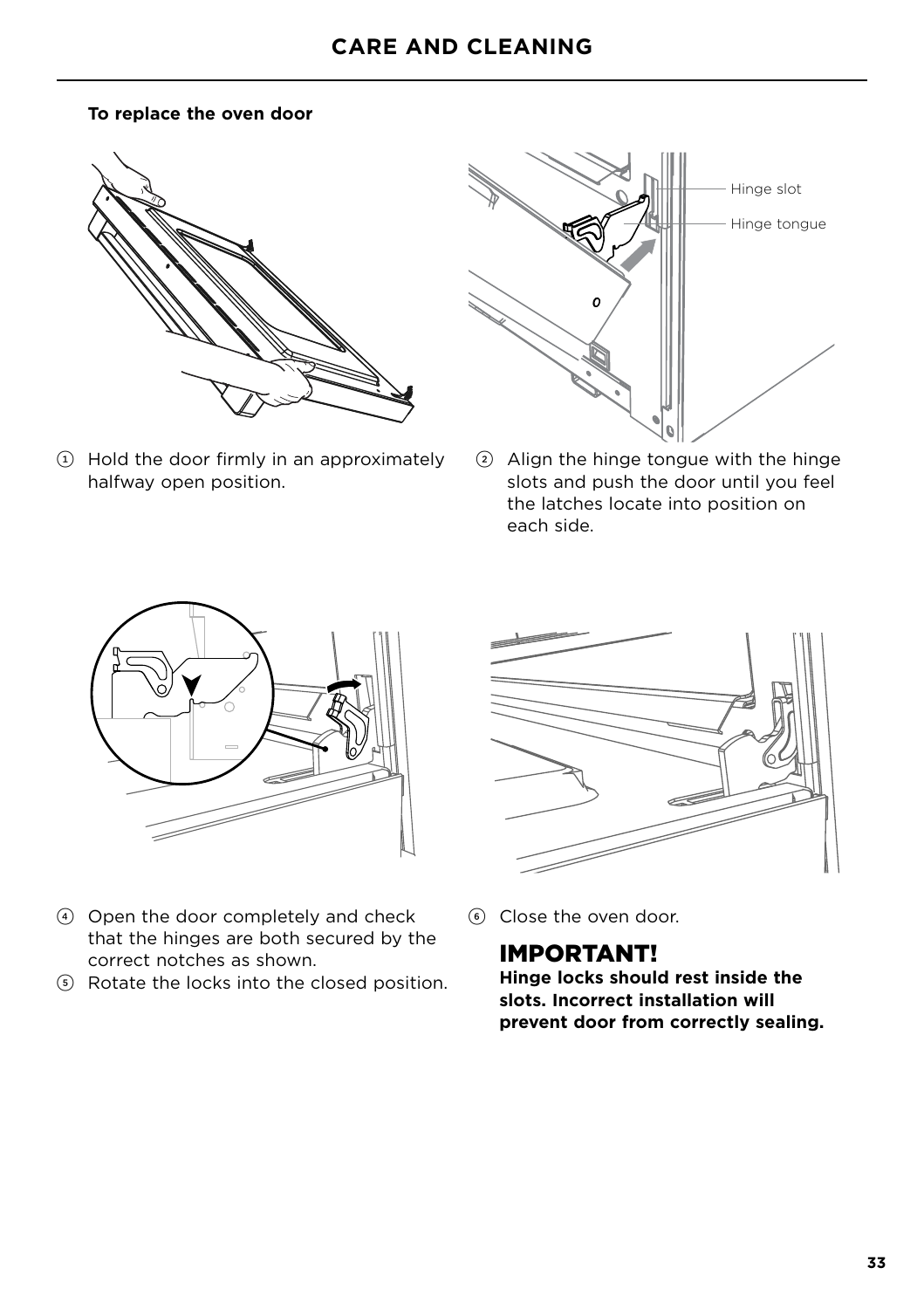#### **Removing and replacing the sliding shelves and side racks**

- 1 To remove a sliding shelf, grip it by its two front corners (making sure you are gripping the wire shelf and the sliding frame together), tilt upwards and pull it out of the oven.
- 2 To remove the side racks, gently push the retaining wire from underneath the lock stud, then swing the lowest edge of the side rack up and out towards the center of the oven until the rack is almost horizontal. The prongs at the top will slide out of the mounting slots.
- 3 To replace the side racks, hold them almost horizontally and locate the prongs into the small mounting slots at the top of the oven cavity. While you are doing this, support the rack with your hand from underneath, to ensure that both prongs perfectly locate into the mounting slots.
- 4 Lower the side racks carefully and gently place the retaining wire underneath the lock stud.

### IMPORTANT!

**Do not lower the side racks until the prongs are fully inserted into the slots so that you do not chip the enamel.**

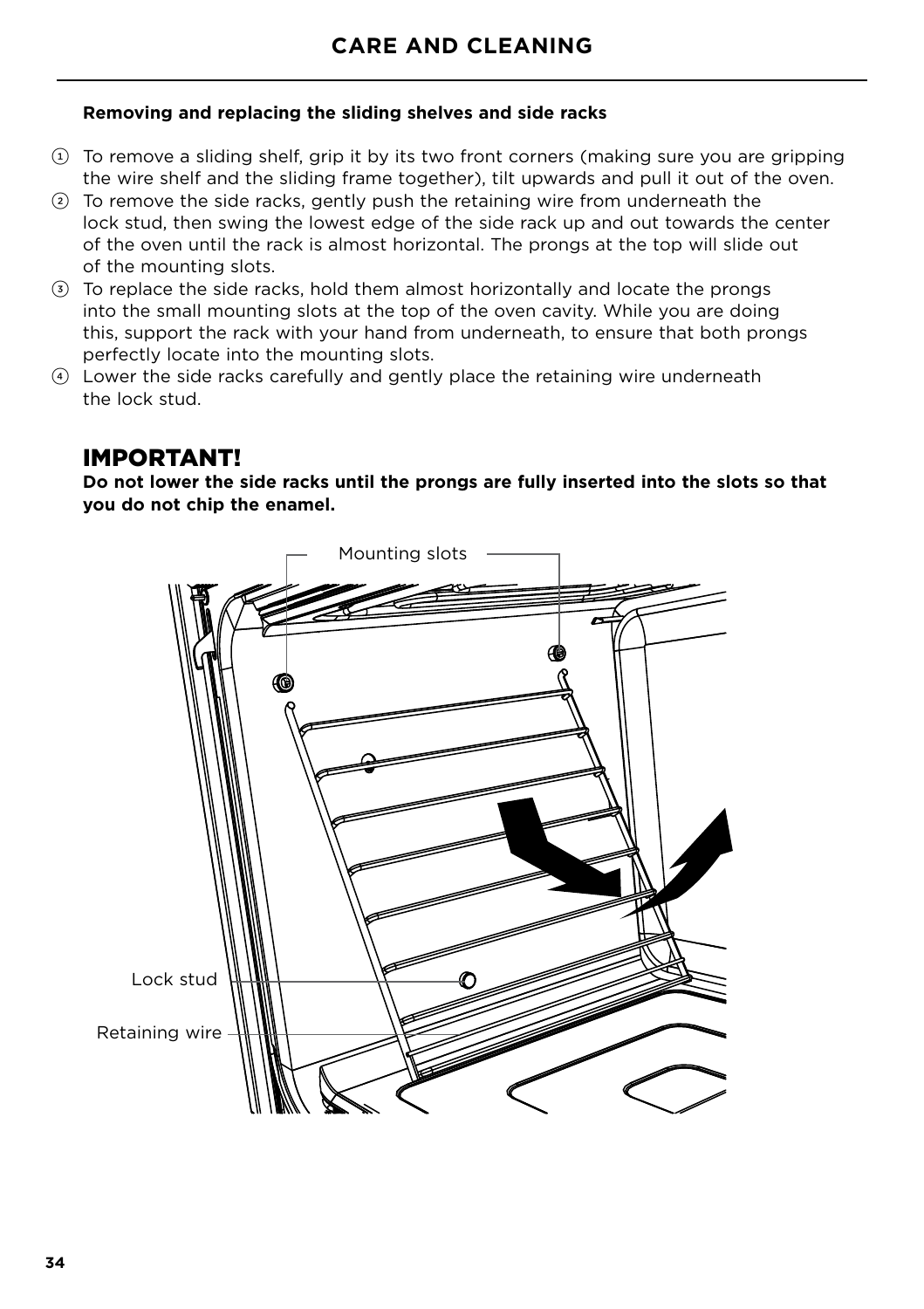#### **Changing the oven light bulbs**

The oven is illuminated by three 12 volt/20 watt halogen bulbs. These have a very long life, but if you should need to replace one, use only a replacement bulb purchased from your nearest Fisher & Paykel dealer and follow these steps:

- $(i)$  Allow the oven to cool and then turn it off at the wall.
- 2 Take out the shelves and side racks (see 'Removing and replacing the sliding shelves and side racks') and use a small flat-head screwdriver to twist and lift the retainer clip at the top of the glass light cover while holding the glass to prevent it falling. The clip pivots counter-clockwise (see the diagram).
- 3 Carefully lift the glass cover out of the lower support and pull out the faulty bulb.
- 4 Holding the replacement bulb in a soft cloth or tissue (touching the bulb will reduce its life span), insert the new bulb.
- 5 Reposition the glass cover and twist the top clip back in place. The procedure is the same for the light in the roof of the oven cavity.

Note: oven bulb replacement is not covered by your warranty.

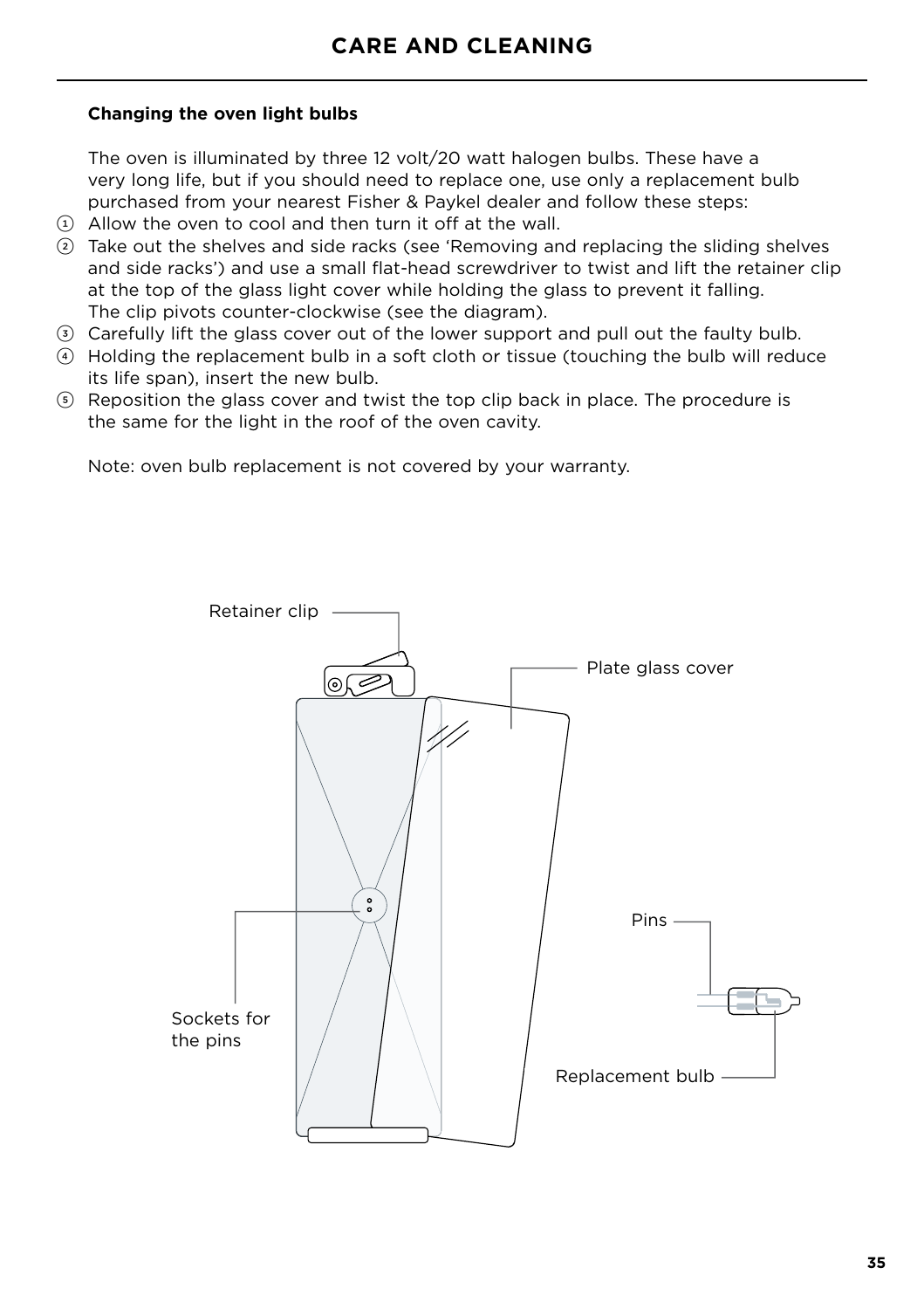#### **Manual cleaning**

| <b>ALWAYS</b> |                                                                                                                                                                                                                 | <b>NEVER</b> |                                                                                                                                                                                                          |  |
|---------------|-----------------------------------------------------------------------------------------------------------------------------------------------------------------------------------------------------------------|--------------|----------------------------------------------------------------------------------------------------------------------------------------------------------------------------------------------------------|--|
|               | Before any manual cleaning or<br>maintenance, first wait for the oven<br>to cool down to a safe temperature<br>to touch, then turn its power supply<br>off at the wall.<br>Read these cleaning instructions and |              | Never use a steam cleaner.<br>Never store flammable substances<br>in the oven.<br>Never use abrasive or harsh cleaners,<br>cloths, scouring pads or steel wool.<br>Some nylon scourers may also scratch. |  |
|               | the 'Safety and warnings' section before<br>you start cleaning your oven.<br>To prevent soiling from becoming<br>'baked on' and stubborn, we                                                                    | ٠            | Check the label first.<br>Never use oven cleaner on catalytic<br>panels or in a pyrolytic oven.<br>Never leave alkaline (salty spills) or                                                                |  |
|               | recommend removing any easy-to-reach<br>spills, food or grease stains from the<br>oven cavity enamel after each use.                                                                                            |              | acidic substances (such as lemon juice<br>or vinegar) on the oven surfaces.<br>Never use cleaning products with a                                                                                        |  |
|               | Always clean the inner glass pane<br>before starting a Self Clean cycle<br>(where available).                                                                                                                   | ٠            | chlorine or acidic base.<br>Never spray detergent or liquid onto<br>the buttons on the control panel.                                                                                                    |  |
|               | Always remove oven shelves and<br>side racks before starting a Self Clean<br>cycle (where available).                                                                                                           |              | Liquid may seep behind the button<br>and damage the electronics.                                                                                                                                         |  |

| WHAT?                                                                   | HOW?                                                                                                                                                                                                                                                                                                                                                                           | <b>IMPORTANT!</b>                                                                                                                                                                                                                                                                                                                                                                                                                                                          |
|-------------------------------------------------------------------------|--------------------------------------------------------------------------------------------------------------------------------------------------------------------------------------------------------------------------------------------------------------------------------------------------------------------------------------------------------------------------------|----------------------------------------------------------------------------------------------------------------------------------------------------------------------------------------------------------------------------------------------------------------------------------------------------------------------------------------------------------------------------------------------------------------------------------------------------------------------------|
| <b>Aluminium</b><br>framing of oven<br>door and plastic<br>corner clips | Clean with a solution of mild<br>detergent and hot water, then<br>wipe dry.                                                                                                                                                                                                                                                                                                    |                                                                                                                                                                                                                                                                                                                                                                                                                                                                            |
| Oven cavity                                                             | To clean light soiling off the<br>enamelled surfaces:<br>1) Wipe with a damp cloth and a<br>solution of hot water and mild<br>detergent or an ammonia-<br>based cleaner.<br>2 Wipe dry with a soft cloth.<br>To clean stubborn, 'baked<br>on' soiling or the whole<br>oven cavity: use the Self<br>Clean function. See 'Using<br>the Self Clean function' for<br>instructions. | To prevent soiling from<br>becoming 'baked on' and<br>stubborn, we recommend<br>removing any easy-to-reach<br>spills, food or grease stains<br>from the enamelled surfaces<br>after each use. Doing so will<br>reduce the need for using the<br>Self Clean function frequently.<br>Always remove the side racks<br>before a Self Clean cycle<br>To make wiping out the<br>oven easier you may remove<br>and the oven door. See<br>the following pages for<br>instructions. |
| Oven door glass                                                         | Use a mild solution of detergent<br>and warm water; use a glass<br>cleaner to remove smears.                                                                                                                                                                                                                                                                                   | Do not use sharp metal scrapers<br>or scourers on the glass as it<br>may scratch the surface and<br>cause the glass to shatter.                                                                                                                                                                                                                                                                                                                                            |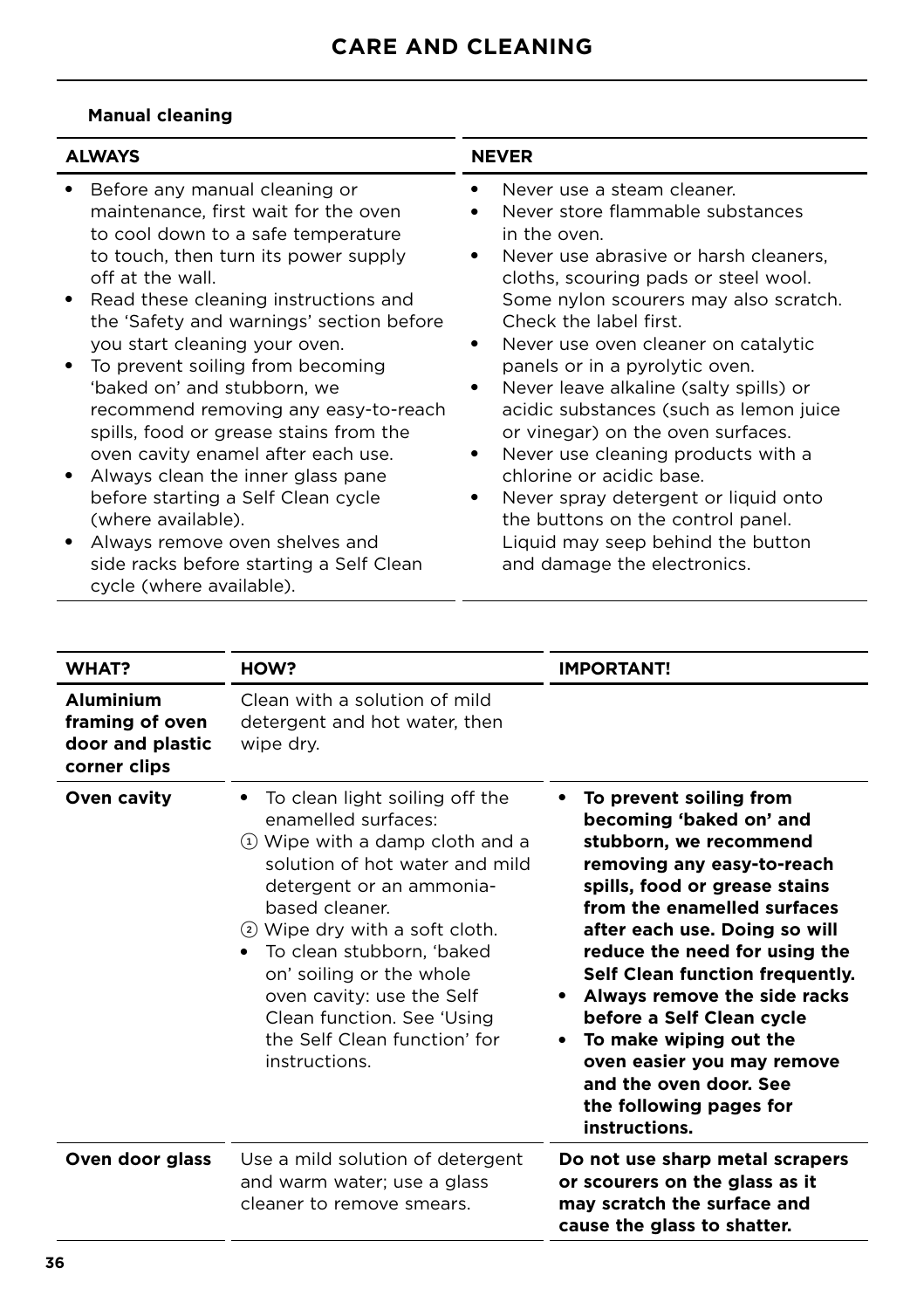| <b>WHAT?</b>                                                               | HOW?                                                                                                                                                                                              | <b>IMPORTANT!</b>                                                                                                                                                                                                                                                                |
|----------------------------------------------------------------------------|---------------------------------------------------------------------------------------------------------------------------------------------------------------------------------------------------|----------------------------------------------------------------------------------------------------------------------------------------------------------------------------------------------------------------------------------------------------------------------------------|
| <b>Knobs</b>                                                               | Clean with a solution of mild<br>detergent and hot water, then<br>wipe dry.                                                                                                                       | Do not use stainless steel or<br>oven cleaner on the knobs, as<br>doing so may damage their<br>coating.                                                                                                                                                                          |
| <b>Stainless steel</b><br>strip/handle on<br>the front of the<br>oven door | • Clean with a solution of<br>mild detergent and hot<br>water, then wipe dry with<br>a microfibre cloth.<br>• If necessary, use a suitable<br>stainless steel cleaner and<br>polish.              | Always read the label to make<br>$\bullet$<br>sure that your stainless steel<br>cleaner does not contain<br>chlorine compounds as<br>these are corrosive and may<br>damage the appearance of<br>your oven.<br>• Always rub the stainless steel<br>in the direction of the grain. |
| <b>Telescopic</b><br>sliding shelf<br>supports                             | Wipe with a damp cloth and<br>mild detergent.<br>Do not wipe off or wash away<br>the white lubricating grease<br>(visible when the slides are<br>extended).                                       | Do not wash these in the<br>dishwasher, immerse in soapy<br>water, use oven cleaner on them<br>or leave in the oven during a<br>Self Clean cycle (where available)<br>as doing so will remove the white<br>lubricating grease and prevent<br>the slides from running smoothly.   |
| <b>Meat probe</b>                                                          | Clean with a solution of mild<br>detergent and hot water, then<br>wipe dry with a microfiber cloth.                                                                                               | Clean after every use to<br>$\bullet$<br>avoid contamination.<br>Do not wash in the dishwasher,<br>$\bullet$<br>immerse in soapy water, use<br>oven cleaner or leave in the<br>oven during a Self Clean cycle<br>(where available).                                              |
| <b>Broil pan</b><br>Side racks<br><b>Oven shelves</b>                      | • Clean with a solution of mild<br>detergent and hot water.<br>• Pre-soak stubborn burnt-on<br>stains in a solution of<br>dishwasher powder and<br>hot water.<br>These parts are dishwasher safe. | Never leave any of these<br>$\bullet$<br>parts in the oven during<br>a Self Clean cycle.<br>They will become discoloured<br>or damaged.                                                                                                                                          |
| Oven seal                                                                  | Do not clean this part.                                                                                                                                                                           |                                                                                                                                                                                                                                                                                  |
| Oven vent<br>louvres                                                       | Wipe with a damp cloth.                                                                                                                                                                           | Take care not to let any liquid<br>run down the louvres of the<br>oven vent.                                                                                                                                                                                                     |

#### **Manual cleaning**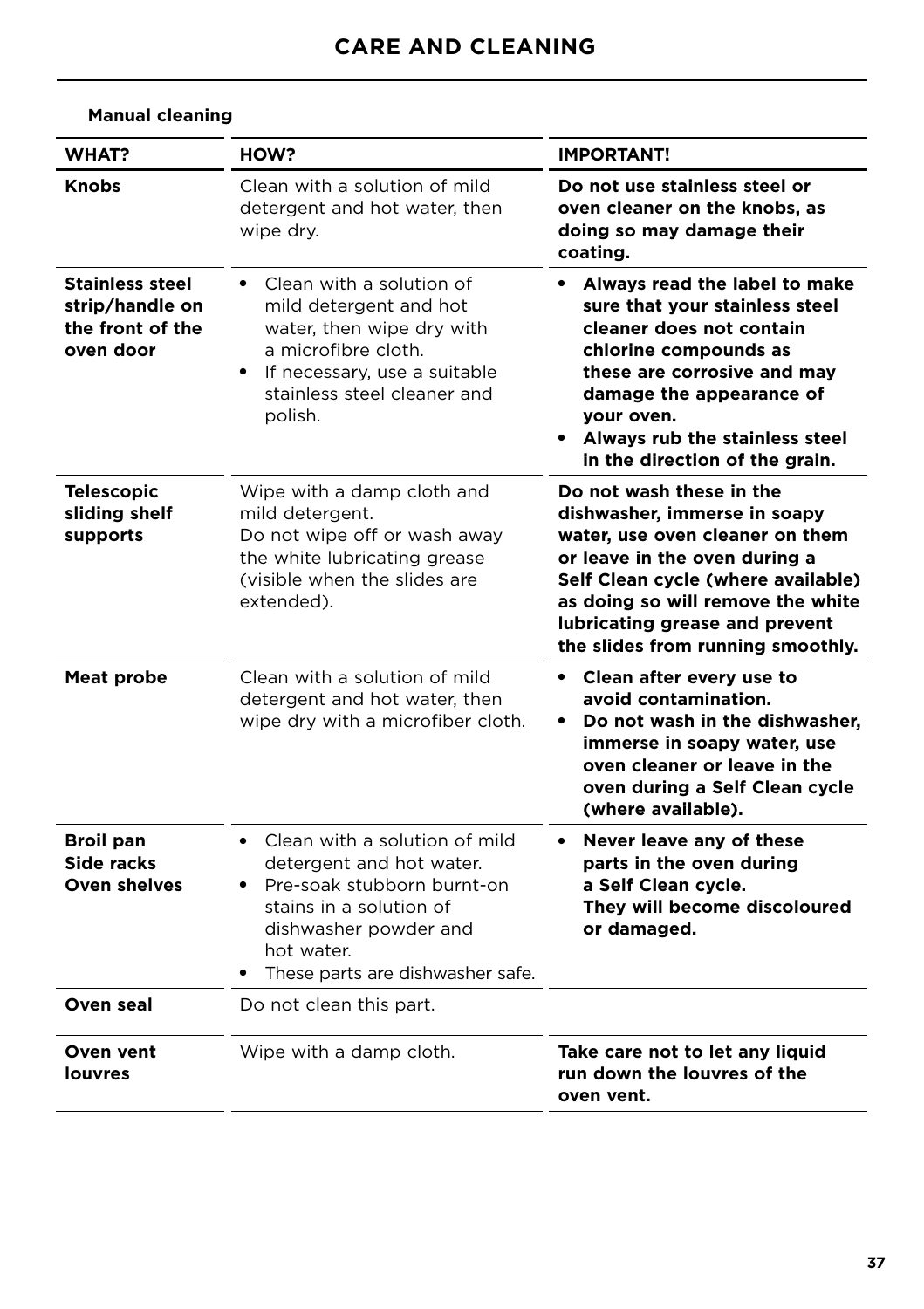- During the pyrolytic Self Clean cycle the extremely high temperature burns off and breaks down grime and grease deposits. All that is left is a small amount of grey ash that you can easily remove.
- There is a choice of two Self Clean cycles:
	- Self Clean (5 hours) (for normal soiling).
	- Light Self Clean (4 hours) (suitable for a light or localised soiling).

#### Double oven models only:

- Only one oven can be self-cleaned at a time.
- During the Self clean cycle you cannot use the other oven or set Automatic cooking.

### IMPORTANT!

- You must clean the inside glass door panel BEFORE starting a self-clean cycle. **Failure to do this may result in permanent staining or marking of the door glass.**
- **Do not use oven cleaners, any degreasing cleaners, or oven liners.**
- Make sure you remove the side racks, oven shelves and trays and all other **bakeware and utensils from the oven before starting a Self Clean cycle. If left in the oven, they will become permanently discoloured or damaged; items made from combustible materials (eg wood, fabric, plastic) may even catch fire.**
- **Do not use your oven to clean miscellaneous parts.**
- **Make sure the room is well ventilated.**
- Before starting a Self Clean cycle, make sure you move any pet birds to another, **closed and well-ventilated room. Some pet birds are extremely sensitive to the fumes given off during a Self Clean cycle, and may die if left in the same room as the oven during such a cycle.**
- **During a Self Clean cycle, the oven reaches higher temperatures than it does for cooking. Under such conditions, the surfaces may get hotter than usual and children should be kept away.**
- The oven door will be locked during the Self Clean cycle (approximately 3 hours).
- If there are cracks or flaws on any of the oven door glass panes, if the oven seal **is damaged or worn, or if the door does not close properly, do not start a Self Clean cycle. Call your Authorised Repairer or Customer Care.**

#### To start a Self Clean cycle

- $(1)$  Remove oven shelves, side racks and all other accessories, bakeware, and utensils.
- 2 Wipe up any spills. Failure to do so may discolour the oven surfaces.
- 3 Check the inner glass pane of the oven door. If it has soiling on it (eg stains from greasy splatter), you will need to clean it manually before starting a Self Clean cycle. For instructions, see 'Care and cleaning'.

### IMPORTANT!

- If soiling is left on the glass, **it will become burnt on during the Self Clean cycle, making it very difficult to remove.**
- 4 Close the oven door firmly.

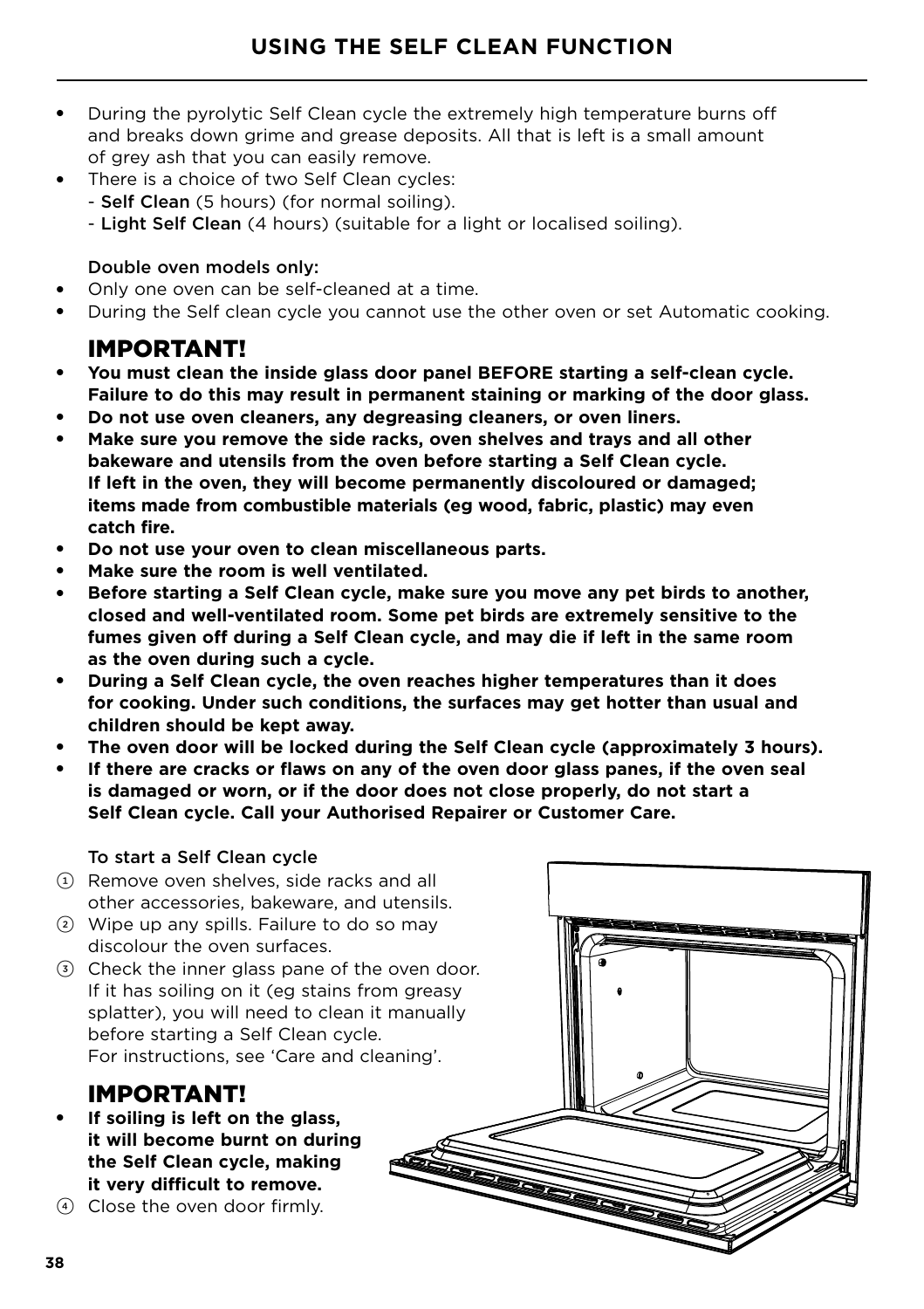

- (5) Turn the function knob to **SELF CLEAN**.
	- The halo will glow red.

### IMPORTANT!

**Double ovens only: Ensure the function knob for the other oven is turned to OFF.**



- <sup>8</sup> oven stops in and the self clean cycle length will display and flash.
	- There are two cycle times available: 4 hours for light soiling, and 5 hours for normal soiling.
- 9 Press PLUS or MINUS to choose between the different cycle lengths.



- (ii) Towards the end of the self clean cycle, the oven will start cooling down.
- **COOLING** will appear in the display.
- The door will remain locked.
- The display will show the remaining cool down time.



- 6 REMOVE RACK: PRESS PLUS TO CONTINUE will flash in the display.
- $\odot$  Press PLUS to confirm that that you have removed all oven shelves, trays, and side racks.



- !0 Press ACCEPT to confirm the cycle time and start the self clean cycle. The oven is now locked and the length of time for the self clean cycle will begin counting down.
- DOOR LOCKED will also appear in the display.
- The time remaining in the self clean cycle will show in the display.



- Double ovens only:
- While a self clean cycle is set for one cavity, you cannot use the other cavity for cooking.
- Self clean can only be set for one cavity at a time. *During a self clean cycle, if the function knob for the other cavity*

*is turned, a warning will show in the display for a few seconds.*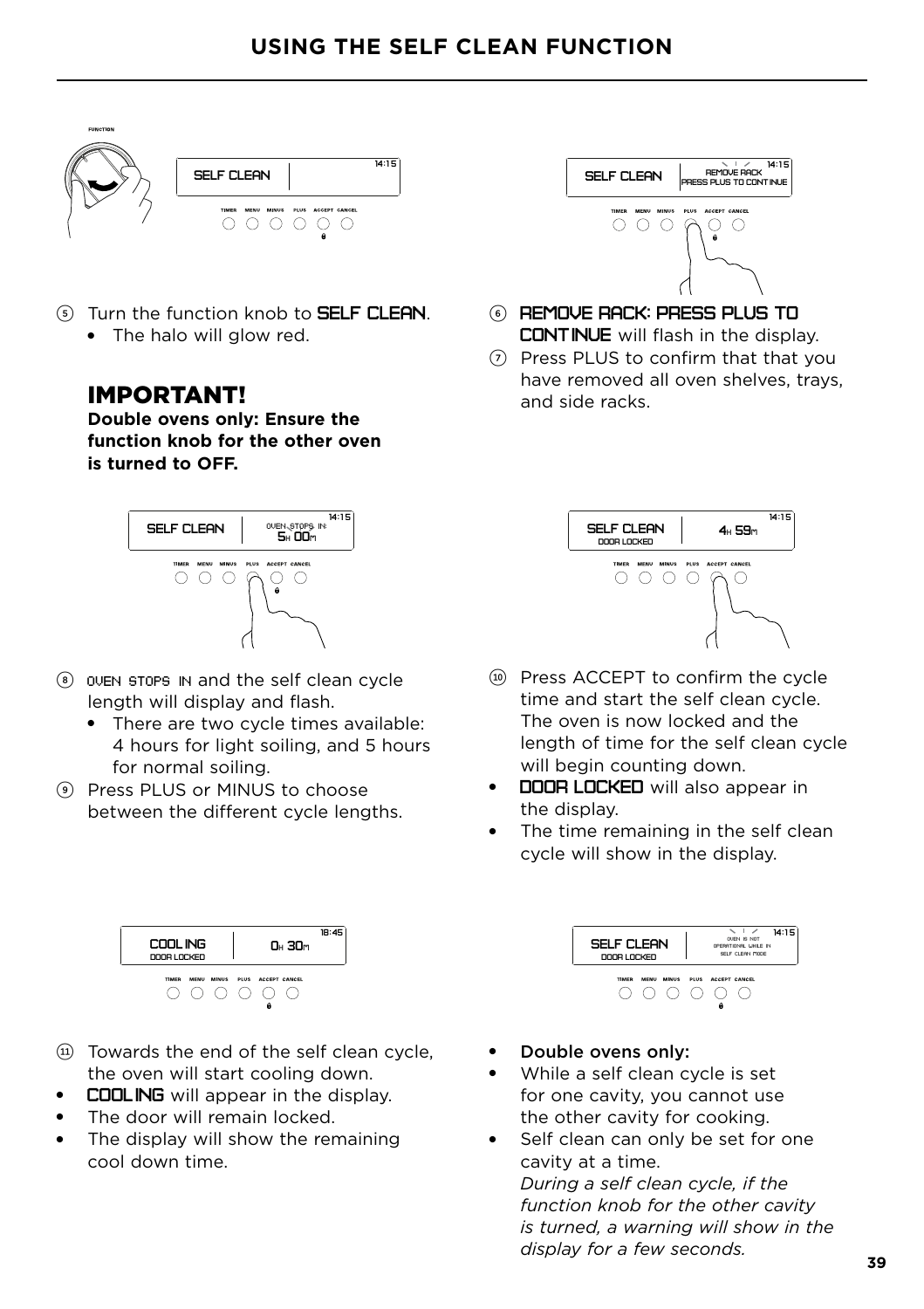#### **When a Self Clean cycle has finished**

- A tone will sound
- The door will unlock
- The time of day will remain in the display and the oven switches off.

Turn the function knob to the OFF position.

You need to:

- $(1)$  wait for the oven to cool down completely
- $(2)$  remove the grey ash with a small brush or damp cloth
- 3 wipe out the oven with a clean damp cloth
- 4 dry with a clean lint-free cloth
- 5 replace the side racks and shelves.

#### **To cancel a Self Clean cycle**

#### IMPORTANT!

- **A Self Clean cycle can be cancelled at any time by pressing CANCEL.**
- **The door will not unlock until the oven has cooled to a safe temperature. Do NOT turn off the mains power supply to the oven (wall switch). Turning off the power while the oven is too hot may damage the oven and its surrounding cabinetry.**



To cancel a Self Clean cycle, press CANCEL.

- If the oven needs to cool down:
	- COOLING / DOOR LOCKED will appear in the display.
	- The door will remain locked.
	- The display will show the remaining cool down time.
- When it has cooled down, the oven will turn off, the door will unlock, a long tone will sound and the display will show the time of day.
- We do not recommend cancelling a Self Clean cycle and then immediately starting one again.

| COOL ING    | n. 30 |
|-------------|-------|
| DOOR LOCKED |       |

●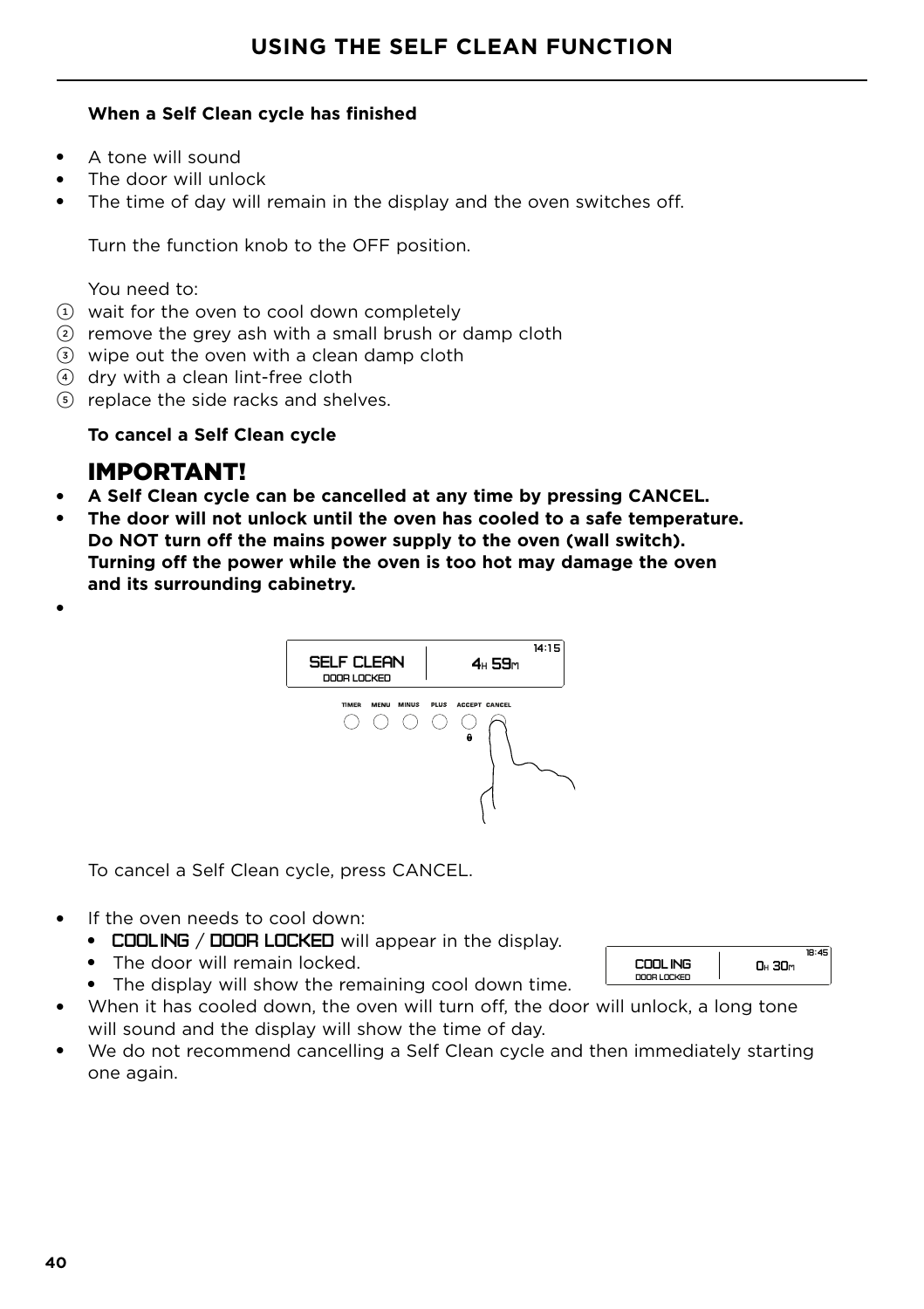#### **Troubleshooting chart**

If there is a problem, check the chart below to see if you can fix it. If the problem cannot be fixed or persists, call your Authorised Repairer or Customer Care.

| <b>PROBLEM</b>                                                                         | <b>POSSIBLE CAUSES</b>                                                                                | <b>WHAT TO DO</b>                                                                                                                                           |
|----------------------------------------------------------------------------------------|-------------------------------------------------------------------------------------------------------|-------------------------------------------------------------------------------------------------------------------------------------------------------------|
| General                                                                                |                                                                                                       |                                                                                                                                                             |
| The oven does not work                                                                 | No power.                                                                                             | Check that the mains power<br>supply (wall switch) is turned<br>on, the fuse has not tripped<br>and there is no power outage<br>in your area.               |
| The oven does not work<br>but the display is lit                                       | The oven is set for<br>automatic cooking.                                                             | See 'Automatic cooking'<br>for instructions.                                                                                                                |
| The lights do not come<br>on when I open the<br>oven door                              | The oven light bulb(s)<br>have blown.                                                                 | Replace the light bulb(s).<br>See 'Care and cleaning'<br>for instructions.                                                                                  |
|                                                                                        | The door is not correctly<br>fitted.                                                                  | See 'Care and cleaning'<br>for instructions on fitting<br>the door correctly.                                                                               |
|                                                                                        | The oven is in Sabbath<br>setting and the 'Light off'<br>option has been saved.                       | To quit Sabbath setting,<br>press and hold CANCEL.<br>See 'User preference settings'<br>for instructions on changing<br>the 'Light off' option.             |
| The display shows<br>LOCKED                                                            | The control panel is locked.                                                                          | Press and hold ACCEPT to<br>unlock the control panel.                                                                                                       |
| The oven is not heating                                                                | The door is not properly<br>closed or it is opened too<br>frequently during cooking.                  | The heating elements are<br>disabled while the door is open.<br>Make sure the door is properly<br>closed and avoid opening it<br>frequently during cooking. |
| A glass pane in the oven<br>door has cracked,<br>chipped, or shattered                 | Incorrect cleaning or the<br>edge of the glass hitting<br>against something.                          | You must NOT use the oven.<br>Call your Authorised Repairer<br>or Customer Care.                                                                            |
| The oven door does not<br>align with the control<br>panel or surrounding<br>cabinetry. | The oven door has been<br>installed incorrectly and the<br>hinges are misaligned within<br>the slots. | Re-install the door.<br>See 'Replacing the oven door'<br>on page 33 for instructions.                                                                       |
| Temperature is not<br>calibrated correctly.                                            | Door is not sealing correctly.                                                                        | Re-install the door.<br>See 'Replacing the oven door'<br>on page 33 for instructions.                                                                       |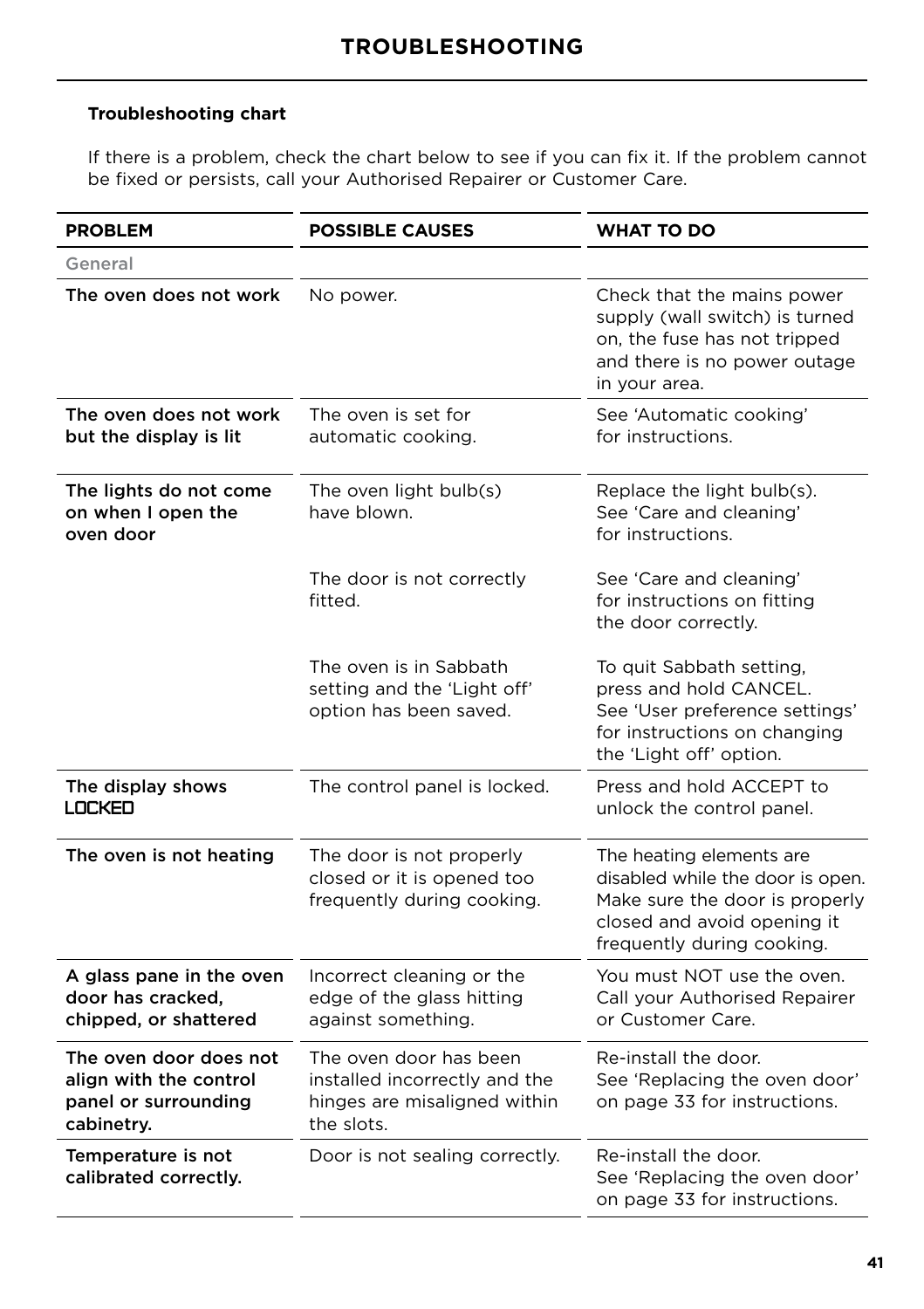| <b>PROBLEM</b>                                                                                                                                      | <b>POSSIBLE CAUSES</b>                                                                                                                                                                                                                 | <b>WHAT TO DO</b>                                                                                                                                                                                 |
|-----------------------------------------------------------------------------------------------------------------------------------------------------|----------------------------------------------------------------------------------------------------------------------------------------------------------------------------------------------------------------------------------------|---------------------------------------------------------------------------------------------------------------------------------------------------------------------------------------------------|
| General                                                                                                                                             |                                                                                                                                                                                                                                        |                                                                                                                                                                                                   |
| I can feel hot air<br>blowing out of the<br>vents after I have<br>turned the oven off                                                               | This is normal.                                                                                                                                                                                                                        | For safety reasons the cooling<br>fans will continue to run even<br>when you have turned the<br>function knob to 'Off'.<br>The fans will switch off<br>automatically when the<br>oven has cooled. |
| The oven fan comes<br>on when I select a<br>function that does not<br>use a fan (eg BAKE)                                                           | This is normal.<br>The fan comes on while<br>the oven is preheating.<br>It may turn off when the<br>oven has reached the set<br>temperature.                                                                                           | Wait until a long tone sounds<br>and the temperature knob<br>halo turns orange: the oven<br>will then be ready to use.                                                                            |
| The oven has reached<br>the set temperature<br>but the temperature<br>knob halo is still white<br>(indicating that the oven<br>is not ready to use) | This is normal:<br>when heating up from cold,<br>your oven is designed to<br>initially heat to a temperature<br>somewhat higher than what<br>you have set.<br>This is to provide optimal<br>baking conditions right from<br>the start. | Wait until a long tone sounds<br>and the temperature knob<br>halo turns orange: the oven<br>will then be ready to use.                                                                            |
| The oven is heating but<br>the display is dark                                                                                                      | The oven is in Sabbath<br>setting.                                                                                                                                                                                                     | To quit Sabbath setting,<br>press and hold CANCEL<br>until the display shows the<br>time of day.                                                                                                  |
| The oven cancels<br>automatic cooking<br>when I try to adjust<br>the clock setting                                                                  | The oven was set for<br>automatic cooking when<br>you were trying to adjust<br>the clock setting.                                                                                                                                      | You can only adjust the<br>clock setting while the<br>oven is not set for<br>automatic cooking.                                                                                                   |
| The oven sounds a tone<br>when I try to turn the<br>temperature knob below<br>a certain temperature                                                 | This is normal:<br>for food safety reasons,<br>the oven functions have<br>factory-set minimum<br>temperature settings.                                                                                                                 | The temperature knob itself<br>cannot be 'turned off'.<br>Selecting Off with the function<br>knob will turn the oven off.                                                                         |
| The temperature knob<br>halo doesn't turn<br>whitewhen I use<br>BROIL/MAXI BROIL                                                                    | This is normal:<br>the halo stays orange to indicate that the broil element<br>provides instant radiant heat.                                                                                                                          |                                                                                                                                                                                                   |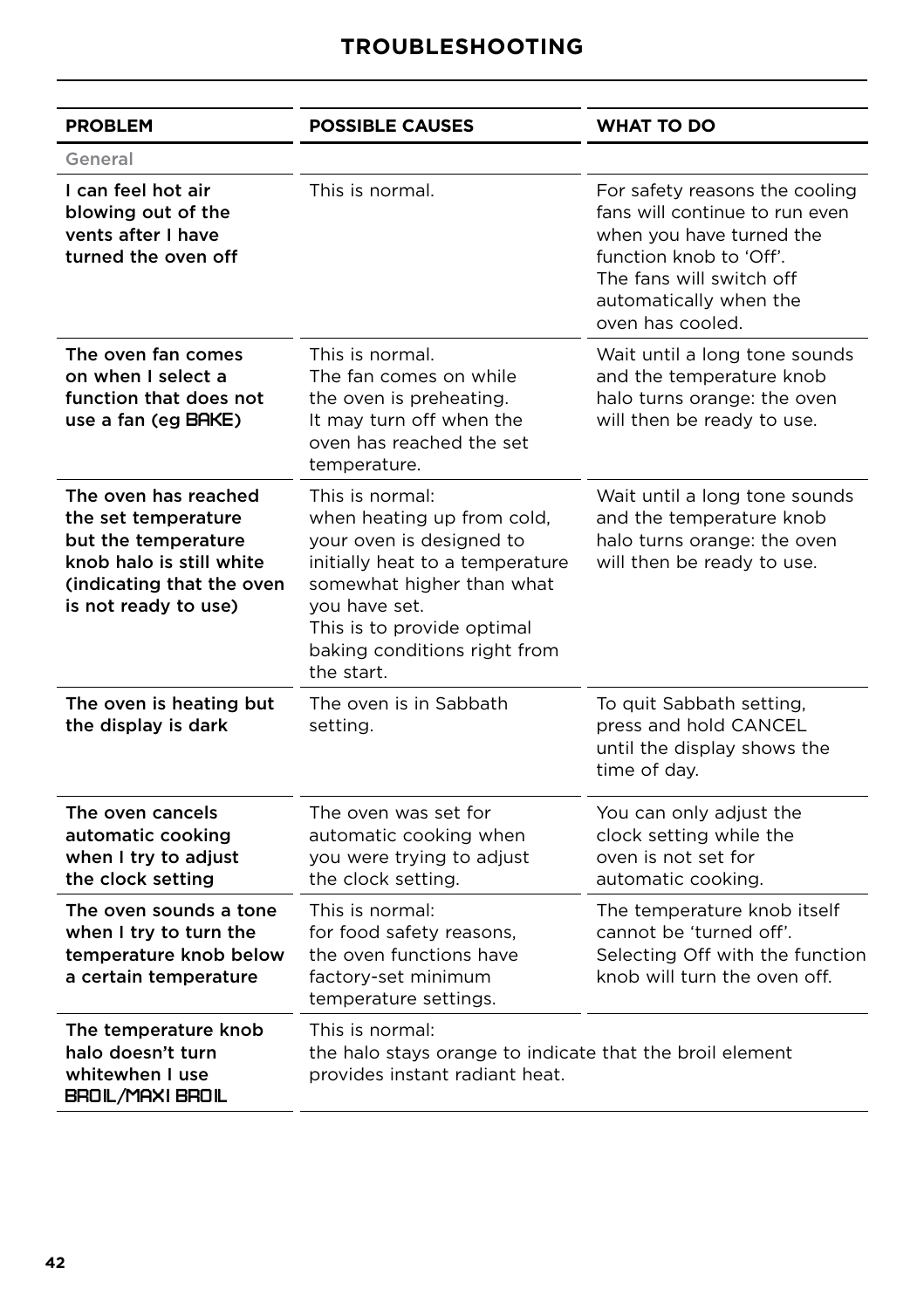| <b>PROBLEM</b>                                                                                                    | <b>POSSIBLE CAUSES</b>                                                                 | <b>WHAT TO DO</b>                                                                                        |
|-------------------------------------------------------------------------------------------------------------------|----------------------------------------------------------------------------------------|----------------------------------------------------------------------------------------------------------|
| General                                                                                                           |                                                                                        |                                                                                                          |
| The displays work,<br>and the function and<br>temperature knobs<br>halos come on but the<br>oven does not heat up | The oven is in 'Demo' mode.                                                            | Call Customer Care.                                                                                      |
| The display shows<br>CLOSE DOOR                                                                                   | The door is open during<br>cooking (some functions<br>only).                           | Ensure the door is shut fully.                                                                           |
| The automatic cooking<br>does not display                                                                         | You are trying to use<br>a meat probe and<br>automatic cooking.                        | You cannot use the meat<br>probe at the same time as<br>automatic cooking.<br>See 'Using the Meat Probe' |
| During MAXI BROIL<br>the oven is louder than<br>usual                                                             | This is normal:<br>the oven's cooling fans<br>are operating at their<br>highest speed. |                                                                                                          |
| I cannot start the<br>Sabbath setting                                                                             | You have not selected the<br><b>BAKE</b> function.                                     | You must select BAKE when<br>using the Sabbath setting.                                                  |

 $\overline{\phantom{a}}$ 

| <b>PROBLEM</b>                                                                     | <b>POSSIBLE CAUSES</b>                                                                             | <b>WHAT TO DO</b>                                                                                                                                           |
|------------------------------------------------------------------------------------|----------------------------------------------------------------------------------------------------|-------------------------------------------------------------------------------------------------------------------------------------------------------------|
| Self Clean function                                                                |                                                                                                    |                                                                                                                                                             |
| During a Self Clean<br>cycle, the oven is<br>louder than usual                     | This is normal:<br>the oven's cooling fans operate at their highest speed.                         |                                                                                                                                                             |
| The display shows - -                                                              | The meat probe mode<br>has been selected but the<br>meat probe is not plugged<br>in to the socket. | Ensure the meat probe is<br>plugged into the socket.<br>Cancel meat probe by<br>pressing CANCEL.                                                            |
| The display shows<br>CHECK DOOR                                                    | The door has not been<br>properly closed.                                                          | Make sure you close the<br>door properly.                                                                                                                   |
| At a point during<br>a Self Clean cycle,<br>The display changes<br>to show COOLING | This is normal:<br>the oven is in the last phase<br>of the Self Clean cycle,<br>cooling down.      | Wait until the Self Clean cycle<br>has finished. A long tone will<br>sound and the oven door will<br>automatically unlock when<br>the oven is ready to use. |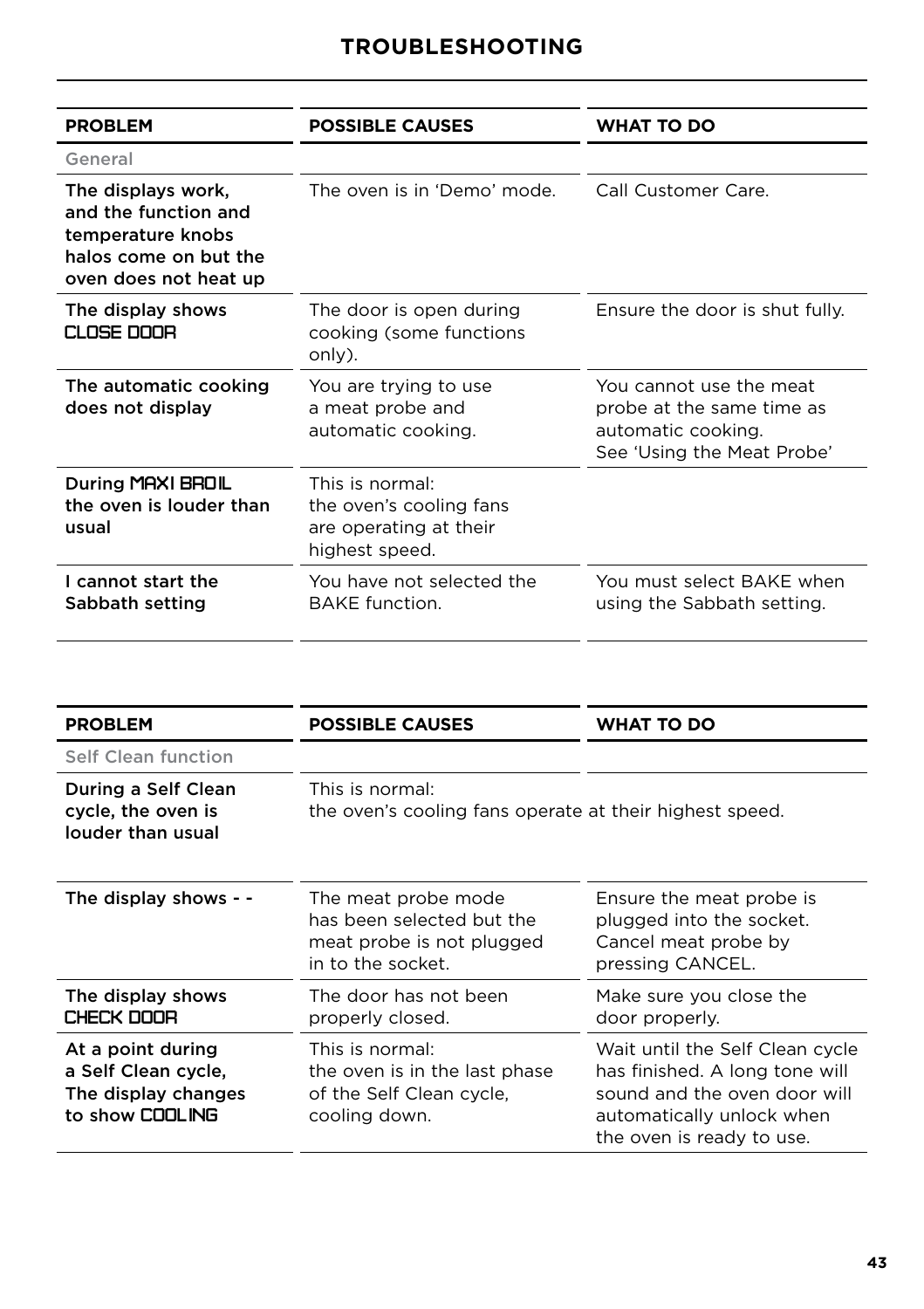| <b>PROBLEM</b>                                                                                                                                                                                                                                                                         | <b>POSSIBLE CAUSES</b>                                                                                                                                                                                          | <b>WHAT TO DO</b>                                                                                                                                                                                                                                                                       |
|----------------------------------------------------------------------------------------------------------------------------------------------------------------------------------------------------------------------------------------------------------------------------------------|-----------------------------------------------------------------------------------------------------------------------------------------------------------------------------------------------------------------|-----------------------------------------------------------------------------------------------------------------------------------------------------------------------------------------------------------------------------------------------------------------------------------------|
| Self Clean function                                                                                                                                                                                                                                                                    |                                                                                                                                                                                                                 |                                                                                                                                                                                                                                                                                         |
| Double oven models<br>only:<br>I cannot select the                                                                                                                                                                                                                                     | One oven is already turned<br>on or set for automatic<br>cooking.                                                                                                                                               | You cannot start a Self Clean<br>cycle when one oven already<br>has a function selected.<br>Turn the function knob to                                                                                                                                                                   |
| Self clean function                                                                                                                                                                                                                                                                    |                                                                                                                                                                                                                 | Off and try again.                                                                                                                                                                                                                                                                      |
| I have cancelled a<br>Self Clean cycle but<br>cannot use the oven:<br>the oven door will<br>not open<br>the display is still<br>counting down<br>minutes or showing<br><b>OH 00m</b><br><b>COOLING</b> is showing<br>in the display<br>٠<br>the knobs and buttons<br>are unresponsive. | This is normal:<br>if COOLING is showing in the<br>display, you have successfully<br>cancelled the Self Clean cycle.<br>However, the oven is still too<br>hot to be used for cooking<br>and needs to cool down. | Wait until the cool-down<br>phase has finished.<br>A long tone will sound<br>and the oven door will<br>automatically unlock when<br>the oven is ready to use.<br>Note: depending on when<br>the Self Clean cycle was<br>cancelled, the cool-down<br>phase may take up to 45<br>minutes. |
| The oven is beeping<br>and the display shows<br>A2 or A3                                                                                                                                                                                                                               | See section 'Alert codes' for instructions.                                                                                                                                                                     |                                                                                                                                                                                                                                                                                         |
| There is a power cut<br>during a Self Clean<br>cycle                                                                                                                                                                                                                                   | Power cut.                                                                                                                                                                                                      | The door will remain locked.<br>Once the power is turned<br>back on, the door will remain<br>locked until the oven has<br>cooled to a safe temperature.                                                                                                                                 |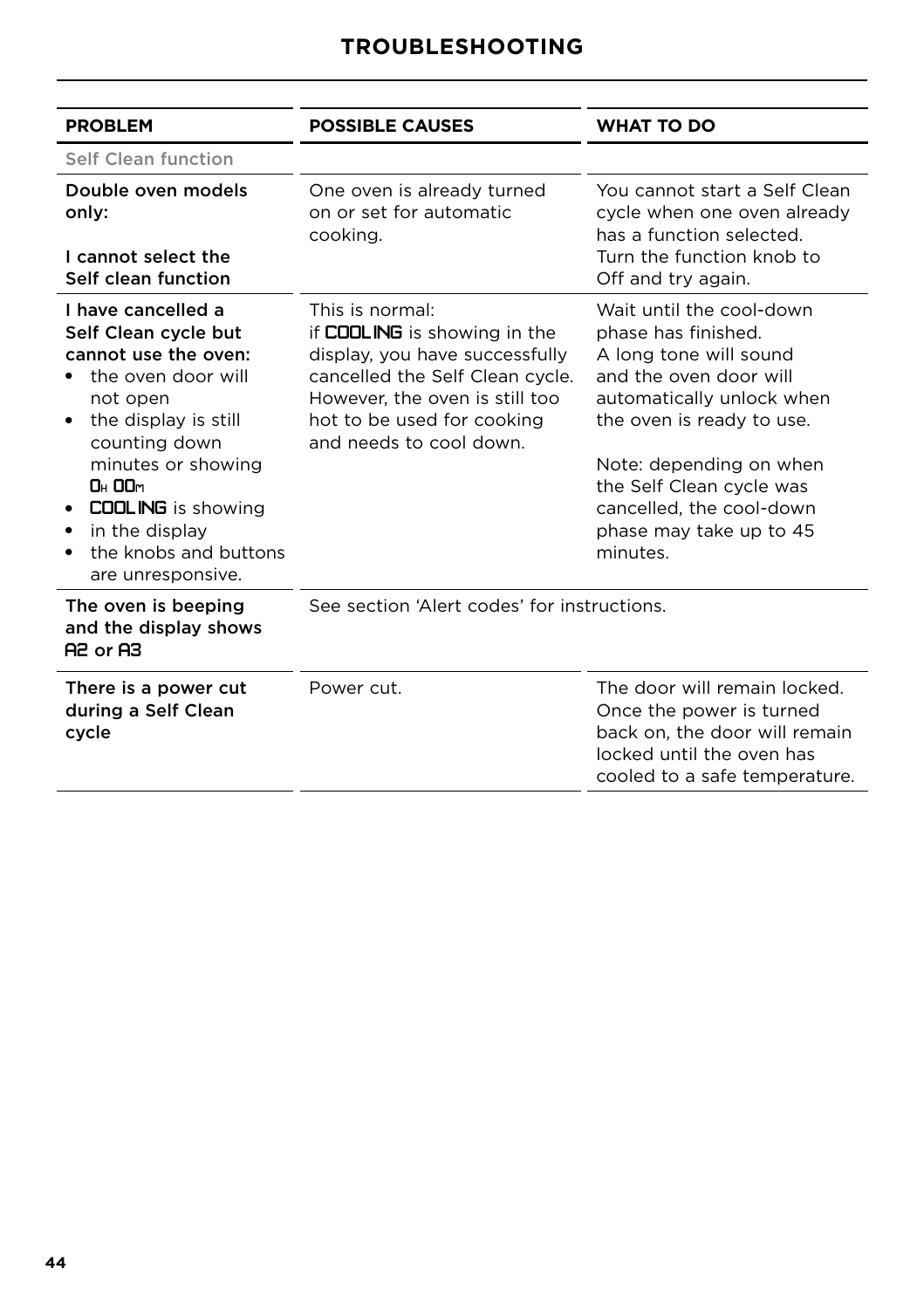If there is a problem, the oven will:

- automatically suspend all oven functions
- beep five times
- display an alert code.

### IMPORTANT!

**Do not turn off the mains power supply to the oven (wall switch) if you get an alert code, unless the instructions in the chart following specifically instruct you to. There are cooling fans within the oven which are needed to cool the oven's components. Turning off the power while the oven is too hot may damage the oven and its surrounding cabinetry.**

#### **What to do if an alert code is displayed**

- 1 If the beeping hasn't stopped already, press any button to stop it.
- 2 Make a note of the alert code displayed. You may need this information.
- 3 Check the chart following to see if you can fix the problem yourself and follow the instructions.
- 4 If you can fix the problem and the alert code does not reappear, you can keep using your oven.

OR

*If you can't fix the problem yourself* or the alert code reappears and the problem persists: wait until the cooling fans have stopped and the oven has completely cooled down, then turn the power to the oven off at the wall and call your Authorised Repairer or Customer Care with the alert code information.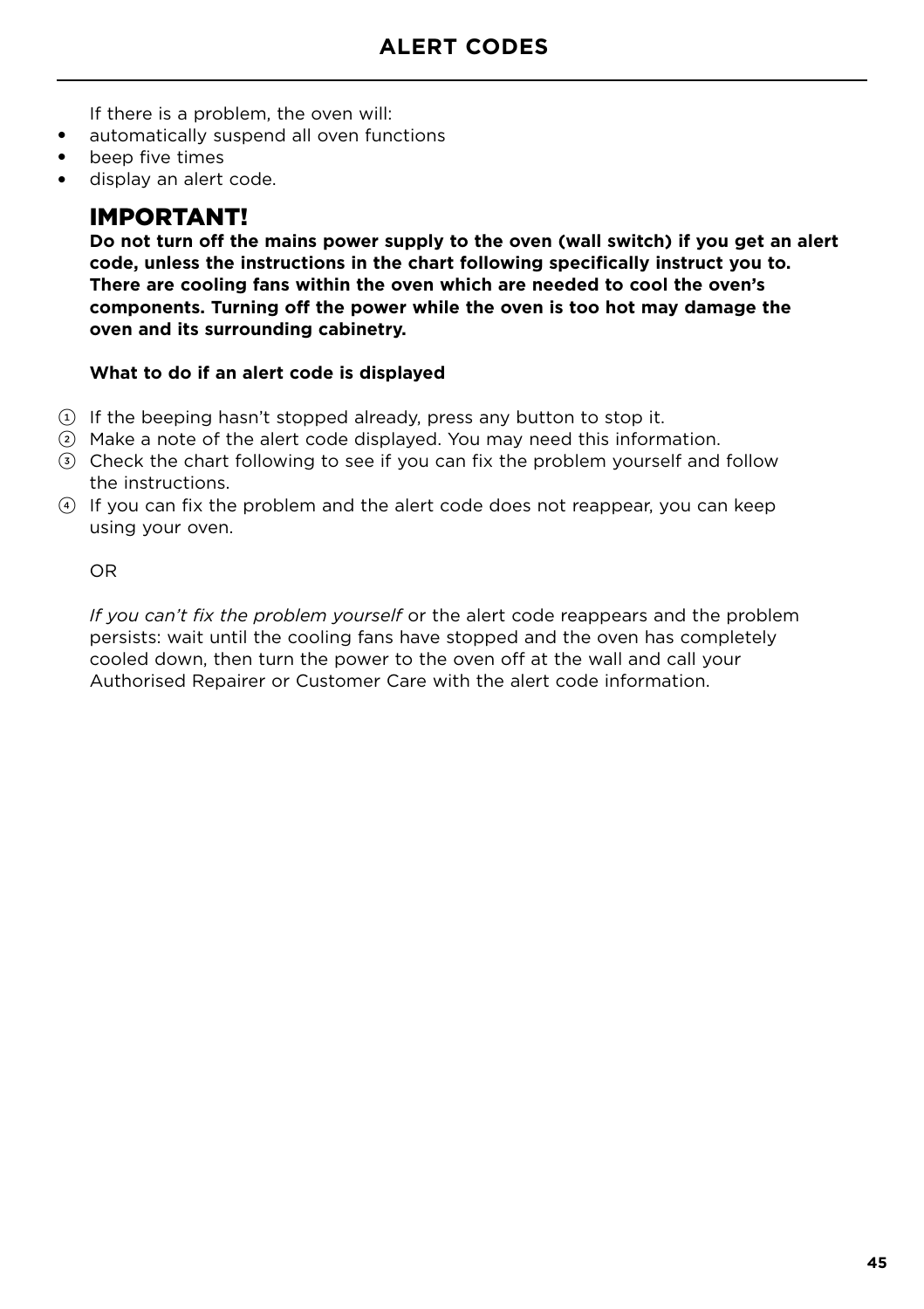| <b>ALERT CODE</b> | <b>POSSIBLE CAUSES</b>                                                                        | <b>WHAT TO DO</b>                                                                                                                                                                                                                                                                                                                                                                                  |
|-------------------|-----------------------------------------------------------------------------------------------|----------------------------------------------------------------------------------------------------------------------------------------------------------------------------------------------------------------------------------------------------------------------------------------------------------------------------------------------------------------------------------------------------|
| Al                | The oven has overheated                                                                       | 1) Allow the oven to cool down.<br>2 Once the oven has cooled down<br>and the door has unlocked, the<br>alert code will disappear. You can<br>now use the oven again.                                                                                                                                                                                                                              |
| 82                | Door lock error:<br>the door cannot be locked<br>after you have started a<br>Self Clean cycle | $(1)$ Turn the power to the oven off<br>at the wall and on again.<br>2 Wait approximately 10 seconds.<br>This is to allow the door lock to<br>return to its initial position.<br>3 Set the clock. See 'Setting the<br>clock and first use' for instructions.<br>4 Try starting a Self Clean cycle<br>again, making sure that you close<br>the door firmly. See 'Using the<br>Self Clean function'. |
| AЗ                | Door lock error:<br>the door cannot be<br>unlocked after a Self Clean<br>cycle has finished   | $(1)$ Turn the power to the oven off<br>at the wall and on again.<br>2) Try pressing on the oven door<br>to help the door lock disengage.<br>(3) If this doesn't help and the<br>alert code reappears, call<br>your Authorised Repairer or<br>Customer Care.                                                                                                                                       |
| $F_{+}$ number    | <b>Technical fault</b>                                                                        | (1) Note down the alert code.<br>2 Wait until the cooling fans<br>have stopped and the oven has<br>completely cooled down.<br><b>3</b> Turn the power to the oven off<br>at the wall.<br>4 Call your Authorised Repairer or<br>Customer Care with the alert<br>code information.                                                                                                                   |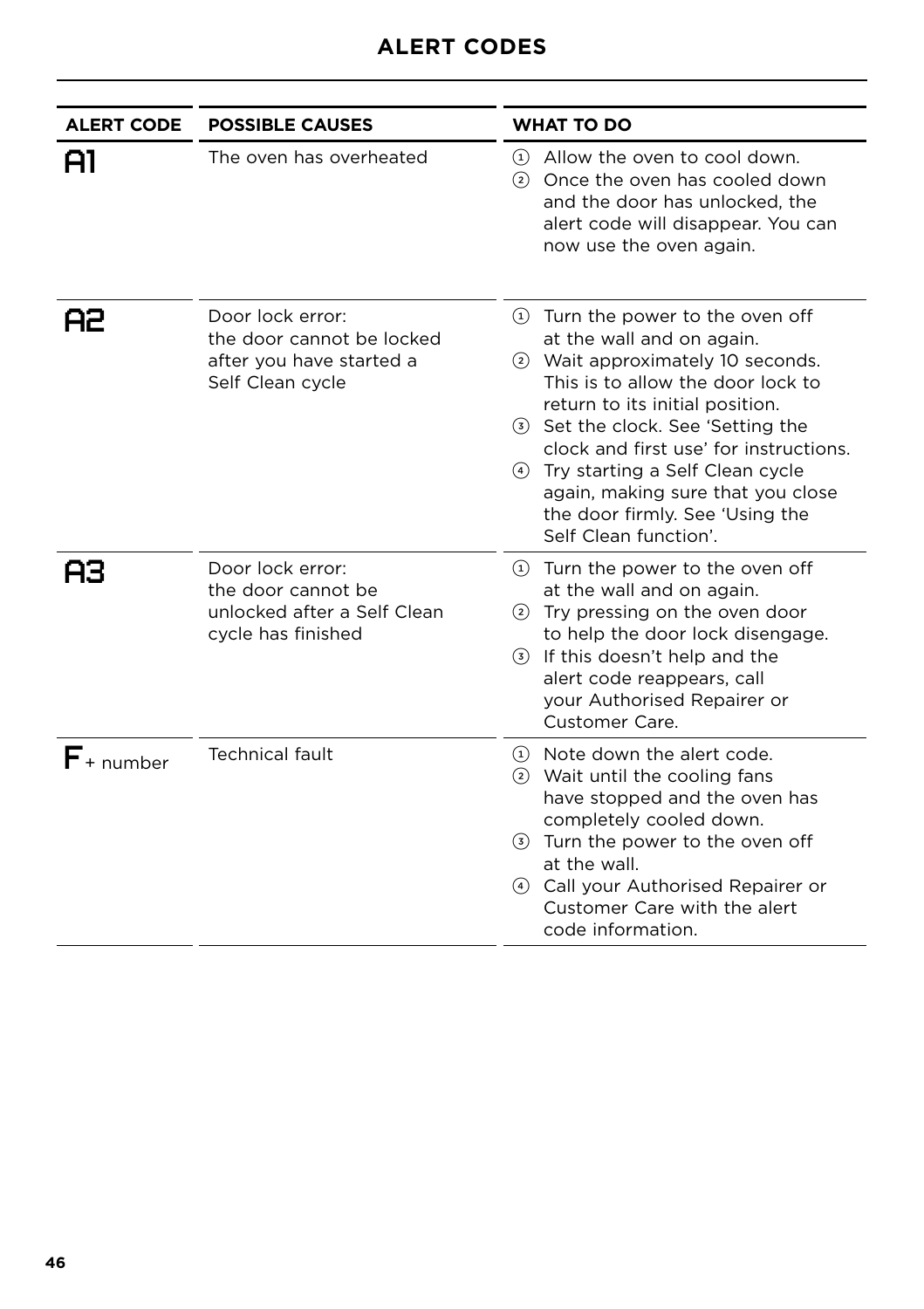#### **Before you call for service or assistance ...**

Check the things you can do yourself. Refer to the installation instructions and your user guide and check that:

- 1 Your product is correctly installed.
- 2 You are familiar with its normal operation.

If after checking these points you still need assistance or parts, please refer to the Service & Warranty book for warranty details and your nearest Authorized Service Centre, Customer Care, or contact us through our website www.fisherpaykel.com.

#### **Contact details**

For replacement parts or if further help is needed concerning this appliance call:

Toll Free 1 888 9 FNP USA (1 888 936 7872)

or write to:

Fisher & Paykel Appliances Inc. 695 Town Center Drive Suite 180 Costa Mesa CA 92626-1902 USA

or contact us through our web site www.fisherpaykel.com

Complete and keep for safe reference:

| Model      |                                                                                                                       |
|------------|-----------------------------------------------------------------------------------------------------------------------|
| Serial No. | <u> 1980 - Andrea Andrea Andrea Andrea Andrea Andrea Andrea Andrea Andrea Andrea Andrea Andrea Andrea Andrea Andr</u> |
|            |                                                                                                                       |
| Purchaser  | <u> La construcción de la construcción de la construcción de la construcción de la construcción de la construcció</u> |
| Dealer     |                                                                                                                       |
| City       |                                                                                                                       |
| State      |                                                                                                                       |
| Zip        |                                                                                                                       |
| Country    |                                                                                                                       |